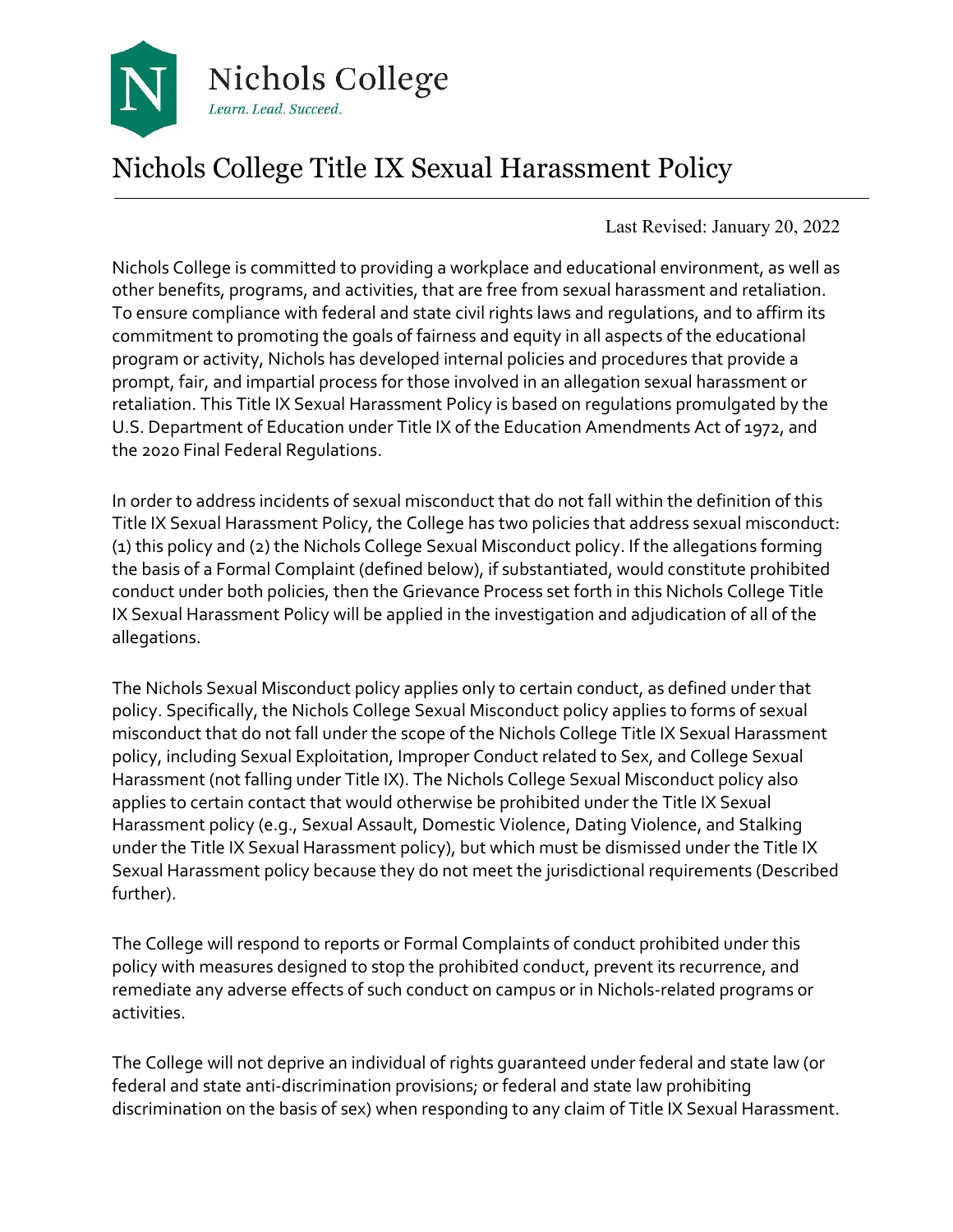- I. The Title IX Coordinator
- II. Terminology
- III. Prohibited Conduct
- IV. Assessment and Dismissal of Formal Complaints
- V. Confidentiality, Privacy, and Related Complaints
- VI. Options for Complainants, Respondents, and Other Reporting Individuals
- VII. Supportive Measures for Complainants and Respondents
- VIII. Emergency Removal
- IX. Informal Resolution Process
- X. Grievance Procedures for Title IX Sexual Harassment Complaints, in General
- XI. Investigation and Adjudication
- XII. Appeal
- XIII. Training
- XIV. Record Retention
- XV. Modification and Review Policy

Appendix A: Law Enforcement and Confidential Resources Appendix B: Informal Resolution Process Appendix C: Range of Sanctions under this Policy

#### **I. The Title IX Coordinator**

The Vice President for Student Affairs serves as the Title IX Coordinator and coordinates the College's compliance with Title IX and all College policies related to sexual misconduct.

The Title IX Coordinator will be informed of all reports or formal complaints of violations of this policy, and oversees the College's centralized response to ensure compliance with Title IX and the 2013 Amendments to the Violence Against Women Act (VAWA). The Title IX Coordinator's responsibilities include (but are not limited to):

- Communicating with all members of the College community regarding Title IX and VAWA, and providing information about how individuals may access their rights;
- Reviewing applicable College policies to ensure institutional compliance with Title IX and VAWA;
- Monitoring the College 's administration of its own applicable policies, including this policy and the College Sexual Misconduct Policy and all related record keeping, timeframes, and other procedural requirements;
- Conducting training regarding Title IX, VAWA, and prohibited conduct defined in this policy and related policies; and
- Responding to any report or formal complaint regarding conduct that violates this policy. For any report of which the College has actual knowledge and any formal complaint, the Title IX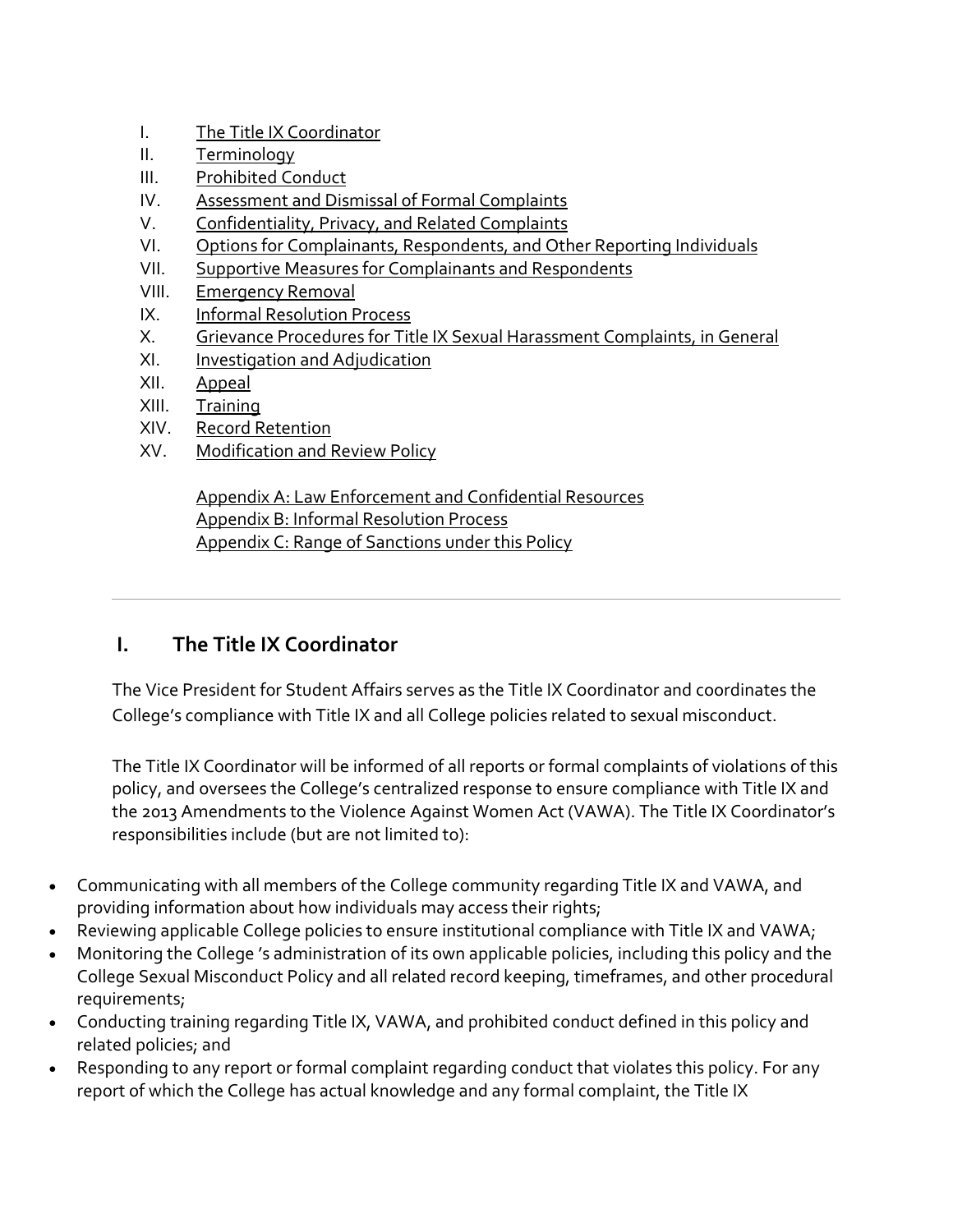Coordinator shall oversee and implement the explanation and provision of any supportive measures. For any formal complaint, the Title IX Coordinator oversees the investigation and resolution of such alleged misconduct, directs the provision of any additional supportive measures, and monitors the administration of any related appeal.

Complaints or notice of alleged policy violations, or inquiries about or concerns regarding this policy and procedures, may be made internally to:

> **Interim Title IX Coordinator Dr. John Saddlemire** *Interim Vice President of Student Affairs* 121 Center Road Dudley, MA 01571-5000 508-213-2480 [john.saddlemire@nichols.edu](mailto:john.saddlemire@nichols.edu)

**Deputy Title IX Coordinator Marney Buss** *Assistant Dean of Students*  121 Center Road Dudley, MA 01571-5000 508-213-2101 Marney.bus[s@nichols.edu](mailto:Katie.Cushing@nichols.edu)

**Deputy Title IX Coordinator Jessica Ryan** *Director of Community Standards* 121 Center Road Dudley, MA 01571-5000 508-213-2027 [Jessica.Ryan@nichols.edu](mailto:Jessica.Ryan@nichols.edu)

*Title IX Team Members-* members of the Grievance Process Team

**Title IX Team Member – Staff Darcy Vangel** *Director of Human Resources* Conrad Hall – Top Floor 508-213-2111 [darcy.vangel@nichols.edu](mailto:darcy.vangel@nichols.edu)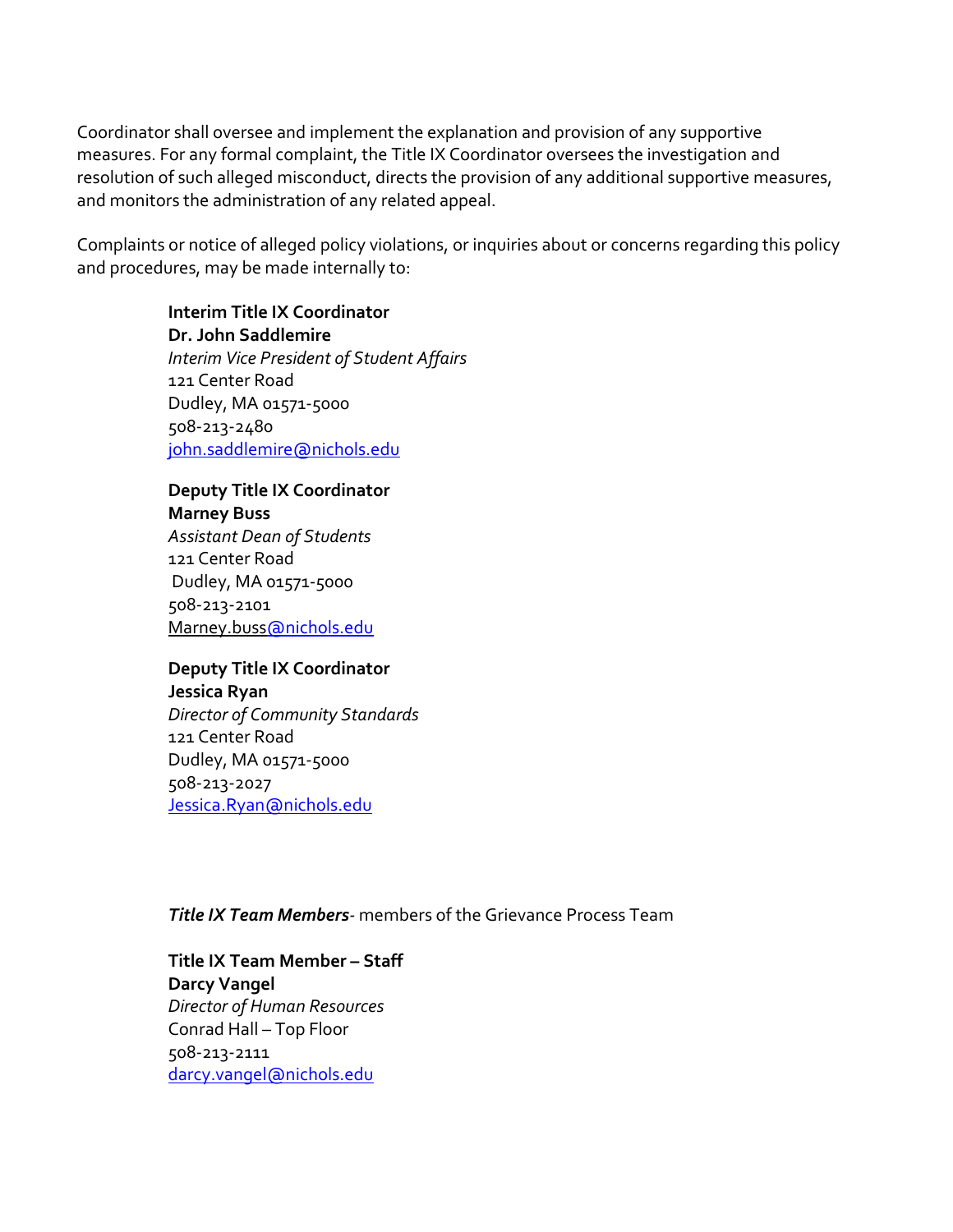**Title IX Team Member – Staff**

**Adrienne Boertjens** *Area Coordinator* Remillard Hall-Main Lobby 508-213-2009 [adrienne.boertjens@nichols.edu](mailto:adrienne.boertjens@nichols.edu)

#### **Title IX Team Member – Staff**

**Amanda Desai** *Director of Residence Life* 121 Center Road – Fels Student Center 301 508-213-2092 [amanda.desai@nichols.edu](mailto:amanda.desai@nichols.edu)

#### **Title IX Team Member – Staff Beth Gionfriddo**

*Director of Student Involvement*  121 Center Road – Fels Student Center 301 508-213-2113 [elizabeth.Gionfriddo@nichols.edu](mailto:elizabeth.Gionfriddo@nichols.edu)

#### **Title IX Team Member – Staff**

**Eric Gobiel** *Director of Athletics – Coach* Athletic Center 508-213-2351 [Eric.Gobiel@nichols.edu](mailto:Eric.Gobiel@nichols.edu)

#### **Title IX Team Member – Staff**

**Kristan Mallet** *Assistant Athletics Director – Coach* Athletic Center 508-213-2369 [Kristan.Mallet@nichols.edu](mailto:Kristan.Mallet@nichols.edu)

#### **Title IX Team Member – Staff Rachel Ferreira** *Assistant Director of Enrollment* Welcome Center 508.213.1600 [Rachel.Ferreira@nichols.edu](mailto:Rachel.Ferreira@nichols.edu)

**Title IX Team Member – Faculty**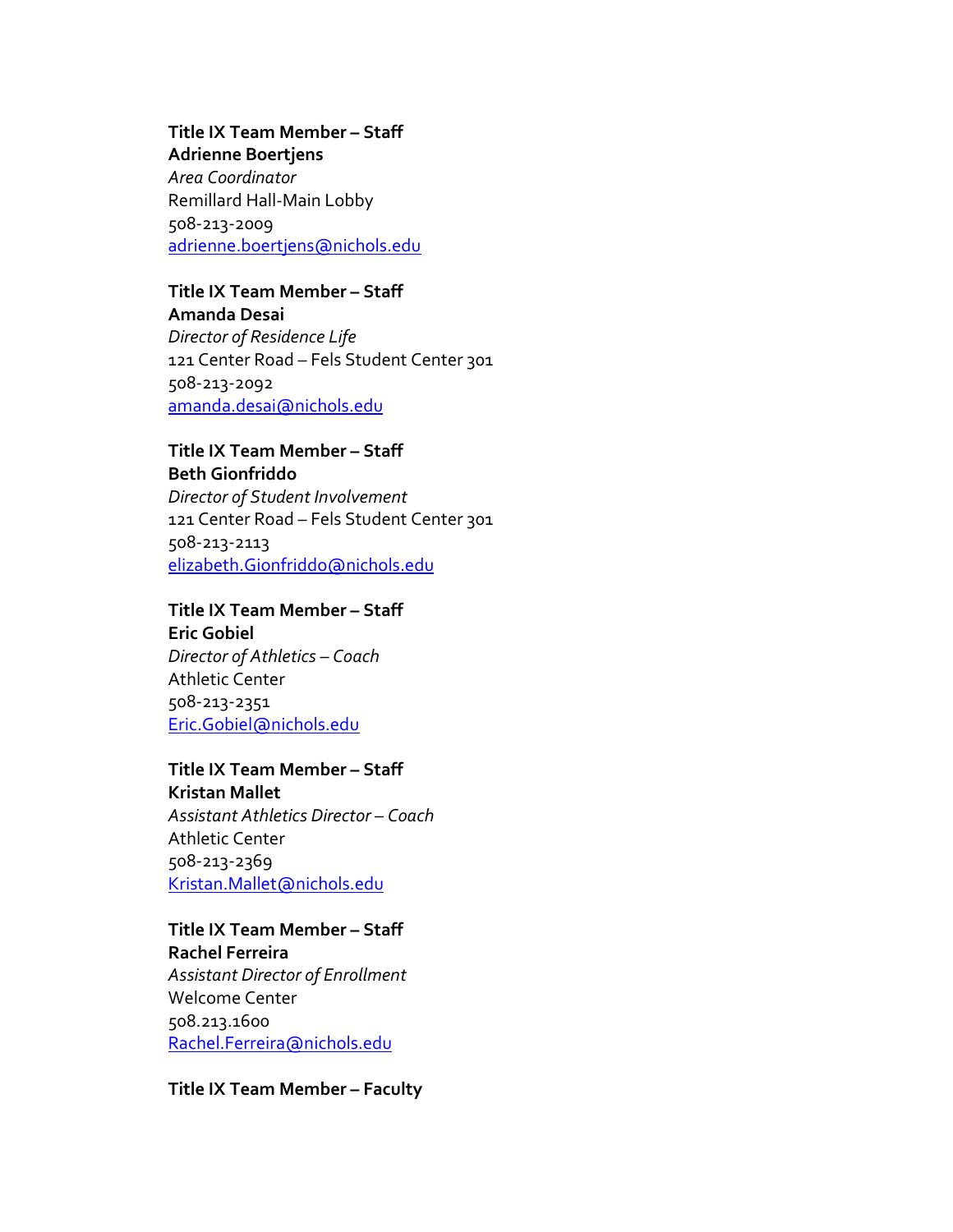**Prof. Brian McCoy** New Academic Building # 328 508.213.2242 [Brian.McCoy@nichols.edu](mailto:Brian.McCoy@nichols.edu)

**Title IX Team Member – Faculty Prof. Boyd Brown** Conant Hall #311 508.213.2247 [Boyd.Brown@nichols.edu](mailto:Boyd.Brown@nichols.edu)

**Title IX Team Member – Faculty Prof. Charlyn (Charlie) Robert** Davis Hall #6 508.213.2368 [Charlie.Robert@nichols.edu](mailto:Charlie.Robert@nichols.edu)

**Title IX Team Member – Faculty Janet Newman** *Academic Advisor* 508.213.2441 [janet.newman@nichols.edu](mailto:janet.newman@nichols.edu)

**Title IX Team Member – Faculty Kerry Calnan** *MSA Director* 508.213.2207 [kerry.calnan@nichols.edu](mailto:kerry.calnan@nichols.edu)

## **II. Terminology**

The following definitions clarify key terminology as used in this policy.

*Advisor-*a person chosen by a party or appointed by the institution to accompany the party to meetings related to the resolution process, to advise the party on that process, and to conduct cross-examination for the party at the hearing, if any.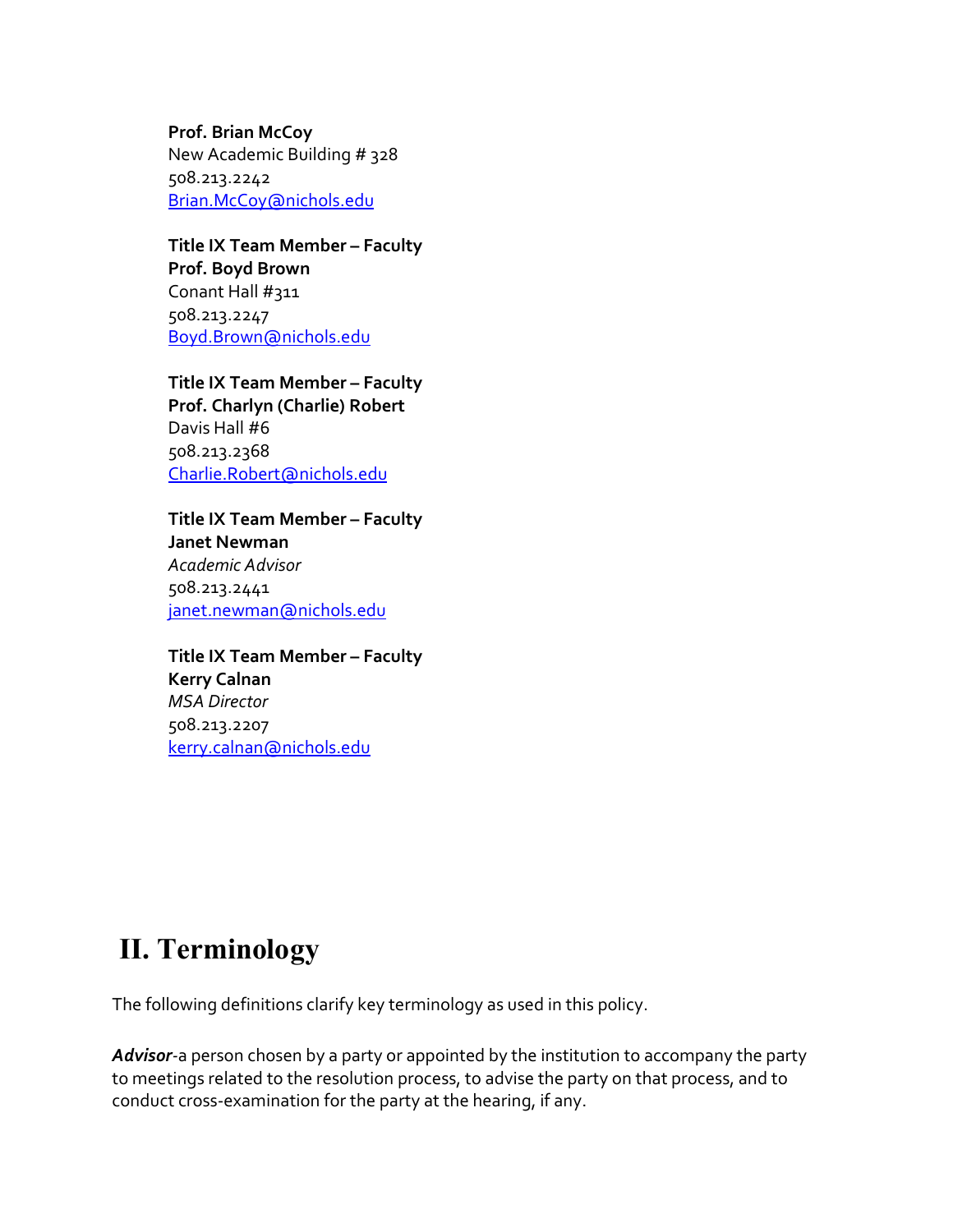*Business Days/hours*- Monday through Friday 8:30am-4:30pm during normal operations

*Complainant*- an individual who is alleged to be the victim of conduct that could constitute harassment or discrimination based on a protected class; or retaliation for engaging in a protected activity.

*Confidential Resource-* means an employee who is not a Mandated Reporter of notice of harassment, discrimination, and/or retaliation (irrespective of Clery Act Campus Security Authority status).

*Directly Related Evidence-* evidence connected to the complaint, but is neither inculpatory (tending to prove a violation) nor exculpatory (tending to disprove a violation) and will not be relied upon by the investigation report.

*Education program or activity-* any location, event, or circumstance where Nichols College exercises substantial control over both the Respondent and the context in which the sexual harassment or discrimination occurs. Also to include any building owned or controlled by the College.

*Final Determination-* A conclusion made by preponderance of the evidence standard of proof (See Preponderance of the Evidence in this terminology section) that the alleged conduct did or did not violate policy.

*Finding-* A conclusion by preponderance of the evidence standard of proof (See Preponderance of the Evidence in this terminology section) that the conduct did or did not occur as alleged (as in a "finding of fact").

*Formal Complaint-* a document submitted or signed by a Complainant or signed by the Title IX Coordinator alleging harassment or discrimination based on a protected class or retaliation for engaging in a protected activity against a Respondent and requesting that the recipient investigate the allegation.

*Formal Grievance Process-* a method of formal resolution designated by the Title IX Coordinator or designee to address conduct that falls within the policies included below, and which complies with the requirements of the Title IX regulations (34 CFR §106.45).

*Grievance Process Team-* any investigators, hearing officers, appeal officers, and Advisors who may perform any or all of these roles (though not at the same time or with respect to the same case).

*Hearing Decision-maker-* refers to those who have decision-making and sanctioning authority within the Nichols College's Formal Grievance process.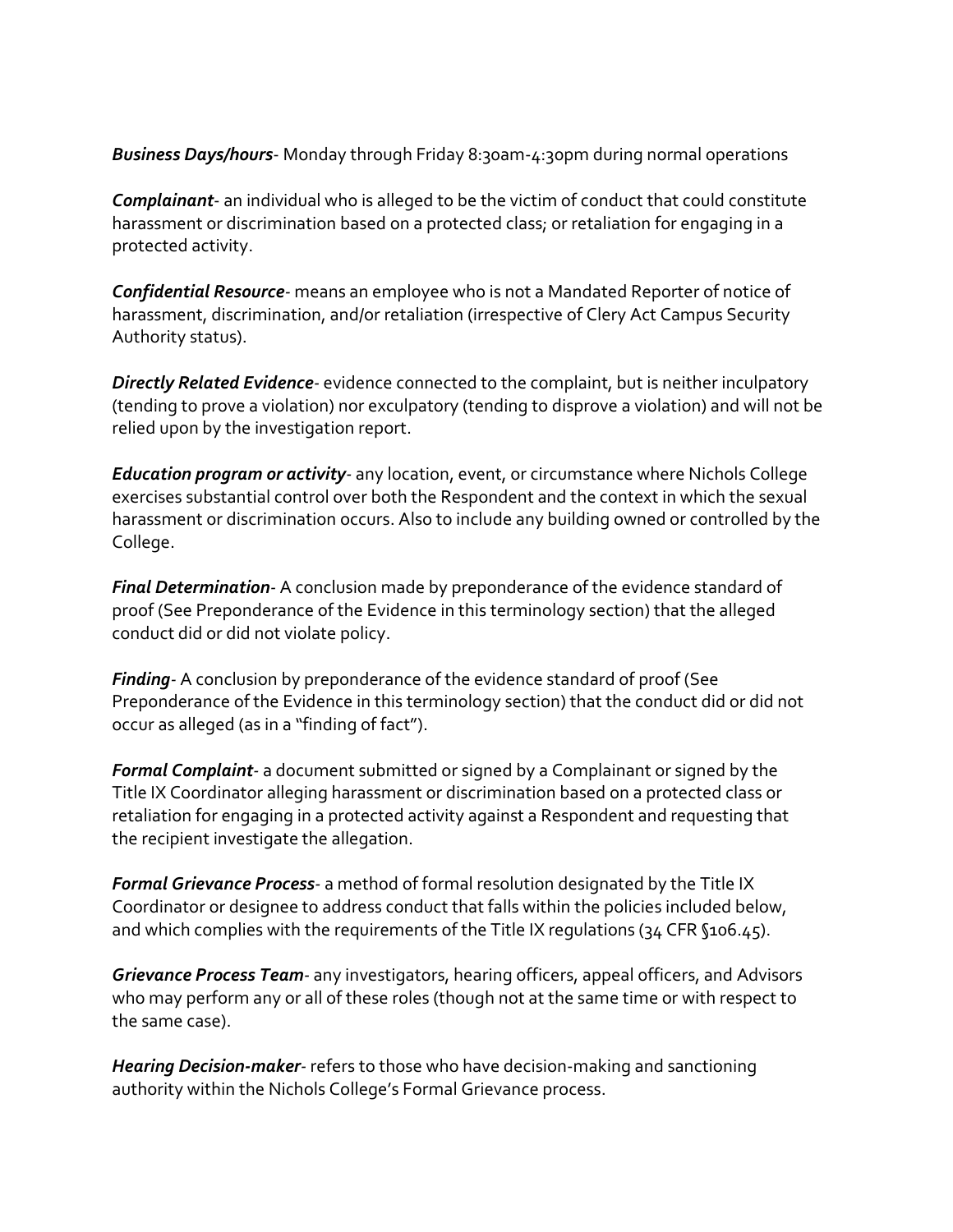*Investigator-* the person or persons charged by the Title IX Coordinator with gathering facts about an alleged violation of this Policy, assessing relevance and credibility, synthesizing the evidence, and compiling this information into an investigation report and file of directly related evidence.

*Mandated Reporter-* means an employee of the College who is obligated by policy to share knowledge, notice, and/or reports of harassment, discrimination, and/or retaliation with the Title IX Coordinator.

*Notice-* means that an employee, student, or third-party informs the Title IX Coordinator or other Official with Authority (see below) of the alleged occurrence of harassing, discriminatory, and/or retaliatory conduct.

*Official with Authority*- means an employee of the College explicitly vested with the responsibility to implement corrective measures for harassment, discrimination, and/or retaliation on behalf of the College.

*Parties-* includes the Complainant(s) and Respondent(s), collectively.

*Process A-* the Formal Grievance Process detailed throughout this policy and defined above.

*Process B*- the administrative resolution procedures detailed in the Nichols College Sexual Misconduct Policy that apply only when Process A does not, as determined by the Title IX Coordinator.

*Recipient-* means a postsecondary education program that is a recipient of federal funding.

*Relevant Evidence-* evidence that tends to prove or disprove an issue in the complaint.

*Remedies-* post-finding actions directed to the Complainant and/or the community as mechanisms to address safety, prevent recurrence, and restore access to the College's educational program.

*Respondent-* an individual who has been reported to be the perpetrator of conduct that could constitute harassment or discrimination based on a protected class; or retaliation for engaging in a protected activity.

*Resolution-* the result of an informal or Formal Grievance Process.

*Sanction*- a consequence imposed by the College on a Respondent who is found to have violated this policy.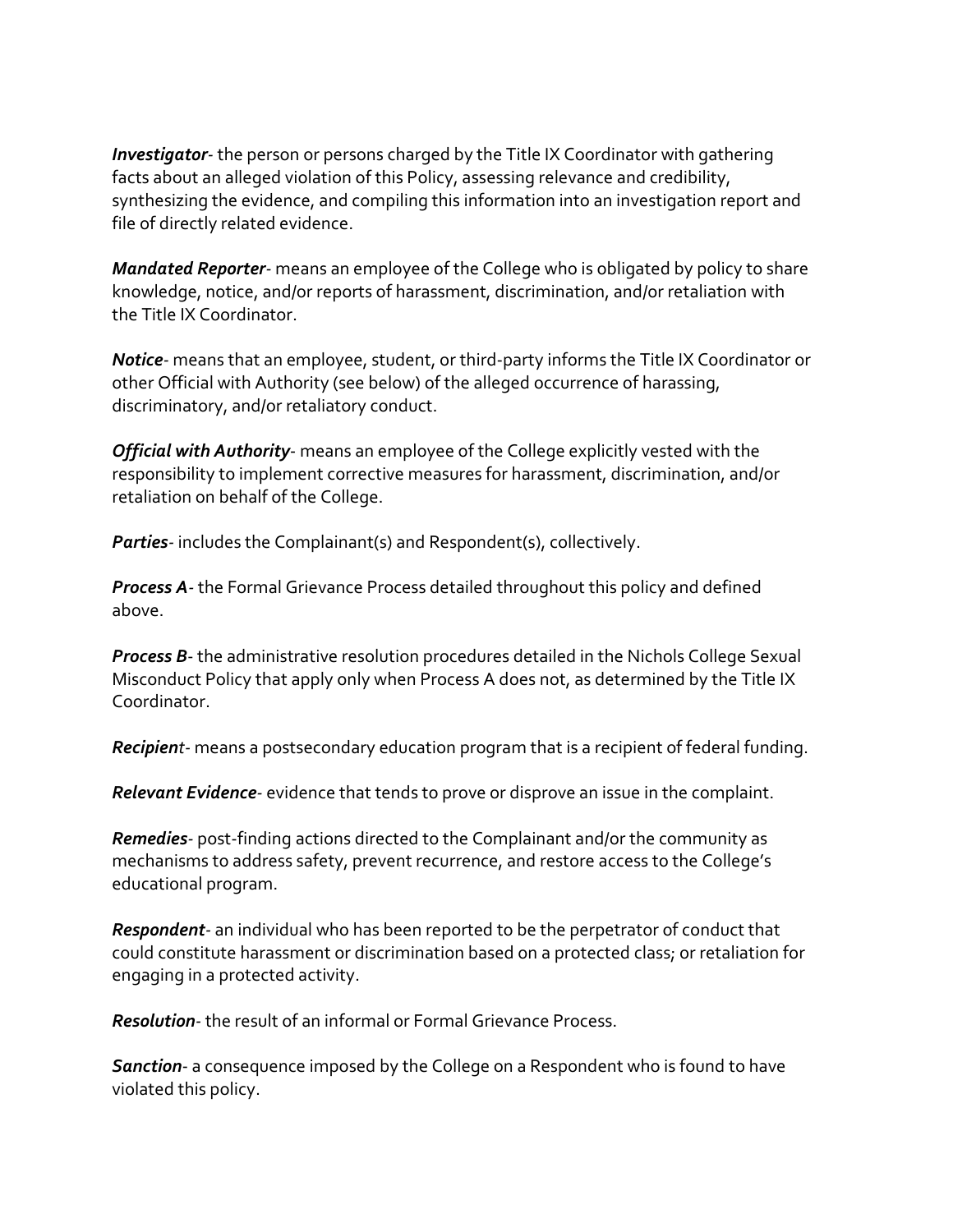*Sexual Harassment*- the umbrella category including the offenses of sexual harassment, sexual assault, stalking, and dating violence and domestic violence. See Section 17.b., for greater detail.

*Title IX Coordinator*- at least one official designated by the College to ensure compliance with Title IX and the College's Title IX program. References to the Coordinator throughout this policy may also encompass a designee of the Coordinator for specific tasks.

*Title IX Team-* refers to the Title IX Coordinator, any deputy coordinators, and any member of the Grievance Process Team.

**Third party** refers to any individual who is not a Nichols student, a faculty member, or a staff member (e.g., vendors, alumni/ae, or local residents).

**Witness** refers to any individual who shares information relating to an allegation of prohibited conduct under this policy.

# **III. Prohibited Conduct**

This policy addresses Title IX Sexual Harassment, which encompasses all of the prohibited conduct described below that occurs on the basis of sex and meets all of the following requirements:

- Occurs within the United States; and
- Occurs within the College 's education program or activity, meaning a) locations, events, or circumstances over which the College exercises substantial control over both the respondent and the context in which the Title IX Sexual Harassment occurs, and b) any building owned or controlled by a student organization that is officially recognized by the College; and
- At the time of filing a formal complaint, a complainant is participating in or attempting to participate in the education program or activity at the College.

Allegations of sexual misconduct that do not fall under this policy because they do not constitute prohibited conduct as defined in this section may constitute violations of the Nichols College Sexual Misconduct Policy.

In determining whether alleged conduct violates this policy, the Title IX Coordinator will consider the totality of the facts and circumstances involved in the incident, including the nature of the alleged conduct and the context in which it occurred. Any of the prohibited conduct defined in this policy can be committed by individuals of any gender, and it can occur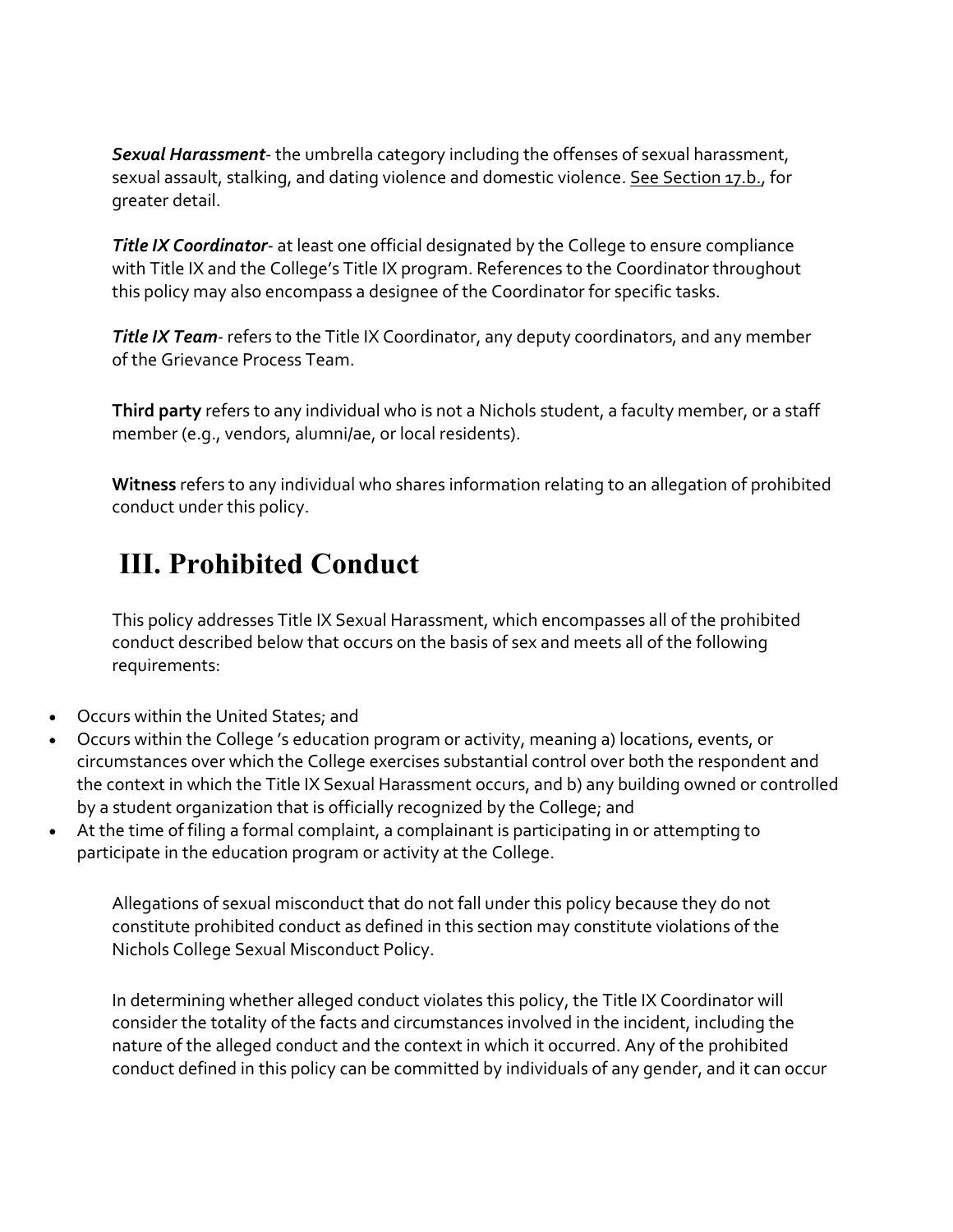between individuals of the same gender or different genders. It can occur between strangers or acquaintances, as well as people involved in intimate or sexual relationships.

The prohibited behaviors listed below are serious offenses. Prohibited conduct involving force, duress, or inducement of incapacitation, or where the perpetrator has deliberately taken advantage of another individual's state of incapacitation, will be deemed especially egregious and may result in expulsion or termination of employment. The respondent's consumption of alcohol or the use of illegal substances does not constitute a mitigating circumstance when it contributes to a violation under this policy.

Prohibited behaviors are:

- **Quid Pro Quo Sexual Harassment:** An employee of the College conditioning the provision of an aid, benefit, or service of the College on an individual's participation in unwelcome sexual conduct;
- **Title IX Sexual Harassment:** Unwelcome sexual conduct determined by a reasonable person to be so severe, pervasive, and objectively offensive that it effectively denies an individual equal access to the College 's education program or activity;
- **Sexual Assault:** Any sexual act directed against another person, without the consent of the victim, including instances where the victim is incapable of giving consent. Sexual assault can occur between individuals of the same or different sexes and/or genders. This includes the following:
- **Rape:** The carnal knowledge of a person, without the consent of the victim, including instances where the victim is incapable of giving consent because of their age or because of their temporary or permanent mental or physical incapacity;
- **Sodomy:** Oral or anal sexual intercourse with another person, without the consent of the victim, including instances where the victim is incapable of giving consent because of their age or because of their temporary or permanent mental or physical incapacity;
- **Sexual Assault with an Object:** To use an object or instrument to unlawfully penetrate, however slightly, the genital or anal opening of the body of another person, without the consent of the victim, including instances where the victim is incapable of giving consent because of their age or because of their temporary or permanent mental or physical incapacity;
- **Fondling:** The touching of the private body parts of another person for the purpose of sexual gratification, without the consent of the victim, including instances where the victim is incapable of giving consent because of their age or because of their temporary or permanent mental or physical incapacity;
- **Incest:** Sexual intercourse between persons who are related to each other within the degrees wherein marriage is prohibited by law; or
- **Statutory Rape:** Sexual intercourse with a person who is under the statutory age of consent.
- **Domestic Violence:** A felony or misdemeanor crime of violence committed: (a) by a current or former spouse or intimate partner of the victim; (b) by an individual with whom the victim shares a child in common; (c) by an individual who is cohabitating with, or has cohabitated with, the victim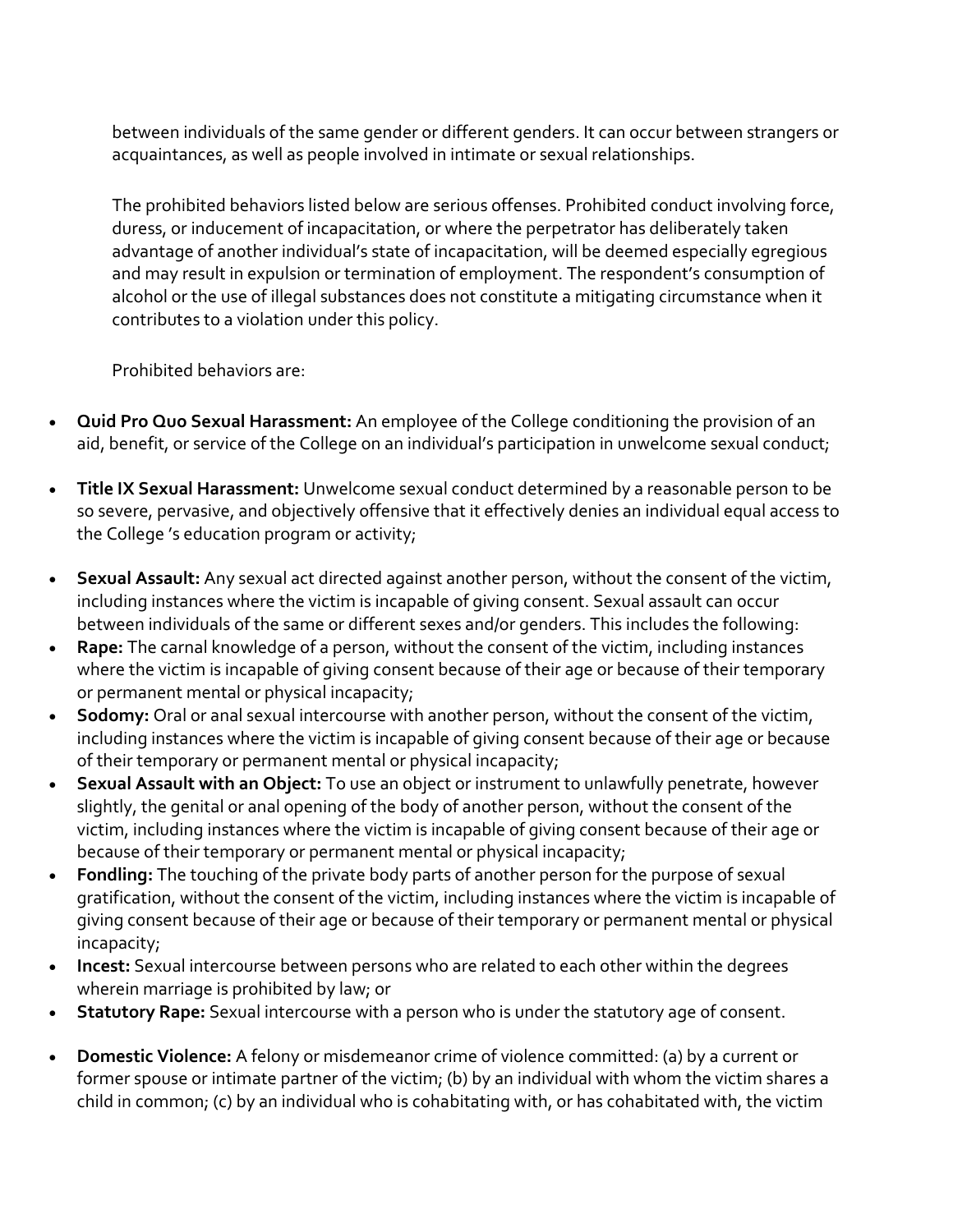as a spouse or intimate partner; (d) by an individual similarly situated to a spouse of the victim under the domestic or family violence laws of the jurisdiction in which the felony or misdemeanor crime of violence occurred; (e) by any other individual against an adult or youth victim who is protected from that individual's acts under the domestic or family violence laws of the jurisdiction in which the felony or misdemeanor crime of violence occurred. For purposes of this policy, an intimate partner is defined as an individual with whom one has or had a short- or long-term relationship that provides romantic and/or physical intimacy or emotional dependence. Intimate relationships can occur between individuals of the same gender or different genders and may include (but are not limited to) marriages, civil unions, dating relationships, "hook-up" relationships, relationships in which partners are characterized as "girlfriends" or "boyfriends," and relationships between individuals with a child in common.

- **Dating Violence:** Violence committed by an individual who is or has been in a social relationship of a romantic or intimate nature with the victim. The existence of such a relationship shall be determined based on the reporting individual's statement and with consideration of the length of the relationship, the type of relationship, and the frequency of interaction between the individuals involved in the relationship. This includes, but is not limited to, sexual or physical abuse or the threat of such abuse. Dating violence does not include acts covered under the definition of domestic violence.
- **Stalking:** Engaging in a course of conduct directed at a specific individual that would cause a reasonable person to: (a) fear for the individual's safety or the safety of others; or (b) suffer substantial emotional distress. For the purposes of the Stalking definition: *Course of conduct* means two or more acts, including acts in which the stalker directly, indirectly, or through third parties, by any action, method, device, or means, follows, monitors, observes, surveils, threatens, or communicates to or about an individual, or interferes with an individual's property. *Reasonable person* means a reasonable person under similar circumstances and with similar identities to the victim. *Substantial emotional distress* means significant mental suffering or anguish that may, but does not necessarily, require medical or other professional treatment or counseling.
- **Retaliation under this policy:** No individual may intimidate, threaten, coerce, or discriminate against any individual for the purpose of interfering with any right or privilege secured by this policy or because an individual has made a report or formal complaint, testified, assisted, or participated or refused to participate in any manner in an investigation, proceeding, or hearing under this policy.

The College retains the right to charge an individual for making a materially false statement in bad faith during the course of an investigation, proceeding, or hearing under this policy, but will not conclude that any individual has made a materially false statement in bad faith solely based on the determination regarding responsibility.

Complaints alleging retaliation under this Title IX Sexual Harassment policy, including for the exercise of rights under this policy, must be filed in accordance with this policy and will be addressed promptly and equitably. Where the individual allegedly retaliating is not affiliated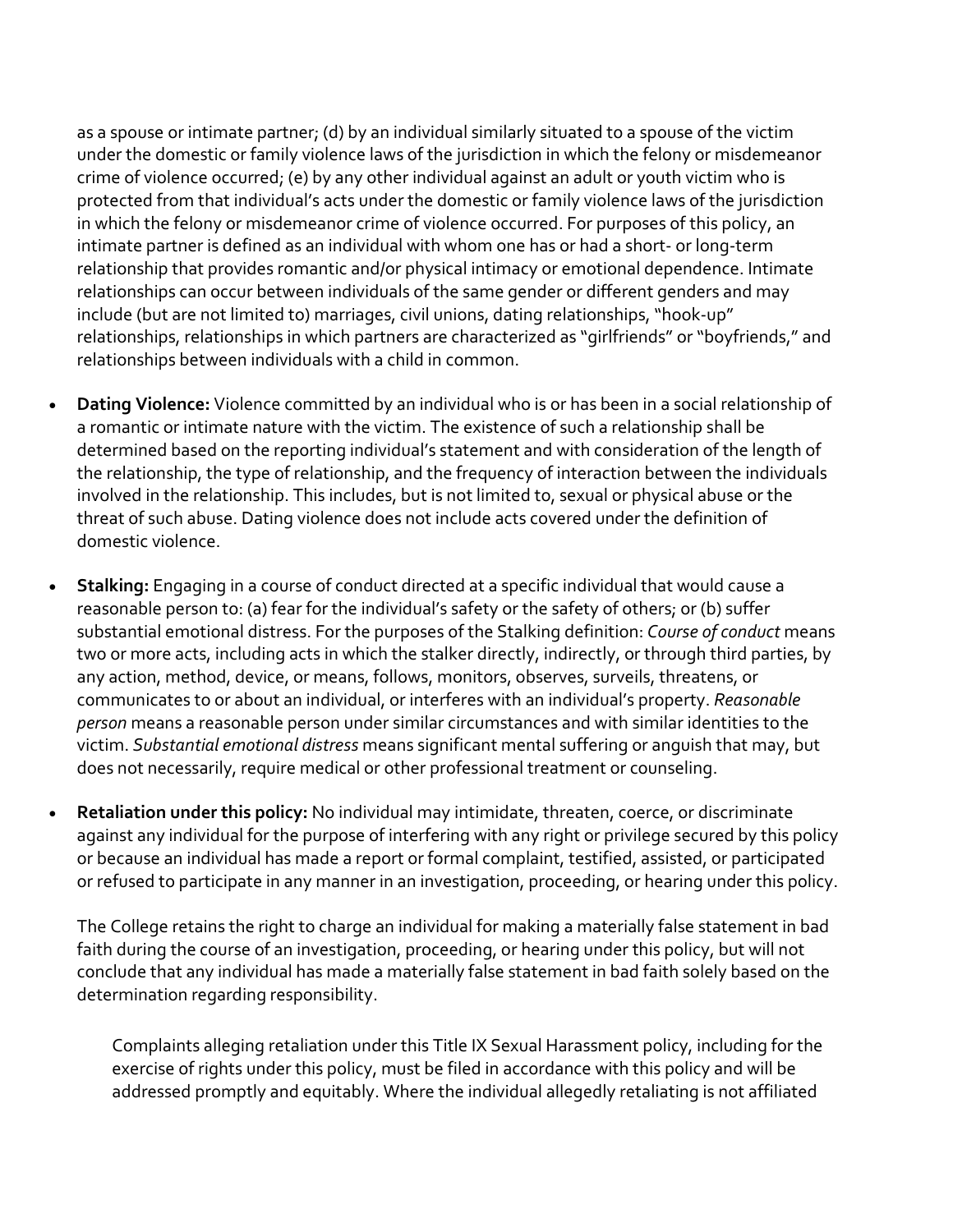with the College and not otherwise subject to its policies, the Title IX Coordinator will process the complaint and take appropriate measures.

Notwithstanding the above, the exercise of rights protected under the First Amendment does not constitute retaliation prohibited under this policy; and charging an individual with a code of conduct violation for making a materially false statement in bad faith in the course of a grievance proceeding under this policy does not constitute retaliation; provided, however, that a determination regarding responsibility, alone, is not sufficient to conclude that any party made a materially false statement in bad faith.

For purposes of this policy, consent is defined as follows:

• **Consent and Incapacitation.** The College considers consent as a voluntary, informed, un-coerced agreement through words or actions freely given, which could be reasonably interpreted as a willingness to participate in mutually agreed-upon sexual acts. Consensual sexual activity happens when each partner willingly and affirmatively chooses to participate.

Indications that consent is not present include: when physical force is used or there is a reasonable belief of the threat of physical force; when duress is present; when one individual overcomes the physical limitations of another individual; and when an individual is incapable of making an intentional decision to participate in a sexual act, which could include instances in which the individual is in a state of incapacitation.

Important points regarding consent include:

- o Consent to one act does not constitute consent to another act.
- o Consent on a prior occasion does not constitute consent on a subsequent occasion.
- $\circ$  The existence of a prior or current relationship does not constitute consent.
- o Consent can be withdrawn or modified at any time.
- o Consent is not implicit in an individual's manner of dress.
- o Accepting a meal, a gift, or an invitation for a date does not imply or constitute consent.
- o Silence, passivity, or lack of resistance does not necessarily constitute consent.
- o Initiation by someone who a reasonable person knows or should have known to be deemed incapacitated is not consent.

For purposes of this policy, **incapacitation** (or incapacity) is the state in which an individual's perception or judgment is so impaired that the individual lacks the cognitive capacity to make or act on conscious decisions. The use of drugs or alcohol can cause incapacitation. An individual who is incapacitated is unable to consent to a sexual activity. Engaging in sexual activity with an individual who is incapacitated (and therefore unable to consent), where an individual knows or ought reasonably to have understood that the individual is incapacitated, constitutes Title IX Sexual Harassment as defined by this policy.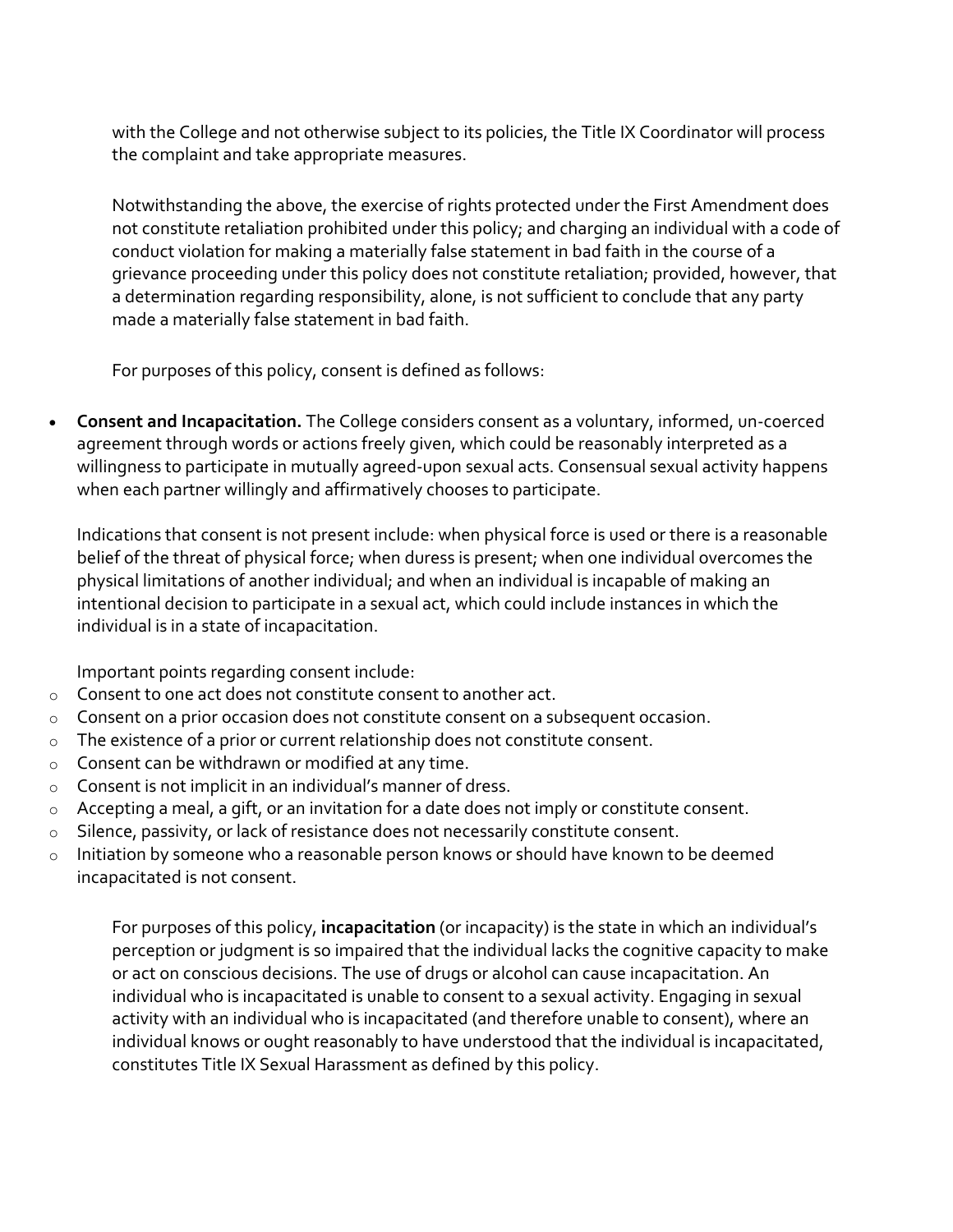#### **IV. Assessment and Dismissal of Formal Complaints**

Upon receipt of a formal complaint, the Title IX Coordinator will respond to any immediate health or safety concerns raised. The Title IX Coordinator will then conduct an initial assessment for the sole purpose of determining whether the alleged conduct, if substantiated, would constitute prohibited conduct under this policy. The Title IX Coordinator will seek to complete this initial assessment within ten (10) business days of receipt of the formal complaint. Following the initial assessment, the Title IX Coordinator may take any of the following actions:

- If the allegations forming the basis of the formal complaint would, if substantiated, constitute prohibited conduct as defined in this policy, the Title IX Coordinator shall implement appropriate supportive measures. In addition, the Title IX Coordinator shall initiate an investigation of the allegations under this policy in a formal complaint, signed by the Complainant. However, if the Title IX Coordinator deems the formal complaint appropriate for the informal resolution process, upon the consent of both parties, the Title IX Coordinator may instead refer the matter to the informal resolution process, as described in section IV.
- If the allegations forming the basis of the formal complaint would not, if substantiated, constitute prohibited conduct as defined in this policy, the Title IX Coordinator shall dismiss the formal complaint from the Title IX Grievance Process (either party may appeal this dismissal, as discussed below). However, if appropriate, the /Title IX Coordinator may refer the matter to the Nichols College Sexual Misconduct process or to the Office of Community Standards for review; or, if the Title IX Coordinator deems the formal complaint appropriate for the informal resolution process, upon the consent of both parties, the Title IX Coordinator may instead refer the matter to the informal resolution process, as described in section IV.

In addition, at any time prior to the hearing, the Title IX Coordinator may dismiss a formal complaint if:

- The complainant notifies the Title IX Coordinator in writing that the complainant wishes to withdraw the formal complaint or any allegations therein;
- The respondent is no longer enrolled or employed by the College; or
- Specific circumstances prevent the College from gathering sufficient evidence to reach a determination as to the formal complaint or the allegations therein.
- Upon dismissal, the Title IX Coordinator shall promptly send written notice of the dismissal and reason(s) therefor simultaneously to the parties via electronic format. Both parties will have equal right to appeal the dismissal through the appeal process described in [section XII.](https://inclusive.princeton.edu/addressing-concerns/policies/title-ix-sexual-harassment-policy#TIXPSection10)

The determination regarding dismissal becomes final either on the date that the parties are provided with the written determination of the result of an appeal, if an appeal is filed, or if an appeal is not filed, the date on which an appeal would no longer be considered timely. Once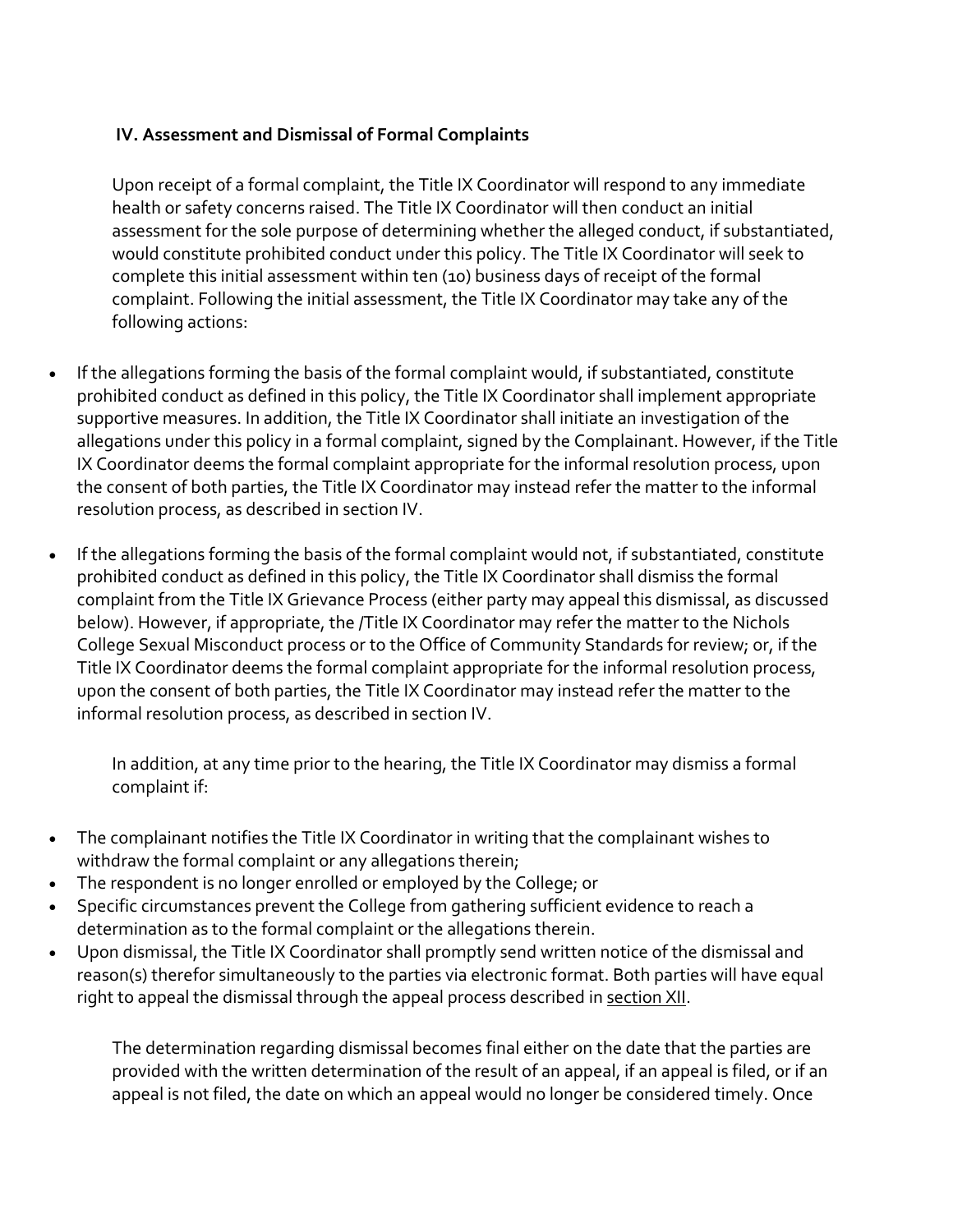final, a Complainant cannot file a formal complaint under this policy concerning the same alleged conduct.

## **V. Confidentiality, Privacy, and Related Responsibilities**

Issues of privacy and confidentiality play important roles in this policy and may affect individuals differently. Privacy and confidentiality are related but distinct terms that are defined below.

In some circumstances, the reporting responsibilities of Nichols College employees, or the College's responsibility to investigate, may conflict with the preferences of the Complainant and/or Respondent with regard to privacy and confidentiality. Therefore, all individuals are encouraged to familiarize themselves with their options and responsibilities, and make use of Confidential Resources, if applicable, in determining their preferred course of action.

Requests for confidentiality or use of anonymous reporting through the online Reporting Form may limit the College 's ability to conduct an investigation.

#### **1. Confidentiality and Confidential Resources**

The term "confidentiality" refers to the circumstances under which information will or will not be disclosed to others.

Several campus professionals are designated Confidential Resources, to whom confidentiality attaches Confidential Resources are not obligated to report information that is provided to them. This allows individuals to explore their options in a non-pressured environment while they make informed decisions. There may be exceptions in cases involving child abuse, imminent risk of serious harm, emergent hospitalization, or a court order. In addition, nonidentifying information about violations of the Nichols College Title IX Sexual Harassment Policy may be submitted to the Department of Public Safety for purposes of the anonymous statistical reporting under the Clery Act.

An individual who is not prepared to make a report or formal complaint, or who may be unsure how to label what happened, but still seeks information and support, is strongly encouraged to contact a Confidential Resource. See Appendix A for a complete list of Confidential Resources on campus.

In particular, any individual who may have been subjected to a violation of this policy, or who is considering making a report or formal complaint under this policy, is encouraged to contact the Title IX Coordinator.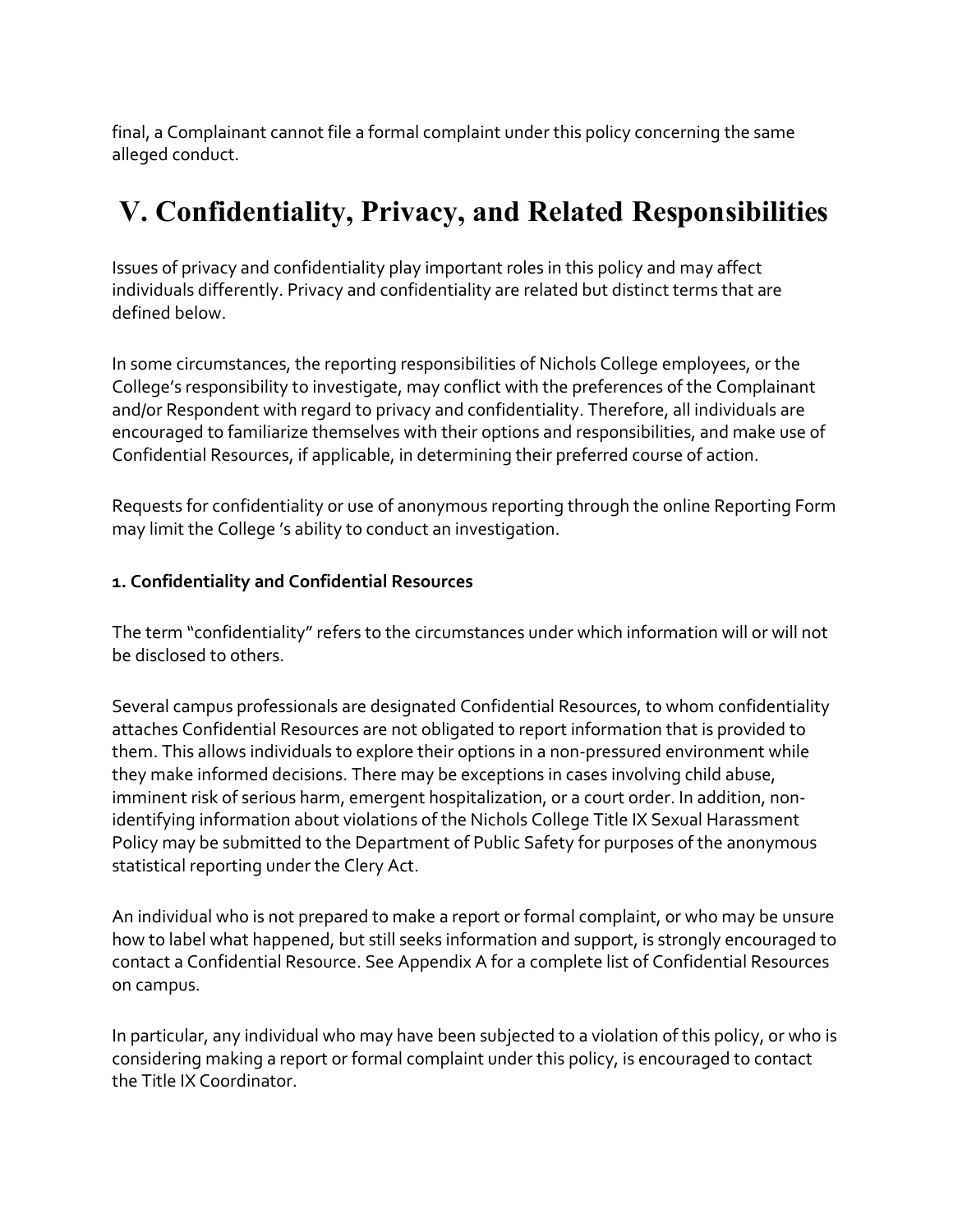In light of the College's obligation to respond promptly and effectively to individuals alleged to be victimized by Title IX Sexual Harassment, Nichols employees who are not designated as Confidential Resources are required to notify the Title IX Coordinator of suspected violations of this policy, and cannot guarantee the confidentiality of a report under this policy. See [section](https://inclusive.princeton.edu/addressing-concerns/policies/title-ix-sexual-harassment-policy#TIXPSection6)   $VI(1)$  $VI(1)$ .

#### **2. Confidentiality Rights of Complainants and Respondents**

While complainants, respondents, and witnesses involved in the grievance process under this policy are strongly encouraged to exercise discretion in sharing information in order to safeguard the integrity of the process and to avoid the appearance of retaliation, complainants and respondents are not restricted from discussing the allegations under investigation.

Medical, psychological, and similar treatment records are privileged and confidential documents that cannot be accessed or used for a grievance process under this policy without the relevant party's voluntary, written consent.

## **3. Privacy**

The term "privacy" refers to the discretion that will be exercised by the College in the course of any investigation or grievance processes under this policy.

In all proceedings under this policy, the College will take into consideration the privacy of the parties to the extent possible.

In accordance with federal regulations, the College will keep confidential the identity of any individual who has made a report or formal complaint under this policy, including any complainant, any individual who has been reported to be the perpetrator, any respondent, and any witness, except as may be permitted by Family Educational Rights and Privacy Act (FERPA), or as required by law, or to carry out the purposes of conducting any investigation or hearing under this policy.

Any additional disclosure by the College of information related to the report or formal complaint may be made if consistent with FERPA or the Title IX requirements. In addition, governmental agencies, such as National Science Foundation, may mandate certain reporting related to prohibited conduct under this policy involving Nichols employees or students.

### **4. Release of Information**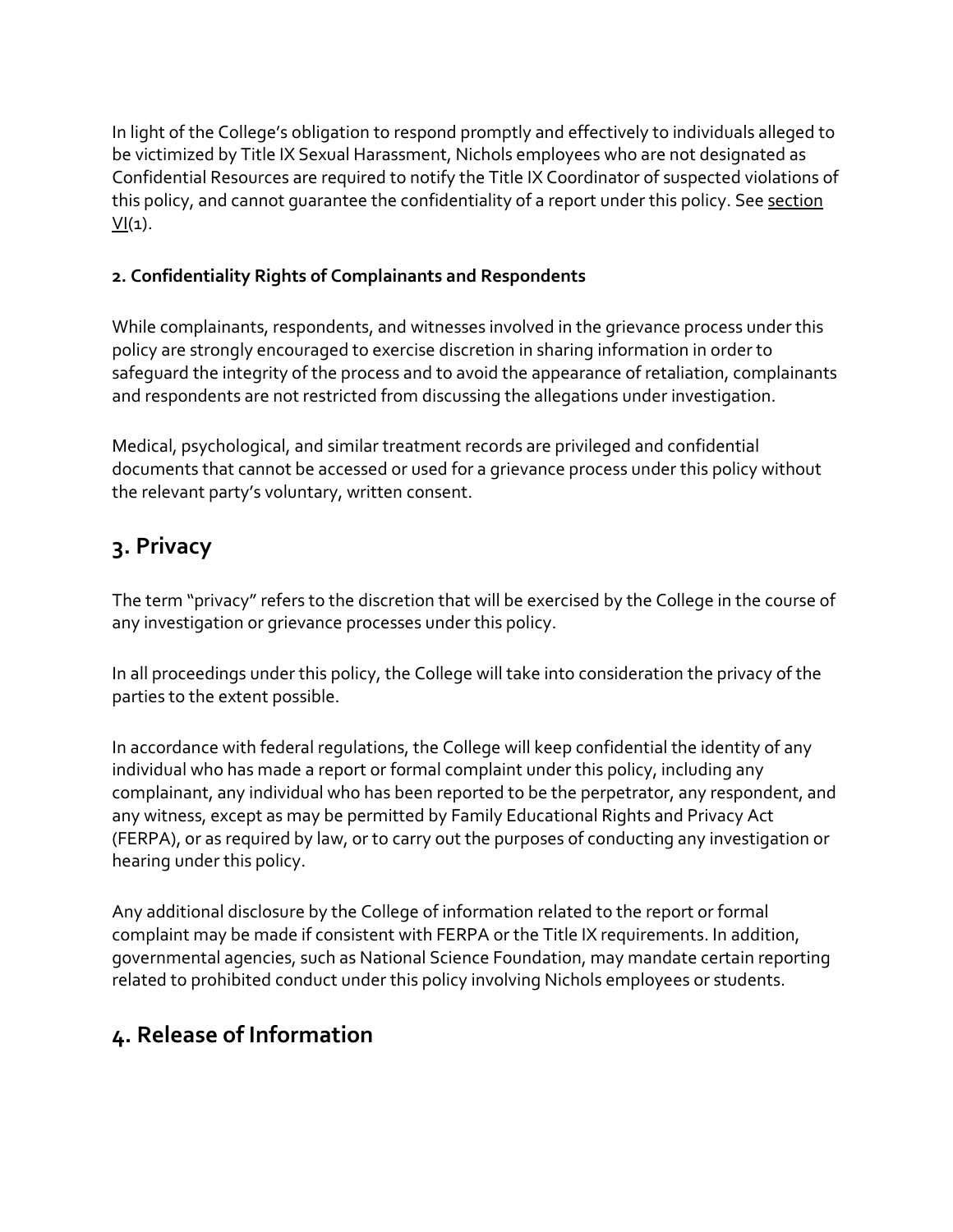If the Department of Public Safety becomes aware of a serious and continuing threat to the campus community, the Department of Public Safety may issue a timely warning in accordance with federal regulation to protect the health or safety of the community. The Department of Public Safety may also publish a reported incident in the daily crime log or annual security report. In addition, the College may also share non-identifying information, including data about outcomes and sanctions, in aggregate form. The College will not disclose the name or other personally identifiable information of the complainant unless it has received the express consent of the complainant or unless the release of such information is consistent with legal requirements or mandated by law.

# **VI. Options for Complainants, Respondents, and Other Reporting Individuals**

A complainant, respondent, or witness has many options, including counseling and support services. Information regarding contact information for local law enforcement as well as contact information for Confidential Resources that are available to provide support to parties and witnesses are described in further detail in [Appendix A.](https://inclusive.princeton.edu/addressing-concerns/policies/title-ix-sexual-harassment-policy#TIXPAppendixA)

After consulting a Confidential Resource as appropriate, a complainant may:

- Request supportive measures from the Title IX Coordinator (see [section VII\)](https://inclusive.princeton.edu/addressing-concerns/policies/title-ix-sexual-harassment-policy#TIXPSection7);
- File a formal complaint with the Title IX Coordinator, thereby invoking the internal grievance process (see [section II\)](https://inclusive.princeton.edu/addressing-concerns/policies/title-ix-sexual-harassment-policy#TIXPSection2);
- Contact the Department of Public Safety for assistance in filing a criminal complaint and preserving physical evidence (see Appendix A); and/or
- Contact local law enforcement to file a criminal complaint (see Appendix A). At the complainant's request, the Title IX Coordinator will assist the complainant in contacting local law enforcement and will cooperate with law enforcement agencies if a complainant decides to pursue a criminal process.

An individual may pursue some or all of these steps at the same time. When initiating any of the above, an individual does not need to know whether they wish to request any particular course of action, nor how to label what happened. Before or during this decision-making process, complainants and other reporting individuals are encouraged to consult a Confidential Resource (see Appendix A).

### **1. Employees' Responsibility to Report**

In emergency situations, if there is a suspected crime in progress or imminent or serious threats to the safety of anyone, employees must immediately contact the Department of Public Safety by dialing 508-213-2298.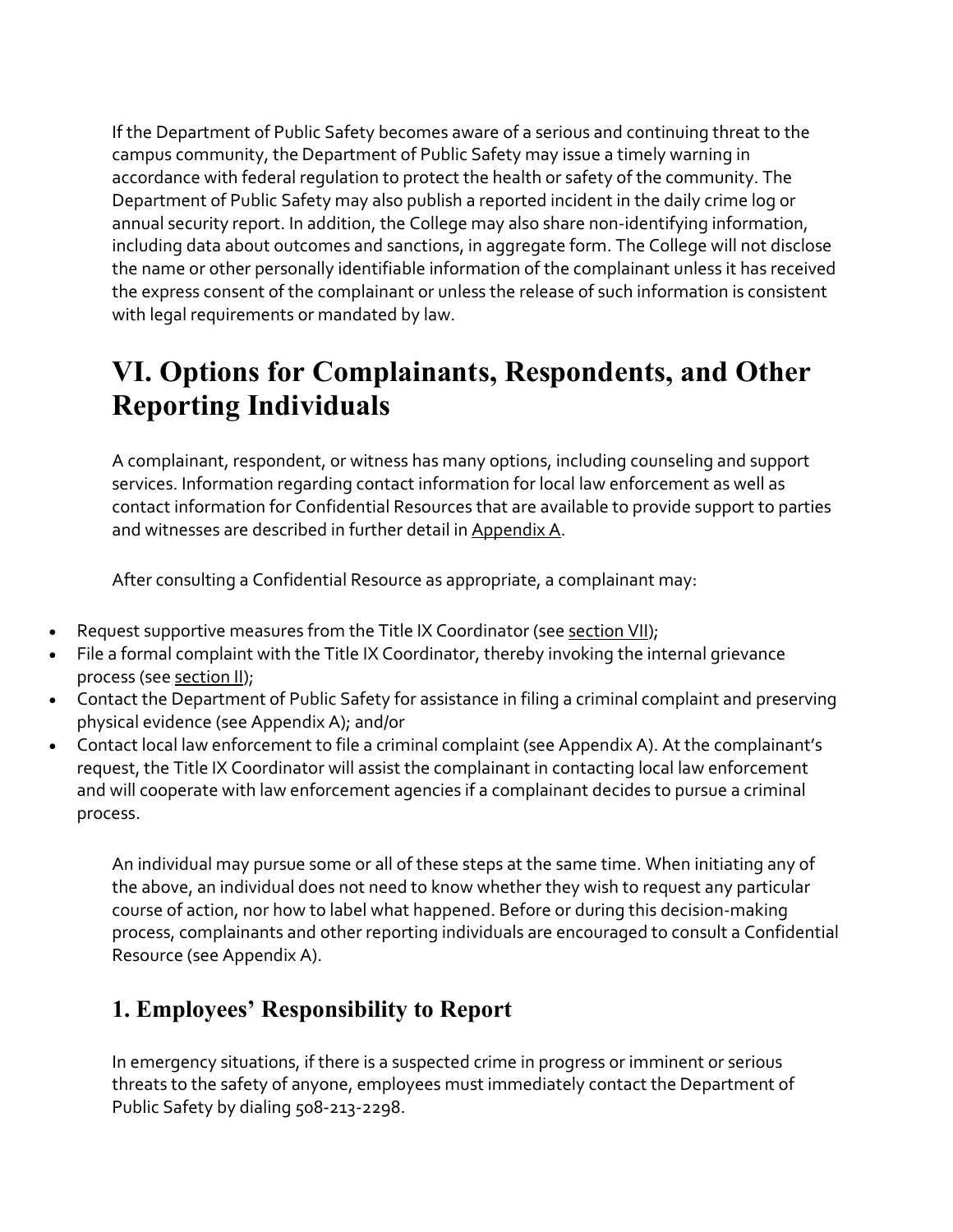In non-emergency situations, employees (other than those formally designated as Confidential Resources under this policy (see [section V\(](https://inclusive.princeton.edu/addressing-concerns/policies/title-ix-sexual-harassment-policy#TIXPSection5)1)) must promptly report suspected violations of this policy to the Title IX Coordinator. Students are encouraged to report any suspected violation of this policy (after consulting a Confidential Resource as appropriate).

## **2. Anonymous Reporting**

If a reporting individual makes an anonymous report, the Title IX Coordinator will consider how to proceed, taking into account the individual's articulated concerns; the best interests of the Nichols community; fair treatment of all individuals involved; and the College 's obligations under Title IX.

#### **A complainant cannot file a formal complaint anonymously.**

Any individual may make an anonymous report concerning a violation of this policy through the Nichols College Incident Reporting Form, which can be made without disclosing the reporting individual's own name, identifying the respondent, or requesting any action. However, if the reporter provides limited information, the Title IX Coordinator may be limited in its ability to take action. A Nichols College Incident Reporting Form is not a Confidential Resource and making a report through this means may result in a review and/or investigation.

### **3. Timeliness of Report**

Complainants and other reporting individuals are encouraged to report any violation of this policy as soon as possible in order to maximize the College's ability to respond promptly and effectively. Reports and formal complaints may be made at any time without regard to how much time has elapsed since the incident(s) in question. If the respondent is no longer a student or employee at the time of the report or formal complaint, the College may not be in a position to gather evidence sufficient to reach a determination as to the formal complaint. However, the Title IX Coordinator will still seek to provide support for the complainant and seek to take steps to end the prohibited behavior, prevent its recurrence, and address its effects.

### **4. Amnesty**

The Nichols Community encourages the reporting of misconduct and crimes by Complainants and witnesses. Sometimes, Complainants or witnesses are hesitant to report to College officials or participate in grievance processes because they fear that they themselves may be in violation of certain policies, such as underage drinking or use of illicit drugs at the time of the incident. Respondents may hesitate to be forthcoming during the process for the same reasons.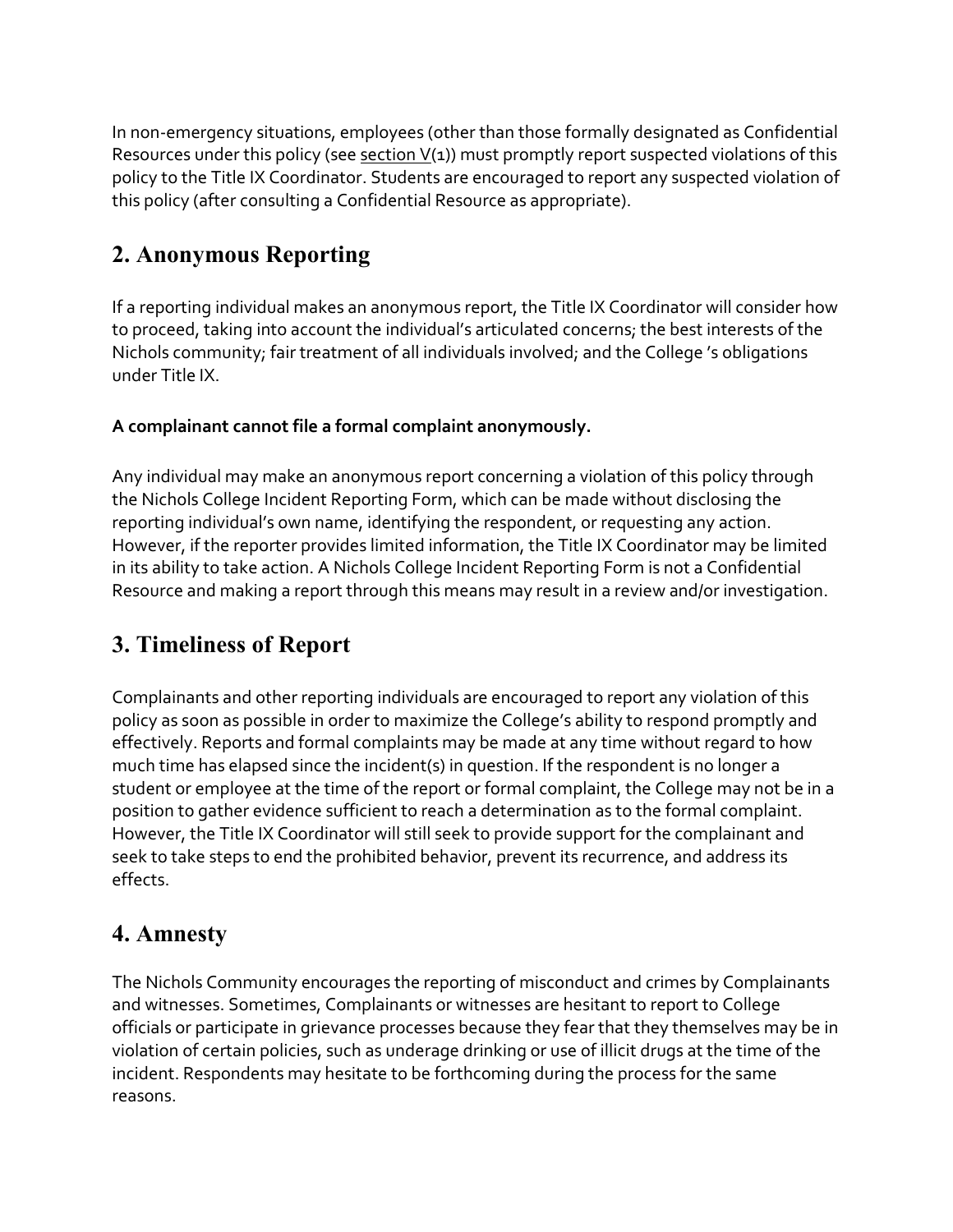It is in the best interests of the Nichols Community that Complainants choose to report misconduct to College officials, that witnesses come forward to share what they know, and that all parties be forthcoming during the process.

To encourage reporting and participation in the process, Nichols College maintains a policy of offering parties and witnesses amnesty from minor policy violations – such as underage consumption of alcohol or the use of illicit drugs – related to the incident.

# **VII. Supportive Measures**

The Title IX Coordinator will offer and implement appropriate and reasonable supportive measures to the parties upon notice of alleged harassment, discrimination, and/or retaliation. Supportive measures are non-disciplinary, non-punitive individualized services offered as appropriate, as reasonably available, and without fee or charge to the parties to restore or preserve access to the College's education program or activity, including measures designed to protect the safety of all parties or the Nichols College educational environment, and/or deter harassment, discrimination, and/or retaliation.

The Title IX Coordinator promptly makes supportive measures available to the parties upon receiving notice or a complaint. At the time that supportive measures are offered, the Title IX Coordinator will inform the Complainant, in writing, that they may file a formal complaint with the Title IX Coordinator either at that time or in the future, if they have not done so already. The Title IX Coordinator works with the Complainant to ensure that their wishes are taken into account with respect to the supportive measures that are planned and implemented.

The Title IX Coordinator will maintain the privacy of the supportive measures, provided that privacy does not impair the College's ability to provide the supportive measures. The Title IX Coordinator will act to ensure as minimal an academic or occupational impact on the parties as possible. The Title IX Coordinator will implement measures in a way that does not unreasonably burden the other party.

These actions may include, but are not limited to:

- Referral to counseling, medical, and/or other healthcare services
- Referral to community-based service providers
- Student financial aid counseling
- Education to the institutional community or community subgroup(s)
- Altering campus housing assignment(s)
- Altering work arrangements for employees or student-employees
- Safety planning
- Providing campus safety escorts
- Providing transportation accommodations
- Implementing contact limitations (no contact directives) between the parties
- Academic support, extensions of deadlines, or other course/program-related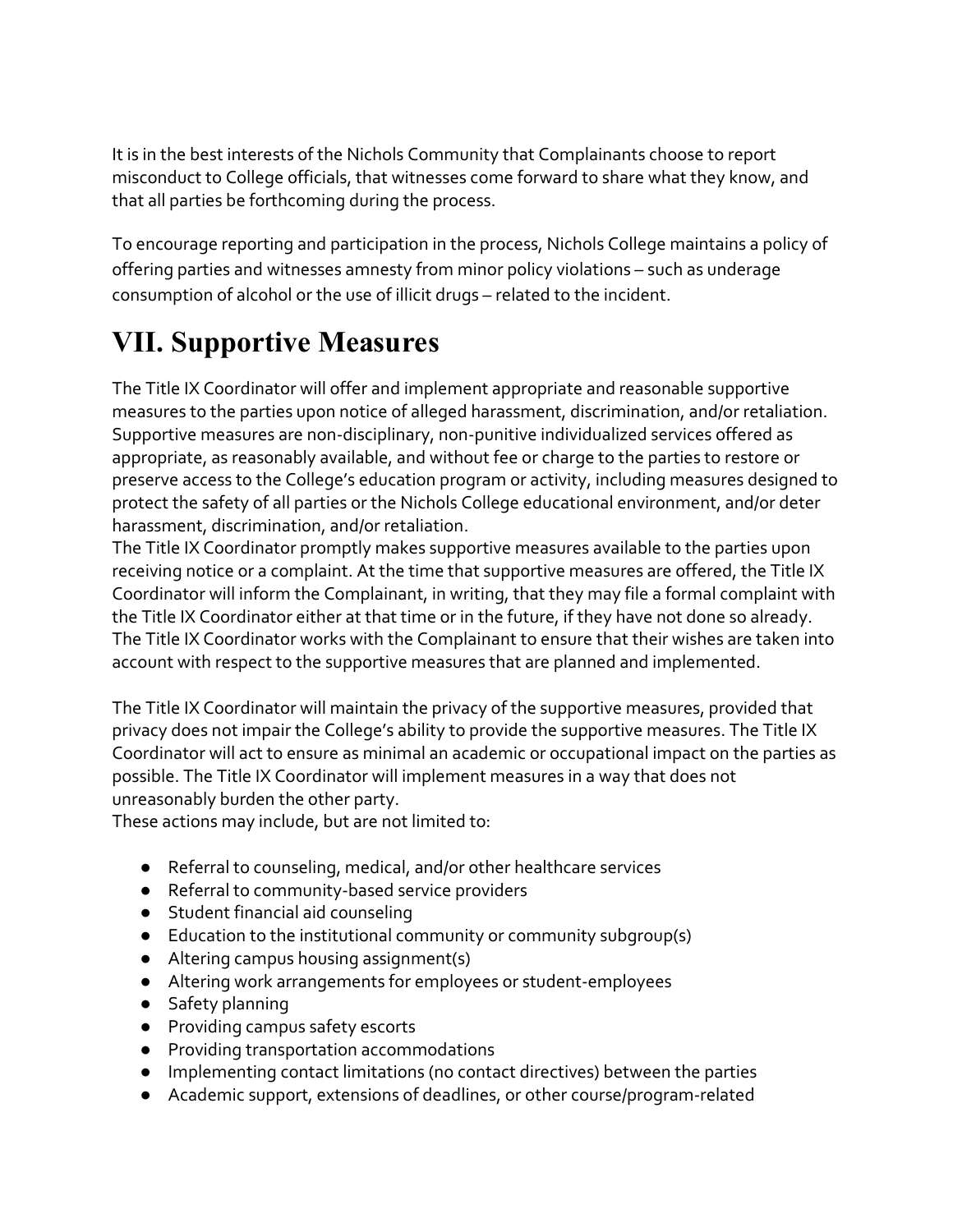adjustments

- No Trespass Orders
- [Timely warnings](http://ncsam.clerycenter.org/wp-content/uploads/NCSAM18_Timely-Warning-Guide.pdf)
- Class schedule modifications, withdrawals, or leaves of absence
- Increased security and monitoring of certain areas of the campus
- Any other actions deemed appropriate by the Title IX Coordinator

Violations of No Contact Directives will be referred to the Office of Community Standards for enforcement.

# **VIII. Emergency Removal**

The Title IX Coordinator can act to remove a student Respondent entirely or partially from its education program or activities on an emergency basis when an individualized safety and risk analysis has determined that an immediate threat to the physical health or safety of any student or other individual justifies removal.

In all cases in which an emergency removal is imposed, the studentwill be given notice of the action and the option to request to meet with the Title IX Coordinator prior to such action/removal being imposed, or as soon thereafter as reasonably possible, to show cause why the action/removal should not be implemented or should be modified.

This meeting is not a hearing on the merits of the allegation(s), but rather is an administrative process intended to determine solely whether the emergency removal is appropriate. When this meeting is not requested, objections to the emergency removal will be deemed waived. A Complainant and their Advisor may be permitted to participate in this meeting if the Title IX Coordinator determines it is equitable to do so. This section also applies to any restrictions that a coach or athletic administrator may place on a student-athlete arising from allegations related to Title IX. There is no appeal process for emergency removal decisions.

A Respondent may be accompanied by an Advisor of their choice when meeting with the Title IX Coordinator for the show cause meeting. The Respondent will be given access to a written summary of the basis for the emergency removal prior to the meeting to allow for adequate preparation.

The Title IX Coordinator has sole discretion under this policy to implement or stay an emergency removal and to determine the conditions and duration. Violation of an emergency removal under this policy will be grounds for disciplinary action, which may include expulsion.

The Title IX Coordinator will implement the least restrictive emergency actions possible in light of the circumstances and safety concerns. As determined by the Title IX Coordinator, these actions could include, but are not limited to: removing a student from a residence hall, restricting access to or use of facilities or equipment, allowing a student to withdraw or take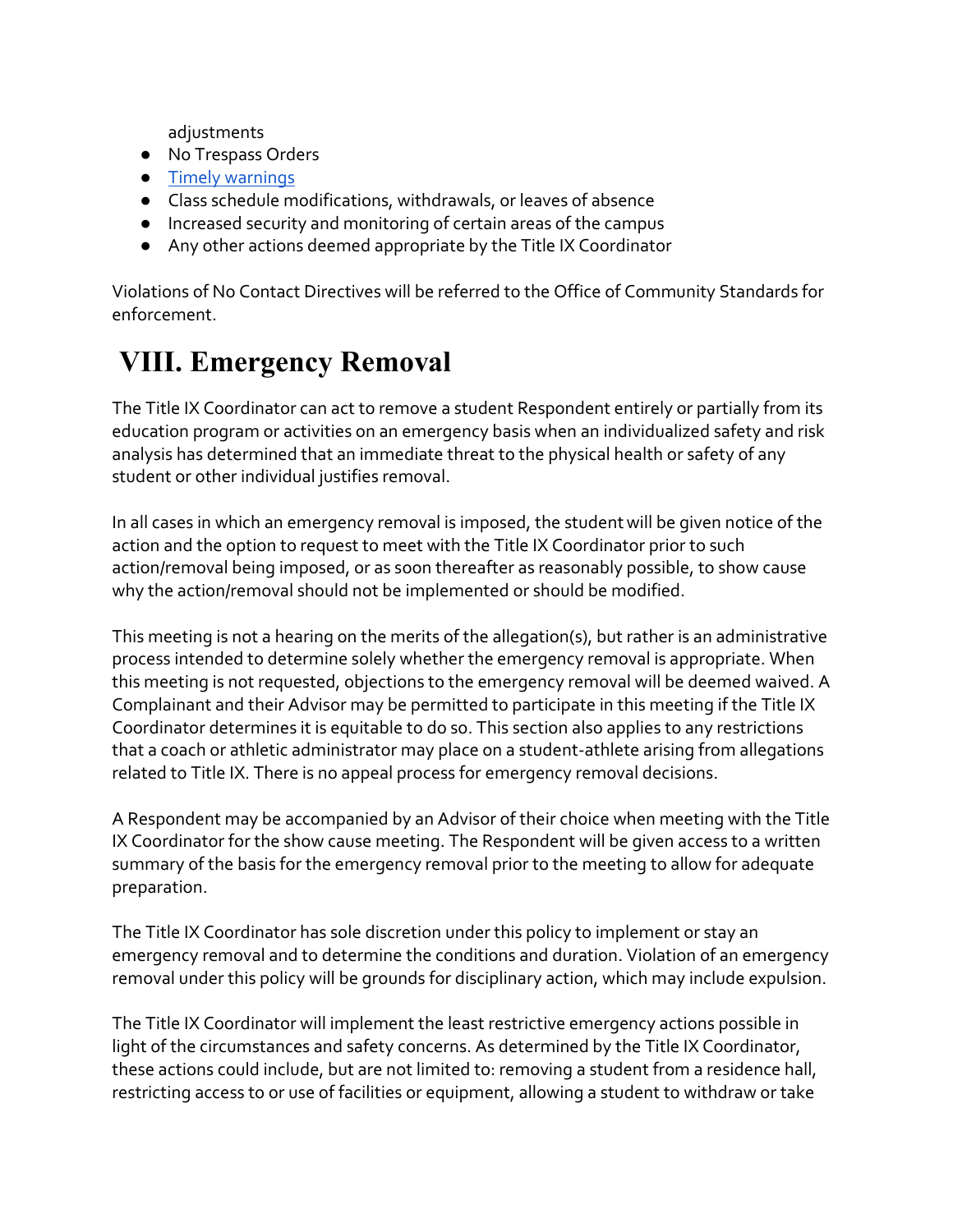grades of incomplete without financial penalty, authorizing an administrative leave, and suspending a student's participation in extracurricular activities, student employment, student organizational leadership, or intercollegiate/intramural athletics.

At the discretion of the Title IX Coordinator, alternative coursework options may be pursued to ensure as minimal an academic impact as possible on the parties.

Where the Respondent is an employee, existing provisions for interim action are applicable.

## **IX. Informal Resolution Process**

Subject to the consent of the parties and the approval of the Title IX Coordinator, the College permits informal resolution processes in cases in which a formal complaint has been filed with the Title IX Coordinator. Subject to approval by the Title IX Coordinator, the informal resolution process is available in matters involving a student complainant and a student respondent as well as in matters involving a faculty/staff complainant and a faculty/staff respondent; the informal resolution process is not available in matters involving a student and an employee.

The informal resolution process is a voluntary, remedies-based process designed to provide parties with an option to resolve disputes with other students in a forum that is separate and distinct from the College 's formal grievance processes under the Title IX Sexual Harassment policy. The purpose of the informal resolution process is to address the conduct which has been reported by the complainant and place the parties in a position to pursue their academic and non-academic interests in a safe, respectful, and productive educational and working environment. Under this process, there will be no disciplinary action taken against a respondent, and the resolution will not appear on the respondent's disciplinary record.

The Title IX Coordinator may facilitate the informal resolution process prior to conducting a hearing. Before the informal resolution process is used, both parties must provide voluntary, written consent to the informal resolution process and must receive written notice disclosing: the allegations, the requirements of the informal resolution process (including the circumstances under which it precludes the parties from resuming a formal complaint arising from the same allegations), and any outcomes resulting from participating in the informal resolution process (including the records that will be maintained or could be shared). At any time prior to agreeing to a resolution, any party has the right to withdraw from the informal resolution process and resume the Title IX Sexual Harassment grievance process with respect to the formal complaint.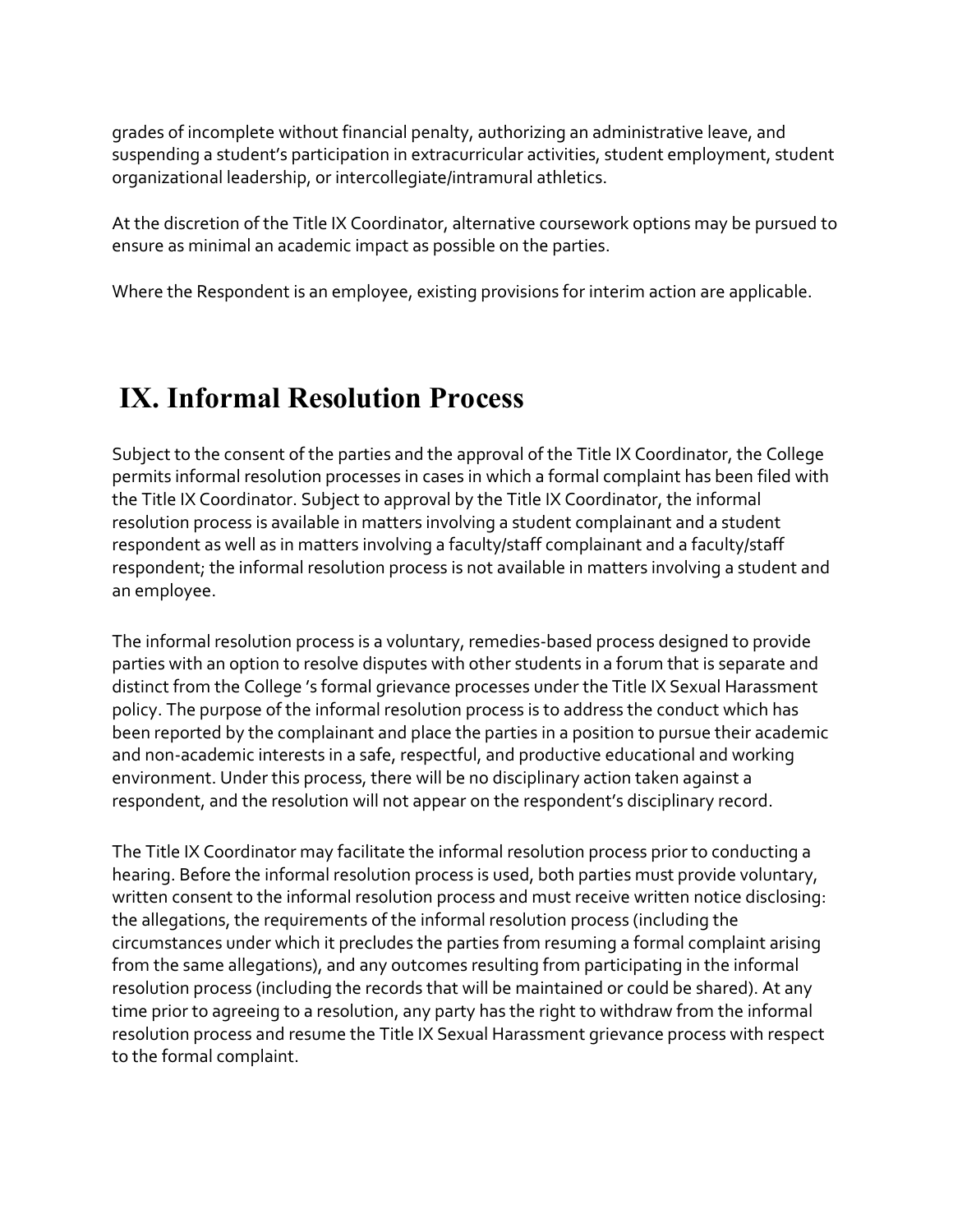The College will not require as a condition of enrollment or continuing enrollment, or employment or continuing employment, or enjoyment of any other right, waiver of the right to an investigation and adjudication of formal complaints of Title IX Sexual Harassment. Similarly, the Title IX Coordinator will not require, encourage, or discourage the parties from participating in the informal resolution process. The Title IX Coordinator will not offer the informal resolution process unless a formal complaint is filed.

See Appendix B for additional information regarding the informal resolution process.

# **X. Grievance Procedures for Title IX Sexual Harassment Complaints, In General**

The College is committed to providing a prompt and impartial investigation and adjudication of all formal complaints alleging violations of this policy. During the grievance process, both parties (complainant and respondent) have equal rights to participate.

## **1. Conflict of Interest**

All individuals who have responsibilities in administering the grievance process under this policy must be free of any conflict of interest or bias for or against complainants or respondents generally or an individual complainant or respondent and will be trained as provided by federal regulations. Parties will be notified at the appropriate junctures of the identities of the individuals serving as investigators, Hearing Panel members, Sanction Officers, and Appeal Panel members. A party who has concerns that one or more of the individuals performing one of the aforementioned roles has conflicting interest or is biased must report those concerns to the Title IX Coordinator within 48 hours of being notified of their identities and include a brief explanation of the basis for the conflict or bias concern. The Title IX Coordinator will assess the allegations of conflict or bias to determine whether or not the identified individual(s) can fulfill their duties in an impartial way. If the Title IX Coordinator concludes that the facts and circumstances support the claim of conflict or bias, the pertinent individual(s) will not participate in the case.

## **2. Responsibility to Review Reports and Formal Complaints**

In order to protect the safety of the campus community, the Title IX Coordinator may review reports of violations of this policy even absent the filing of a formal complaint, or under certain circumstances (see section  $X(2)$ ), even if a formal complaint has been withdrawn. The Title IX Coordinator may need to themselves file a formal complaint and proceed with an investigation even if a complainant specifically requests that the matter not be pursued. In such a circumstance, the Title IX Coordinator will take into account the complainant's articulated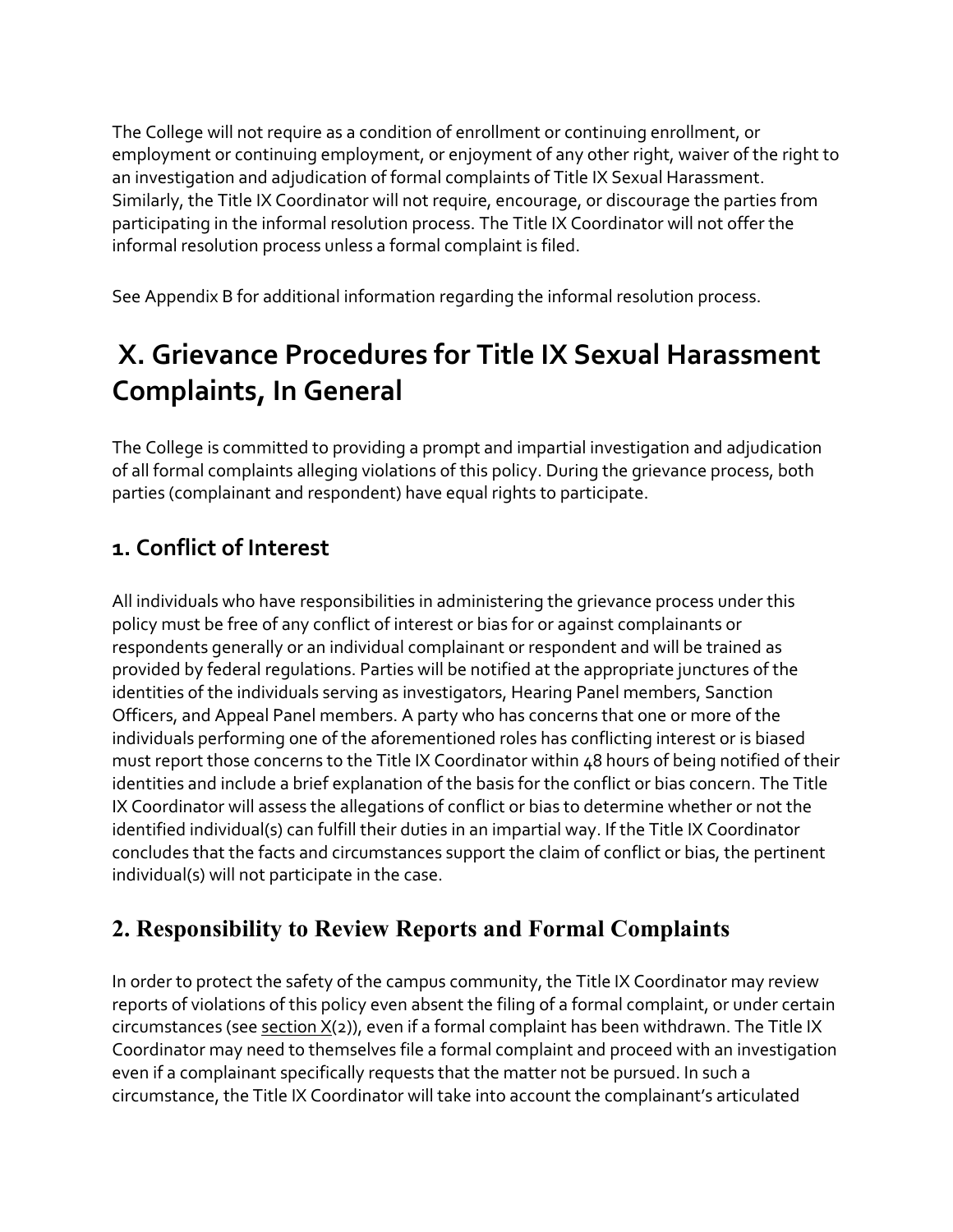concerns, the best interests of the College community, fair treatment of all individuals involved, and the College 's obligations under Title IX.

Proceedings under this policy may be carried out prior to, simultaneously with, or following civil or criminal proceedings off campus. Neither a decision by law enforcement regarding prosecution nor the outcome of any criminal proceeding will be considered determinative of whether a violation of this policy has occurred.

### **3. Presumption of Good Faith Reporting**

The College presumes that reports of prohibited conduct are made in good faith. A finding that the alleged behavior does not constitute a violation of this policy or that there is insufficient evidence to establish that the alleged conduct occurred as reported does not mean that the report was made in bad faith.

### **4. Presumption of Non-Responsibility**

The respondent is presumed to be not responsible for the alleged conduct unless and until a determination regarding responsibility is made at the conclusion of the grievance process.

## **5. Honesty and Cooperation during Grievance Process**

The College expects all members of the Nichols community to be honest and cooperative in their official dealings with the College under this policy. In this regard, individuals are expected to acknowledge requests from Nichols officials for information in a timely fashion and to make themselves available for meetings with Nichols officials or any officials acting on behalf of the College; any student or member of the faculty or staff who fails to do so may be subject to discipline. However, parties and witnesses may choose not to attend the hearing or may choose not to participate in cross examination at the hearing (see section  $XI(3)(b)$ ).

## **6. Advisers**

The parties may each have an Advisor<sup>[1](#page-20-0)</sup> of their choice present with them for all meetings, interviews, and hearings within the resolution process, if they so choose. The parties may select whoever they wish to serve as their Advisor as long as the Advisor is eligible and

<span id="page-20-0"></span><sup>&</sup>lt;sup>1</sup> This could include an attorney, advocate, or support person. The law permits one Advisor for each party (witnesses are not entitled to Advisors within the process, though they can be advised externally), but some Recipients do permit more than one. If the Recipient allows more than one Advisor for one party, they should do so for all parties.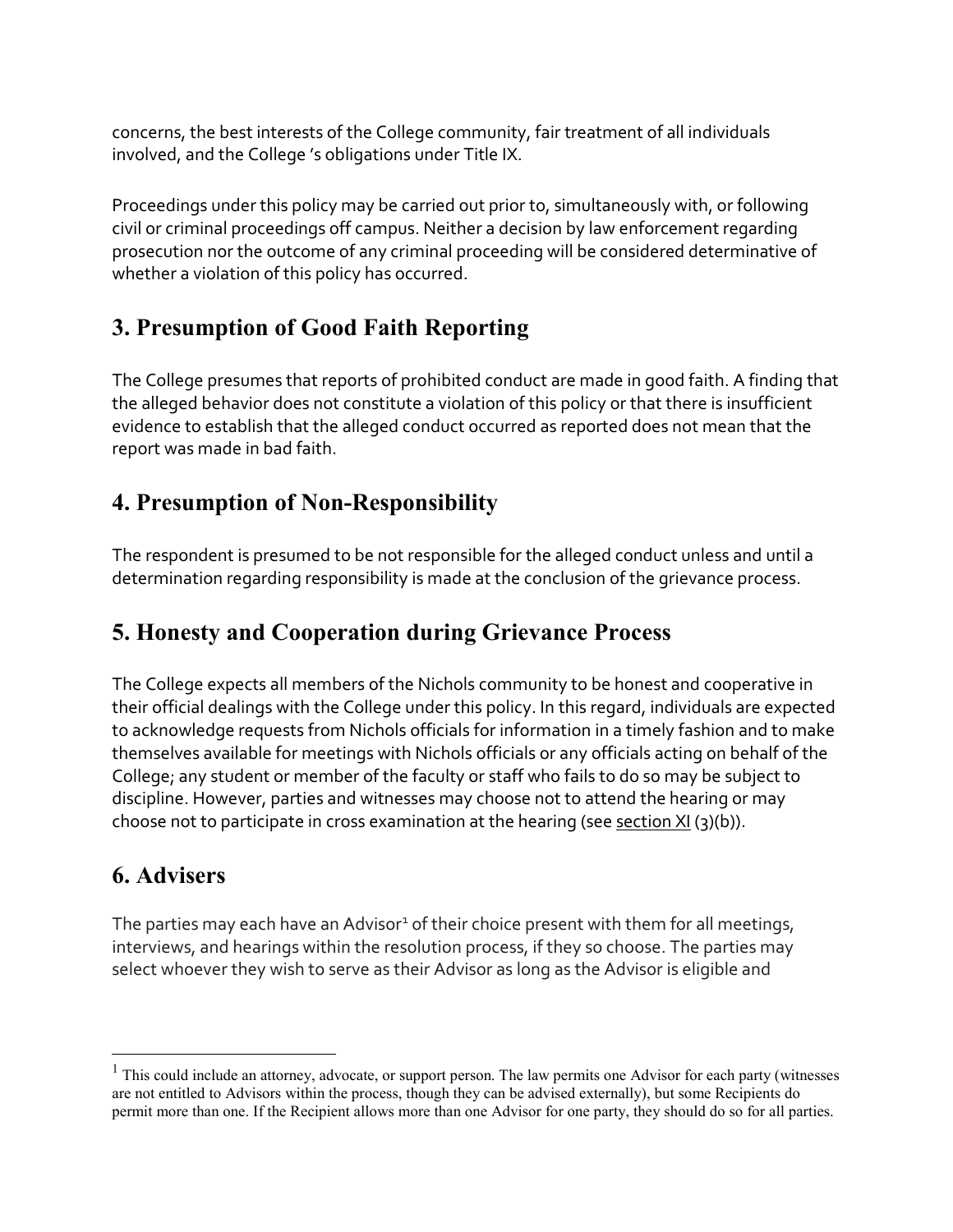available<sup>[2](#page-21-0)</sup>

Choosing an Advisor who is also a witness in the process creates potential for bias and conflictof-interest. A party who chooses an Advisor who is also a witness can anticipate that issues of potential bias will be explored by the Hearing Decision-maker(s). The Recipient may permit parties to have more than one Advisor upon special request to the Title IX Coordinator. The decision to grant this request is at the sole discretion of the Title IX Coordinator and will be granted equitably to all parties.

#### **a. Who Can Serve as an Advisor**

The Advisor may be a friend, mentor, family member, attorney, or any other individual a party chooses to advise, support, and/or consult with them throughout the resolution process. The parties may choose Advisors from inside or outside of the Nichols Community.

The Title IX Coordinator will also offer to assign a trained Advisor for any party if the party so chooses. If the parties choose an Advisor from the pool available from the Title IX Coordinator, the Advisor will be trained by the College and be familiar with the College's resolution process.

If the parties choose an Advisor from outside the pool of those identified by the Title IX Coordinator, the Advisor may not have been trained by the College and may not be familiar with Nichols policies and procedures.

Parties also have the right to choose not to have an Advisor in the initial stages of the resolution process, prior to a hearing.

#### **b. Advisor's Role in Meetings and Interviews**

The parties may be accompanied by their Advisor in all meetings and interviews at which the party is entitled to be present, including intake and interviews. Advisors should help the parties prepare for each meeting and are expected to advise ethically, with integrity, and in good faith.

The College cannot guarantee equal Advisory rights, meaning that if one party selects an Advisor who is an attorney, but the other party does not or cannot afford an attorney, the College is not obligated to provide an attorney.

#### **c. Advisors in Hearings/Nichols-Appointed Advisor**

<span id="page-21-0"></span> $2$  "Available" means the party cannot insist on an Advisor who simply doesn't have inclination, time, or availability. Also, the Advisor cannot have institutionally conflicting roles, such as being a Title IX administrator who has an active role in the matter, or a supervisor who must monitor and implement sanctions.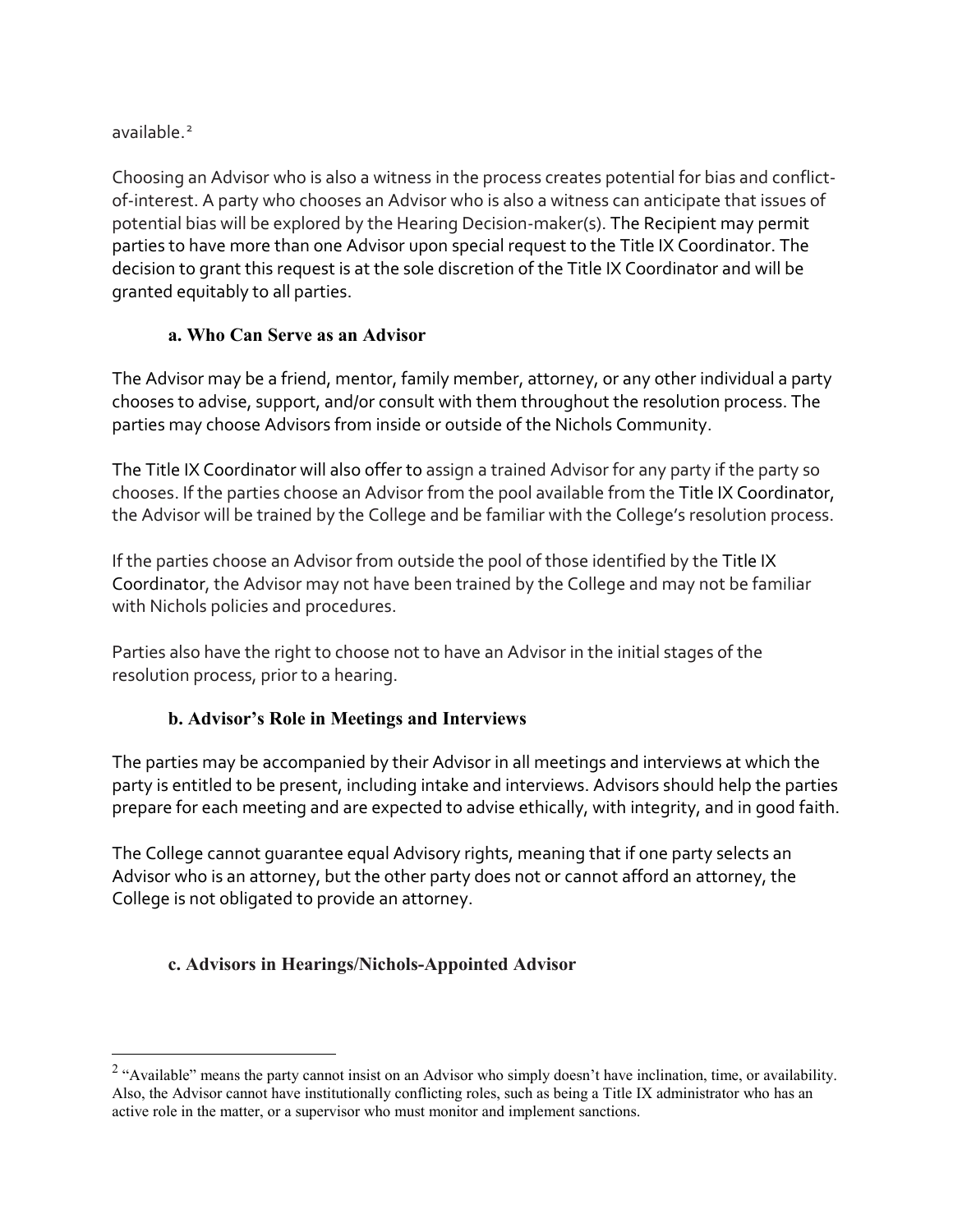Under U.S. Department of Education regulations under Title IX, a form of indirect questioning is required during the hearing but must be conducted by the parties' Advisors. The parties are not permitted to directly question each other or any witnesses. If a party does not have an Advisor for a hearing, the Title IX Coordinator will appoint a trained Advisor for the limited purpose of conducting any questioning of the other party and witnesses.

A party may reject this appointment and choose their own Advisor, but they may not proceed without an Advisor. If the party's Advisor will not conduct questioning, the Title IX Coordinator will appoint an Advisor who will do so thoroughly, regardless of the participation or nonparticipation of the advised party in the hearing itself. Extensive questioning of the parties and witnesses will also be conducted by the Decision-maker(s) during the hearing.

#### **d. Advisor's Role in Meetings and Interviews**

The parties may be accompanied by their Advisor in all meetings and interviews at which the party is entitled to be present, including intake and interviews. Advisors should help the parties prepare for each meeting and are expected to advise ethically, with integrity, and in good faith.

The College cannot guarantee equal Advisory rights, meaning that if one party selects an Advisor who is an attorney, but the other party does not or cannot afford an attorney, the College is not obligated to provide an attorney.

#### **e. Pre-Interview Meetings**

Advisors may request to meet with the administrative officials conducting interviews/meetings in advance of these interviews or meetings. This pre-meeting allows Advisors to clarify and understand their role and Nichols's policies and procedures.

#### **f. Advisor Violations of Nichols Policy**

All Advisors are subject to the same Nichols policies and procedures, whether they are attorneys or not. Advisors are expected to advise their advisees without disrupting proceedings. Advisors should not address Recipient officials in a meeting or interview unless invited to (e.g., asking procedural questions. The Advisor may not make a presentation or represent their advisee<sup>[3](#page-22-0)</sup> during any meeting or proceeding and may not speak on behalf of the advisee to the Investigator(s) or other Decision-maker(s) except during a hearing proceeding, during cross-examination.

The parties are expected to ask and respond to questions on their own behalf throughout the investigation phase of the resolution process. Although the Advisor generally may not speak on behalf of their advisee, the Advisor may consult with their advisee, either privately as needed, or by conferring or passing notes during any resolution process meeting or interview.

<span id="page-22-0"></span><sup>&</sup>lt;sup>3</sup> Subject to the state law provisions or Recipient policy above.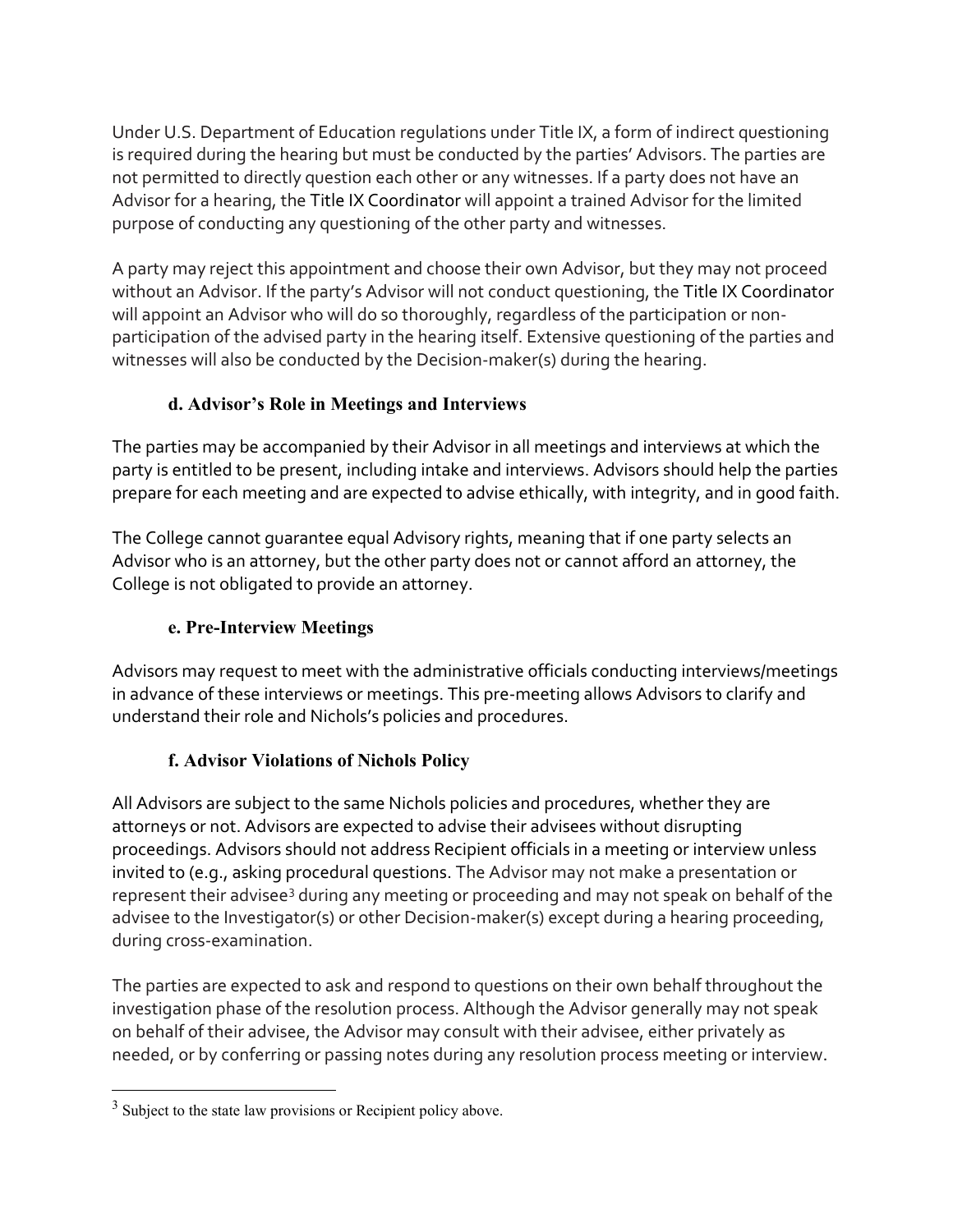For longer or more involved discussions, the parties and their Advisors should ask for breaks to allow for private consultation.

Any Advisor who oversteps their role as defined by this policy will be warned only once. If the Advisor continues to disrupt or otherwise fails to respect the limits of the Advisor role, the meeting will be ended, or other appropriate measures implemented. Subsequently, the Title IX Coordinator will determine how to address the Advisor's non-compliance and future role.

#### **g. Sharing Information with the Advisor**

The Title IX Coordinator expects that the parties may wish to have the Title IX Coordinator share documentation and evidence related to the allegations with their Advisors. Parties may share this information directly with their Advisor or other individuals if they wish. Doing so may help the parties participate more meaningfully in the resolution process.

The Title IX Coordinator also provides a consent form that authorizes the Title IX Coordinator to share such information directly with their Advisor. The parties must either complete and submit this form to the Title IX Coordinator or provide similar documentation demonstrating consent to a release of information to the Advisor before the Title IX Coordinator is able to share records with an Advisor. If a party requests that all communication be made through their attorney Advisor, the Recipient will comply with that request at the discretion of the Title IX Coordinator.

#### **h. Privacy of Records Shared with Advisor**

Advisors are expected to maintain the privacy of the records shared with them. These records may not be shared with third parties, disclosed publicly, or used for purposes not explicitly authorized by Recipient. Recipient may seek to restrict the role of any Advisor who does not respect the sensitive nature of the process or who fails to abide by the Recipient's privacy expectations.

#### **i. Expectations of an Advisor**

The College generally expects an Advisor to adjust their schedule to allow them to attend meetings when planned but may change scheduled meetings to accommodate an Advisor's inability to attend, if doing so does not cause an unreasonable delay.

The Title IX Coordinator may also make reasonable provisions to allow an Advisor who cannot attend in person to attend a meeting by telephone, video conferencing, or other similar technologies as may be convenient and available.

#### **j. Expectations of the Parties with Respect to Advisors**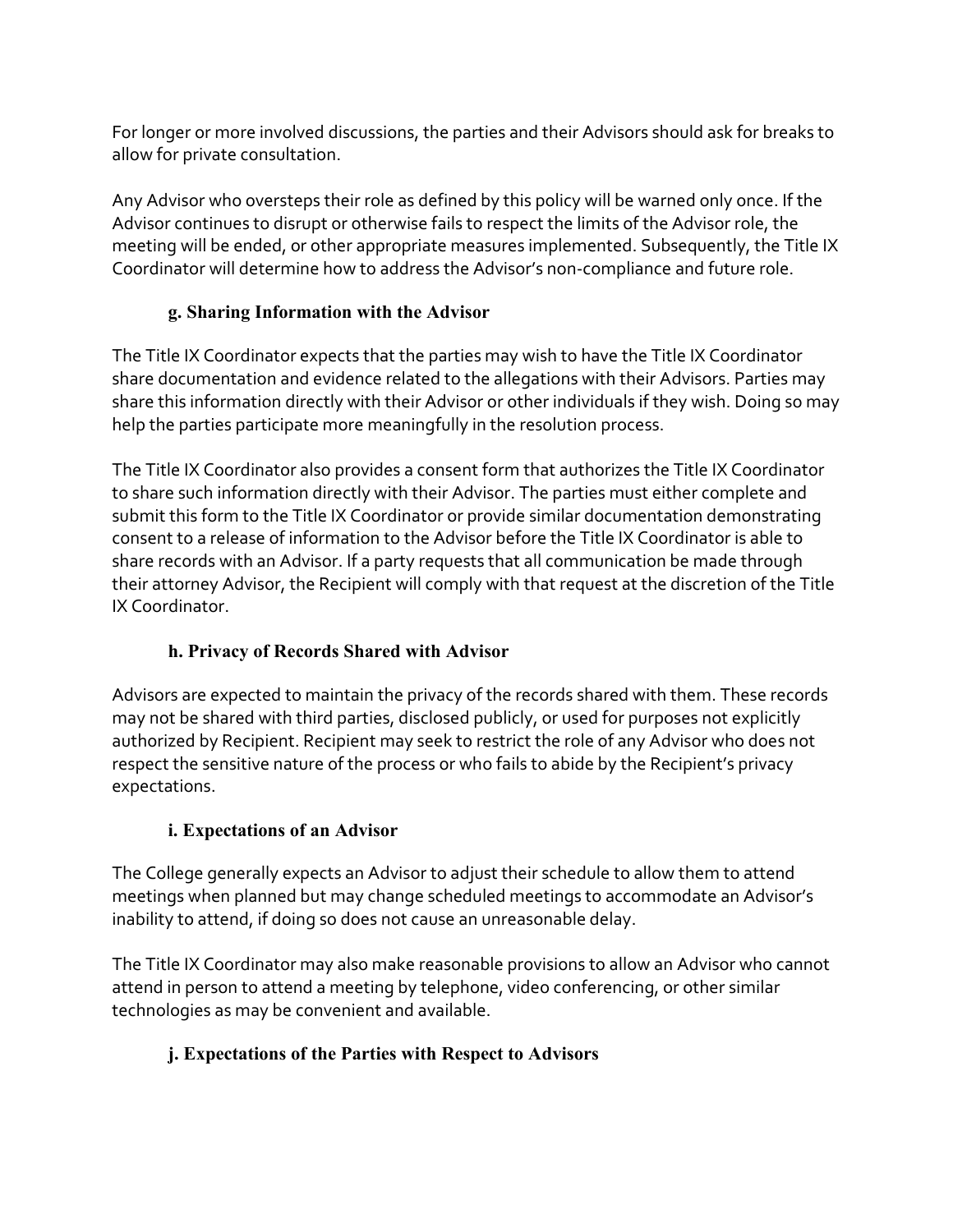A party may elect to change Advisors during the process and is not obligated to use the same Advisor throughout. The parties are expected to inform the Investigator(s) of the identity of their Advisor at least two (2) business days before the date of their first meeting with Investigators (or as soon as possible if a more expeditious meeting is necessary or desired).

The parties are expected to provide timely notice to the Title IX Coordinator if they change Advisors at any time. It is assumed that if a party changes Advisors, consent to share information with the previous Advisor is terminated, and a release for the new Advisor must be secured. Parties are expected to inform the Title IX Coordinator of the identity of their hearing Advisor at least two (2) business days before the hearing.

#### **k. Assistance in Securing an Advisor**

For representation, Respondents may wish to contact organizations such as:

- FACE [\(http://www.facecampusequality.org\)](http://www.facecampusequality.org/)
- SAVE [\(http://www.saveservices.org\)](http://www.saveservices.org/).

Complainants may wish to contact organizations such as:

- The Victim Rights Law Center [\(http://www.victimrights.org\)](http://www.victimrights.org/),
- The National Center for Victims of Crime [\(http://www.victimsofcrime.org\)](http://www.victimsofcrime.org/), which maintains the Crime Victim's Bar Association.]
- The Time's Up Legal Defense Fund:<https://nwlc.org/times-up-legal-defense-fund/>]

## **7. Prior Sexual Behavior**

The complainant and/or respondent's predisposition or prior sexual behavior are not relevant and will not be used during the grievance process, unless offered to prove that someone other than the respondent committed the conduct alleged by the complainant, or if the questions and evidence concern specific incidents of the complainant's prior sexual behavior with respect to the respondent and are offered to prove consent.

## **8. Consolidation**

The Title IX Coordinator has the discretion to consolidate multiple formal complaints as to allegations of Title IX Sexual Harassment against more than one respondent, or by more than one complainant against one or more respondents, or by one party against the other party, where the allegations of Title IX Sexual Harassment arise out of the same facts or circumstances.

## **9. Investigation of Allegations of Violations of Other College Policies**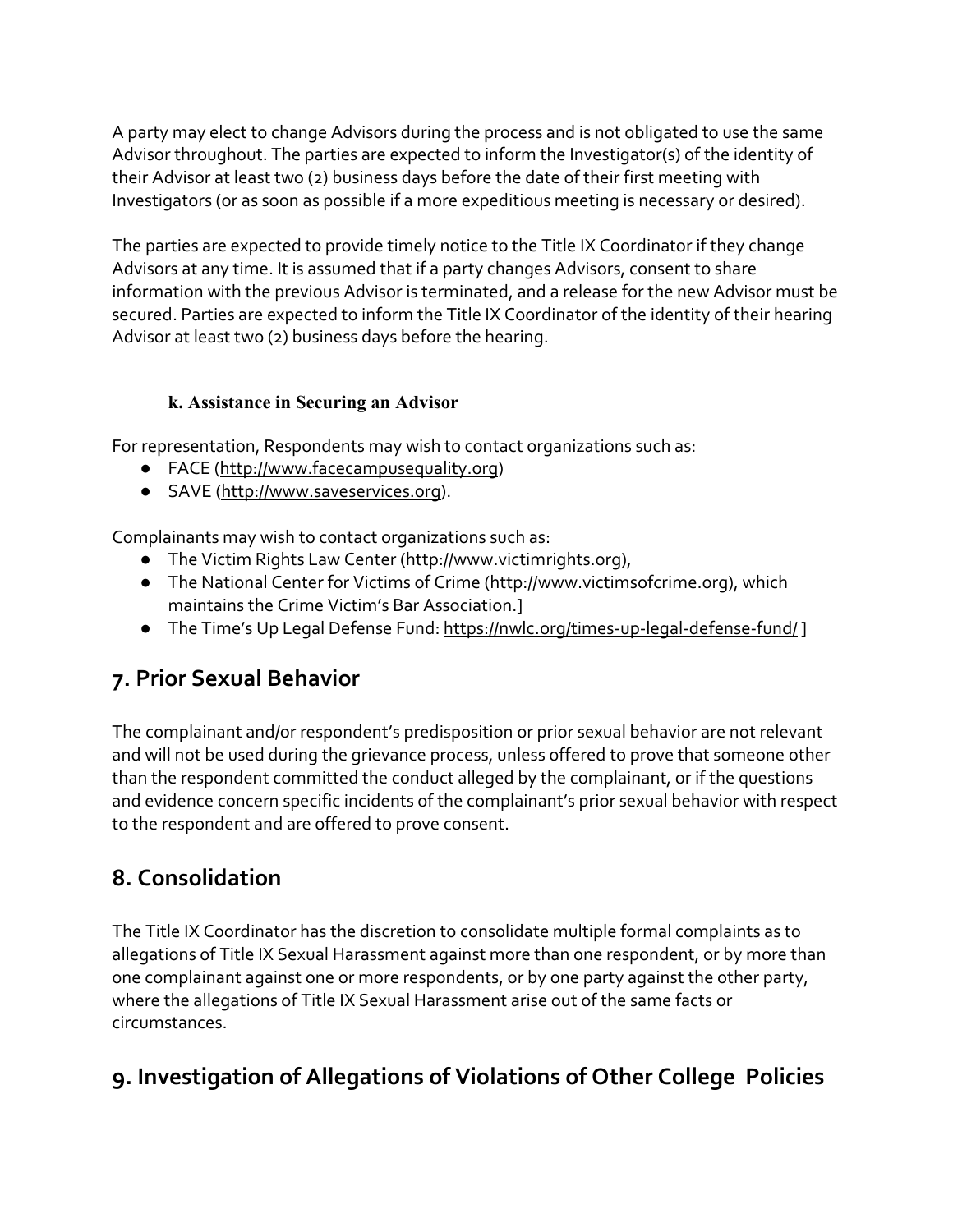#### **a. Allegations under the College Sexual Misconduct Policy**

When an initial assessment or investigation under this policy identifies additional related possible violations of the Nichols College Sexual Misconduct policy by the same party(ies), the grievance process set forth in this Title IX Sexual Harassment policy and procedures will apply to all allegations. Under such circumstances, the parties will be provided with written notice containing the following information: (a) the alleged prohibited conduct, and (b) the policy(ies) under which alleged prohibited conduct falls.

## **10. Procedures Where One Party Is a Member of the College Community and the Other Party Is a Non-Member of the College Community**

When a third party, (i.e., a non-member of our College community, which could include, for example, alumni) is a party under this policy, the College will use disciplinary procedures that are generally consistent with the disciplinary procedures described in this policy, appropriately modified based on the particular circumstances of the case and taking into account privacy requirements and the like. In no case will a member of our community (i.e., current student, faculty member, or staff member) be afforded lesser rights or lesser opportunities to participate in the disciplinary proceeding than the non-member of the College community.

# **XI. Investigation and Adjudication**

### **1. Timing**

The College will seek to complete the investigation and adjudication within ninety (90) business days after the investigators' first interview of the complainant. Timeframes for all phases of the grievance process, including the investigation, the hearing, and any related appeal, apply equally to both parties.

There may be circumstances that require the extension of time frames for good cause. Time frames may be extended to ensure the integrity and completeness of the investigation or adjudication, comply with a request by external law enforcement, accommodate the absence of a party, adviser, or witness, or for other legitimate reasons, including the complexity of the investigation and the severity and extent of the alleged misconduct. The Title IX Coordinator will notify the parties in writing of any extension of the time frames for good cause, and the reason for the extension.

In accordance with Nichols policy, the College will review requests for language assistance and accommodation of disabilities throughout the investigation and adjudication process.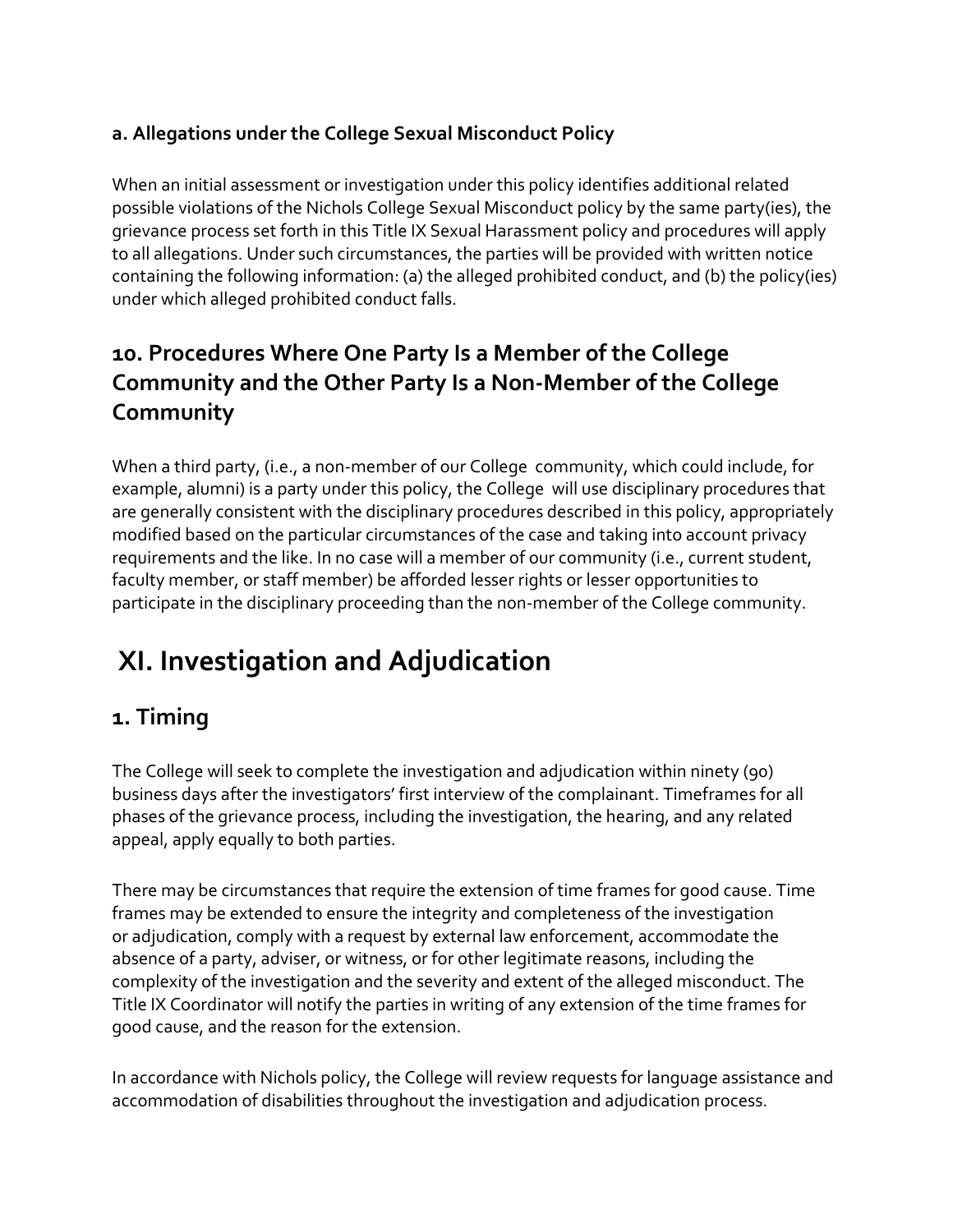Although cooperation with law enforcement may require the College to temporarily suspend the fact-finding aspect of an investigation, under such circumstances, the College will promptly resume its investigation as soon as it is notified by the law enforcement agency that the agency has completed the evidence gathering process. The College will not, however, wait for the conclusion of a criminal proceeding to begin its own investigation and, if needed, will take immediate steps to provide supportive measures for the complainant or respondent. Neither a decision by law enforcement regarding prosecution nor the outcome of any criminal proceeding will be considered determinative of whether a violation of this policy has occurred.

### **2. Investigation**

If the Title IX Coordinator has determined, following an initial assessment, that an investigation is appropriate, the Title IX Coordinator will refer the matter for investigation.

#### **a. Notice of Investigation**

Following the receipt and review of the formal complaint by the Title IX Coordinator, and it being determined that the matter properly falls under this Title IX Sexual Harassment policy, the parties will be informed in writing of the initiation of the investigation. The written information shall include:

- The identities of the parties, if known.
- A concise summary of the alleged conduct at issue (including when and where it occurred, if known).
- Notice of the allegations potentially constituting Title IX Sexual Harassment.
- A statement that the respondent is presumed not responsible and that a determination regarding responsibility is made at the conclusion of the grievance process.
- A statement informing the parties that they may have an adviser of their choice, who may be, but is not required to be, an attorney.
- A statement informing the parties that they may request to inspect and review evidence.
- A statement informing the parties that knowingly making false statements or knowingly submitting false information during the grievance process may constitute a violation of College policy.
- Information regarding the applicable grievance procedures, including the informal resolution process.

If, during the investigation, additional information is disclosed that may also constitute prohibited conduct under this policy, the respondent and complainant will be informed in writing that such additional information will be included in the grievance process.

#### **b. Collection of Evidence**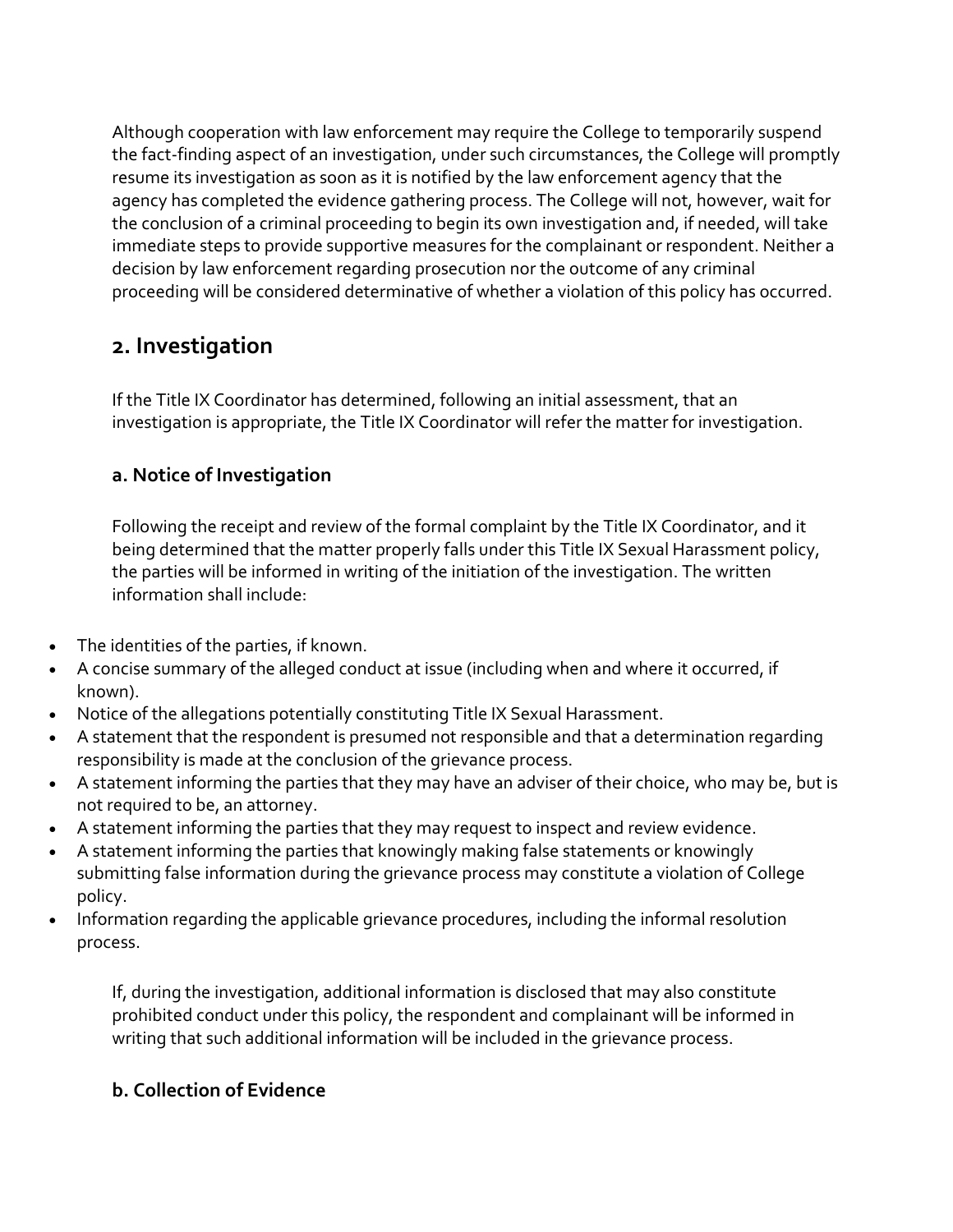The investigators will collect information from each party. While the complainant and the respondent are not restricted from gathering and presenting relevant evidence, the investigators are responsible for gathering relevant evidence to the extent reasonably possible. However, each party will be given an equal opportunity to suggest witnesses; provide other relevant information, such as documents, communications, photographs, and other evidence; and suggest questions to be posed to the other party or witnesses. Parties and witnesses are expected to provide all available relevant evidence to the investigators during the investigation. If a party or witness fails to provide available relevant evidence during the investigation, such evidence may, at the discretion of the Presiding Hearing Panelist (see section  $IX(3)$ ), be excluded from consideration at the hearing. While parties are not restricted from presenting information attesting to the parties' character, such evidence generally is not considered relevant.

The investigators will provide to a party written notice of the date, time, location, participants, and purpose of all investigative interviews to which they are invited or expected, with sufficient time (generally no less than three (3) business days, absent exigent circumstances) for the party to prepare to participate.

Parties will be interviewed separately and will be interviewed by the panel of investigators. The investigators will interview witnesses as necessary and may, at their discretion, delegate witness interviews to two investigators. The investigators will record all interviews or notes of the interviews will be taken by the investigators. Any other recording of interviews is prohibited, and violations may result in discipline.

In general, a party's medical and counseling records are confidential. The investigators will not access, consider, disclose, or otherwise use a party's records that are made or maintained by a physician, psychiatrist, psychologist, or other recognized professional or paraprofessional acting in the professional's or paraprofessional's capacity, or assisting in that capacity, and which are made and maintained in connection with the provision of treatment to the party, unless the investigators obtain that party's voluntary, written consent to do so.

The investigators will not require, allow, rely upon, or otherwise use questions or evidence that constitute, or seek disclosure of, information protected under a legally recognized privilege (e.g.,attorney-client, doctor-patient), unless the individual holding such privilege has waived the privilege.

#### **c. Case File**

After each party has been interviewed and had the opportunity to identify witnesses and other potentially relevant information and evidence, and the investigators have completed any witness interviews and any gathering of evidence, the investigators will prepare a case file. The case file will include all collected evidence that is directly related to the allegations raised in the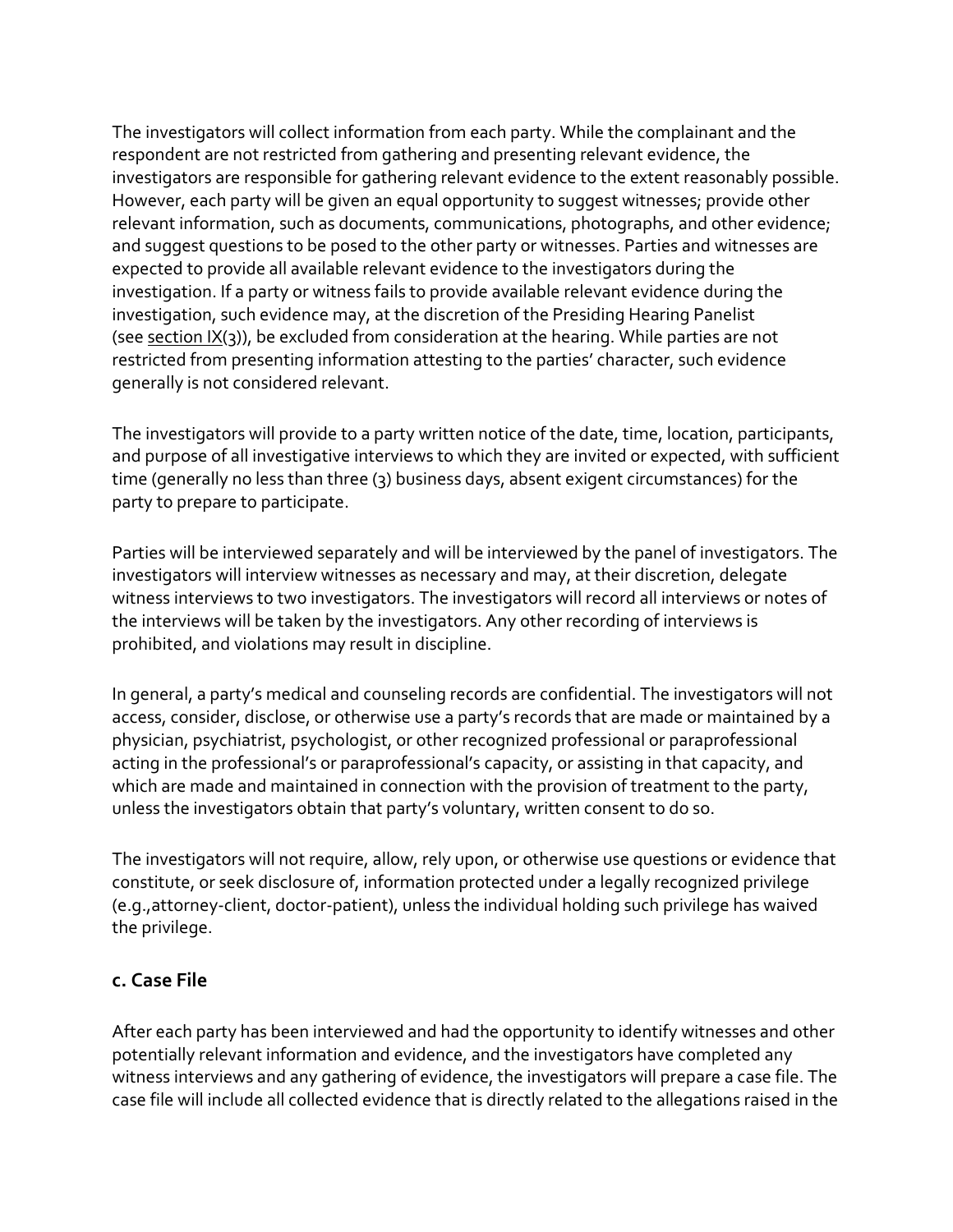formal complaint, including the evidence upon which the College does not intend to rely in reaching a determination regarding responsibility and any inculpatory or exculpatory evidence, whether obtained from a party or other source as part of the investigation. The case file may include, as applicable, transcripts or summaries of party and witness interviews and other collected documents and evidence. The investigators will provide the case file, redacted of personally identifiable information in accordance with privacy regulations, to each party and their adviser in electronic form or hard copy. In all cases, any information relied on in adjudicating the matter will be provided to the parties and their advisers. The investigators will also provide an updated Notice of the Allegations, as appropriate.

Within ten (10) business days of receiving the case file, each party may respond in writing, which may include a request that the investigators collect additional evidence. If the investigators believe that further information is needed following receipt of any responses from the parties, the investigators will pursue any additional investigative steps as needed. The parties and their advisers will be provided with each party's written responses to the case file, if any, as well as any additional information collected by the investigators, in electronic format or hard copy.

#### **d. Investigative Report**

Following their review of the parties' responses (if any) to the case file, the investigators will create a written investigative report that summarizes all relevant evidence; the report will not contain irrelevant information.

At least ten (10) business days prior to the hearing, the investigative report will be provided to the parties and their advisers via electronic format.

The parties may choose to provide a written response to the investigative report, which must be submitted at least five  $(5)$  business days prior to the start of the hearing. The response may consist of a written statement not to exceed 2500 words. At least 48 hours prior to the hearing, the parties and their advisers will be provided with the other party's written response to the investigative report, if any, in electronic format.

## **3. Hearing**

A panel of three individuals will hear every case. The Presiding Hearing Panelist will have absolute discretion with respect to administering the hearing. The Presiding Hearing Panelist will decide whether evidence and witnesses are relevant or irrelevant, with the understanding that the introduction of relevant evidence and witnesses will always be permitted. The Presiding Hearing Panelist will be responsible for maintaining an orderly, fair, and respectful hearing and will have broad authority to respond to disruptive or harassing behaviors,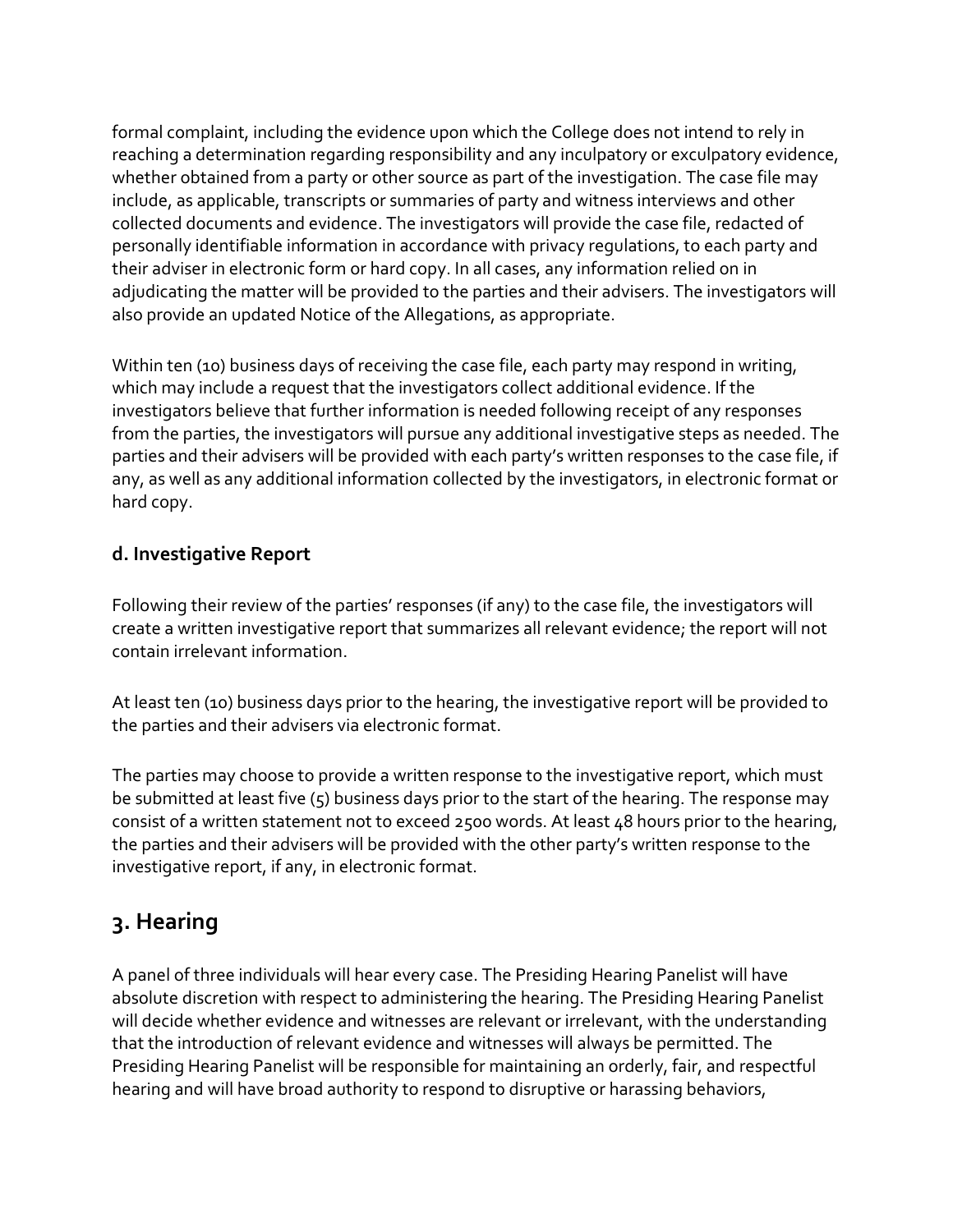including adjourning the hearing or excluding the offending individual, including a party, witness, or adviser.

Prior to the hearing, the Hearing Panel will be provided with the case file, investigative report, and any responses to the investigative report. All members of the Hearing Panel shall review the case file (including the parties' responses), ask questions during the hearing as they deem appropriate, and participate in the deliberations leading to the Presiding Hearing Panelist's adjudication of responsibility (as described in section  $XI(3)(e)$ ).

At least five (5) business days prior to the hearing, the parties and their advisers will be notified of the hearing date, time, and location (or relevant electronic information, if the hearing will be conducted remotely).

In advance of the hearing, parties will be required to identify witnesses to be called at the hearing, as well as to provide a brief written explanation of the information each witness would be asked to provide, such that the Presiding Hearing Panelist can determine their relevance. The Presiding Hearing Panelist has the discretion to exclude from the hearing evidence/witnesses/questions deemed irrelevant.

At the Presiding Hearing Panelist's discretion, pre-hearing meetings may be scheduled with each of the parties and their advisers to explain the hearing protocol.

#### **a. Standard of Proof**

The standard of proof under this policy is preponderance of the evidence. A finding of responsibility by a preponderance of the evidence means that it is more likely than not, based on all the relevant evidence and reasonable inferences from the evidence, that the respondent violated this policy.

#### **b. Expectation regarding the Complainant, the Respondent, and the Witnesses regarding the Hearing**

In all proceedings under this policy, including at the hearing, the complainant, the respondent, and the witnesses and other individuals sharing information are expected to provide truthful information.

If the complainant, the respondent, or a witness informs the College that they will not attend the hearing (or will refuse to be cross-examined), the hearing may proceed, as determined by the Title IX Coordinator.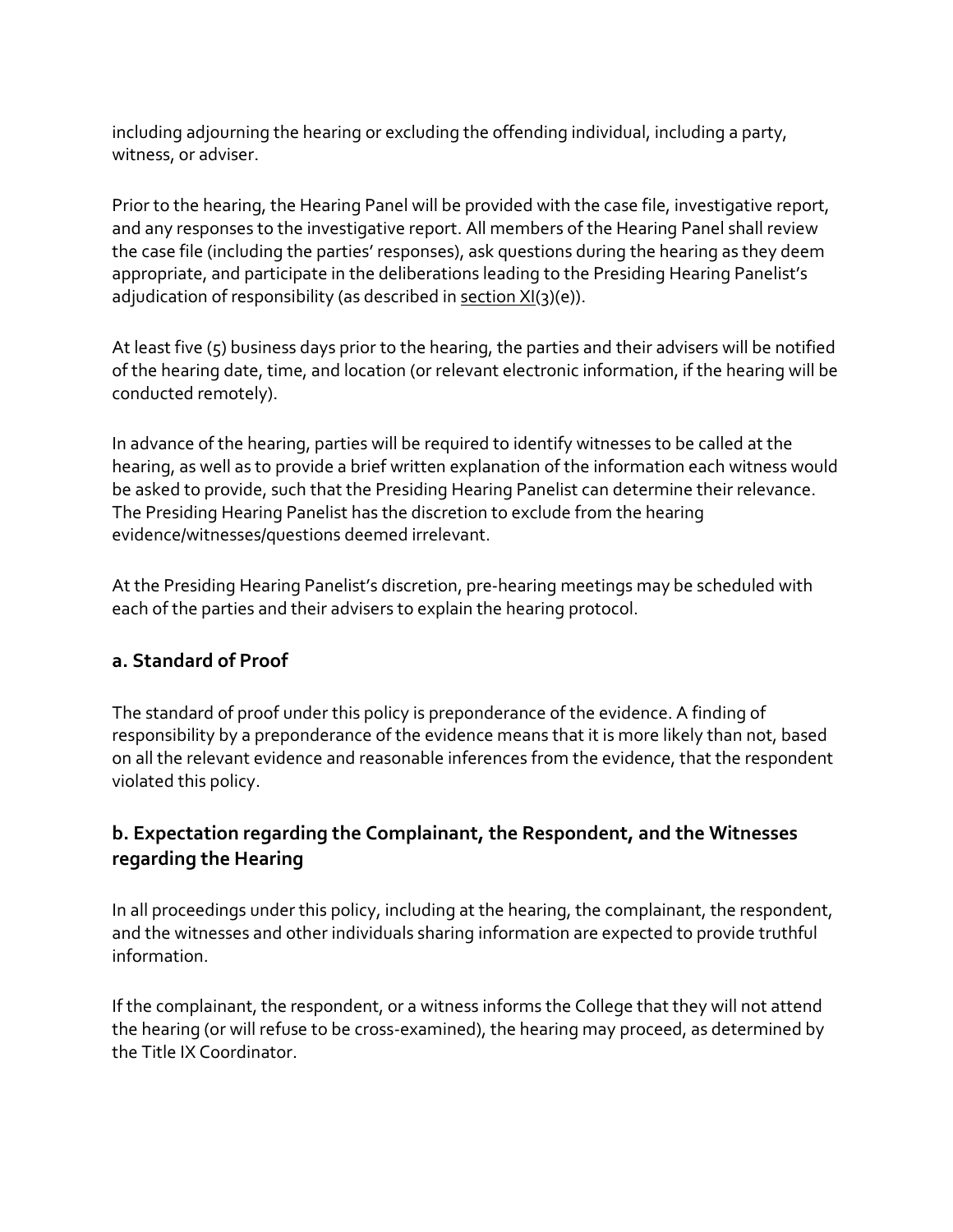Each party may make requests related to the format or the nature of their participation in the hearing. The Presiding Hearing Panelist will accommodate requests by either party for the hearing to occur with the parties located in separate locations with technology enabling the Hearing Panel and the parties to simultaneously see and hear the party answering questions. As appropriate and/or at the discretion of the Presiding Hearing Panelist, hearings may be conducted in person or by video conference or any other means of communications by which all individuals participating are able to see and hear each other.

#### **c. Case Presentation**

While the hearing is not intended to be a repeat of the investigation, the parties will be provided with an equal opportunity for their advisers to conduct cross examination of the other party and/or of relevant witnesses. A typical hearing may include brief opening remarks by the Presiding Hearing Panelist; questions posed by the Hearing Panel to one or both of the parties; questions posed by the Hearing Panel to any relevant witnesses; and cross-examination by either party's adviser of the other party and relevant witnesses.

The parties' advisers will have the opportunity to cross examine the other party (and witnesses, if any). Such cross examination must be conducted directly, orally, and in real time by the party's adviser and never by a party personally. Only relevant cross examination questions may be asked of a party or witness. Before a party or witness answers a cross-examination question that has been posed by a party's adviser, the Presiding Hearing Panelist must first determine whether the question is relevant and explain any decision to exclude a question as not relevant.

Other Nichols administrators may attend the hearing at the request of or with the prior approval of the Presiding Hearing Panelist, but the parties will be notified in advance of anyone else who will be in attendance.

#### **d. Record of Hearing**

The College shall create an official record in the form of a recording or transcript of any live (or remote) hearing and make it available to the parties for inspection and review. Any other record of the hearing or any other recording is prohibited, and violations may result in discipline.

#### **e. Written Determination**

Following the hearing, the Hearing Panel will consider all relevant evidence and deliberate regarding responsibility. The Presiding Hearing Panelist shall make a determination, by a preponderance of the evidence, whether the respondent has violated the policy. The Presiding Hearing Panelist shall write a written determination, which will contain: (1) the allegations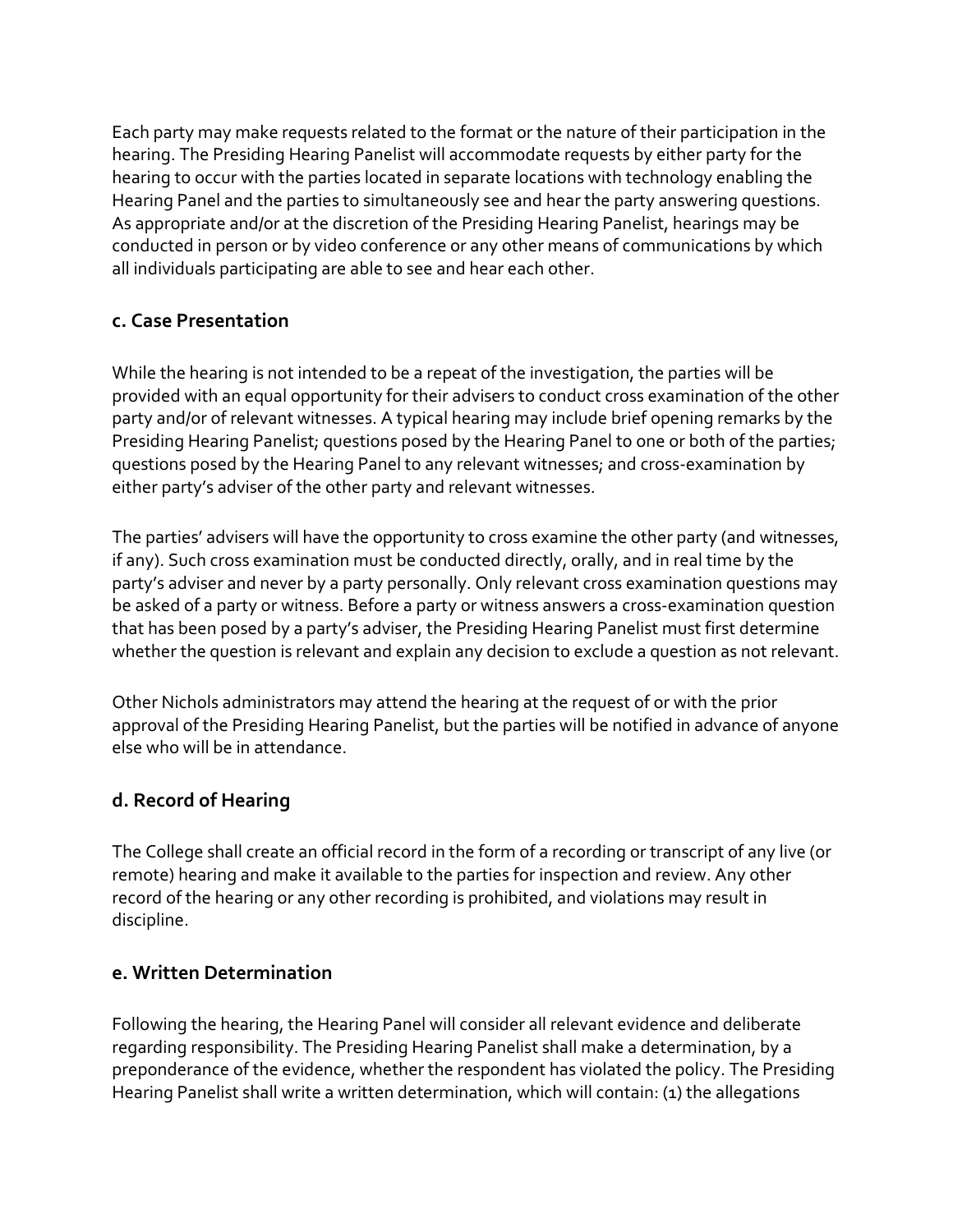potentially constituting Title IX sexual harassment; (2) a description of the procedural steps taken from the receipt of the formal complaint through the determination (including any notifications to the parties, interviews with parties and witnesses, site visits (if any), methods used to gather other information, and the hearing); (3) findings of fact supporting the determination; (4) conclusions regarding the application of this policy to the facts; (5) a statement of, and rationale for, the result as to each allegation, including a determination regarding responsibility (i.e., whether a policy violation occurred), any disciplinary sanctions imposed by the Sanction Officer if there has been a finding of responsibility (as described in [section XI\(](https://inclusive.princeton.edu/addressing-concerns/policies/title-ix-sexual-harassment-policy#TIXPSection11)4)), and whether any remedies designed to restore or preserve equal access to the College 's education program or activity or working environment will be implemented; and (6) relevant appeal information for the parties. Disciplinary sanctions and remedies will be determined in accordance with the procedures listed below, and the information will be provided to the Presiding Hearing Panelist for inclusion in the written determination.

The parties and their advisers will simultaneously be provided with the written determination via electronic format.

### **4. Disciplinary Sanctions and Remedies (to be included in the Written Determination)**

If a party is found to have violated this policy, before finalizing the written determination, the Presiding Hearing Panelist will refer the matter to the appropriate College official(s) to determine sanctions and remedies. Sanctions being imposed will be included in the written determination.

Sanctions will take into account the seriousness of the misconduct as compared to like cases in the past, the respondent's previous disciplinary history (if any), and institutional principles. Remedies, which may include supportive measures, will be designed to restore or preserve equal access to the College 's education program or activity. Specifically, sanctions will be set by the following Sanction Officers:

- If an **undergraduate student** is found responsible for violating the policy, the case record (consisting of the case file and responses, investigative report and responses, hearing recording, and written determination relating to the finding of responsibility) will be provided to the dean of undergraduate students, who will determine sanctions and remedies in consultation with appropriate College administrators. In the event that the dean of undergraduate students is unavailable, an appropriately trained College official will serve as the substitute. Any sanctions and remedies will be included in the Presiding Hearing Panelist's written determination, and sanctions will be subject to appeal under this policy.
- If a **graduate student** is found responsible for violating the policy, the case record (consisting of the case file and responses, investigative report and responses, hearing recording, and written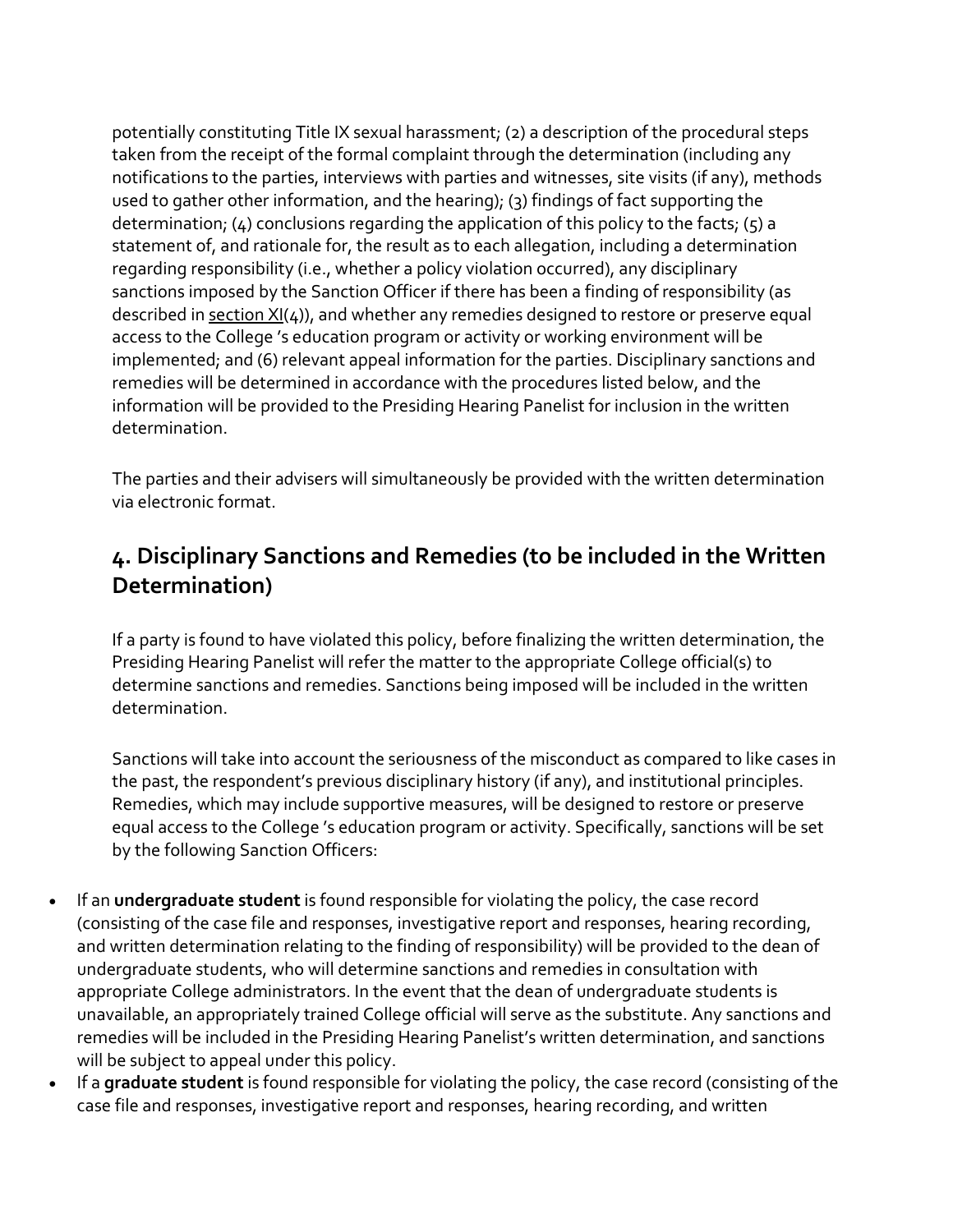determination relating to the finding of responsibility) will be provided to the Graduate Professional Studies Department, who will determine sanctions and remedies in consultation with appropriate College administrators. Any sanctions and remedies will be included in the Presiding Hearing Panelist's written determination, and sanctions will be subject to appeal under this policy.

- If a **faculty member or other individual appointed through the Office of the Dean of the Faculty** is found responsible, the case record (consisting of the case file and responses, investigative report and responses, hearing recording, and written determination relating to the finding of responsibility) will be forwarded to the Academic Dean, who will determine sanctions and remedies in consultation with appropriate College administrators. Should the Academic Dean propose a sanction of suspension or dismissal, the dean will issue a recommendation, in accordance with applicable College policy. Any sanctions (and/or recommendation of sanctions) and remedies will be included in the Presiding Hearing Panelist's written determination, and sanctions (and/or recommended sanctions) will be subject to appeal under this policy.
- If a **staff member** is found responsible, the case record (consisting of the case file and responses, investigative report and responses, hearing recording, and written determination relating to the finding of responsibility) will be forwarded to the Director of Human Resources, who will determine sanctions and remedies in consultation with appropriate College administrators. Any sanctions and remedies will be included in the Presiding Hearing Panelist's written determination, and sanctions will be subject to appeal under this policy.

See Appendix C for the range of sanctions under this policy.

# **XII. Appeal**

Appeals under this policy will be heard by an appeal panel ("Appeal Panel") comprised of three individuals. The individuals shall be College administrators or faculty members. The Appeal Panel shall decide appeals by majority vote.

Both parties have equal rights to an impartial appeal at the following junctures:

- A. Upon the dismissal of a formal complaint or any allegations therein.
- B. Upon receiving the Presiding Hearing Panelist's written determination regarding responsibility and, when applicable, sanction and remedies.

Appeals may be submitted on the following bases: (1) procedural irregularity that affected the outcome of the matter; (2) new evidence that was not reasonably available at the time the determination regarding responsibility or dismissal was made which could affect the outcome of the matter; (3) the College Title IX Coordinator or their staff, investigator(s), any member of the Hearing Panel, or Sanction Officer had a conflict of interest or bias for or against complainants or respondents generally or the individual complainant or respondent that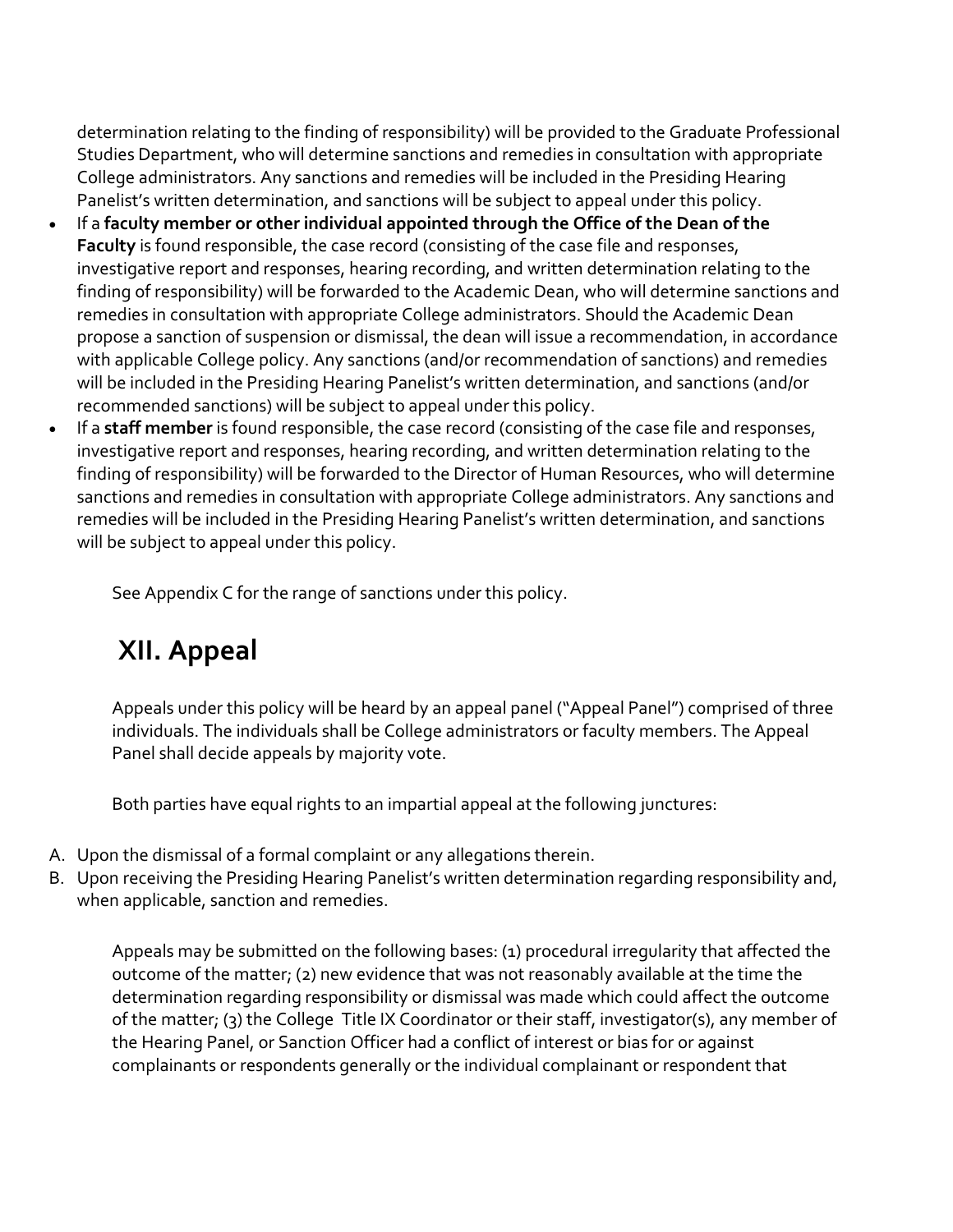affected the outcome of the matter; and/or  $(\mu)$  the sanctions (or recommended sanctions) are not commensurate with the violation.

To appeal, a party must electronically submit a written appeal statement to the associate secretary of the College within five (5) business days of receipt of the written determination or dismissal. The Appeal Panel Chair may deem a late submission reasonable only under extenuating circumstances, and the Appeal Panel Chair may decide in their sole discretion what constitutes valid extenuating circumstances. The appeal shall consist of a written statement not to exceed 2500 words, outlining the basis for appeal and the relevant information to substantiate the appeal. The non-appealing party will be provided with a copy of the appealing party's written statement and may submit a written response, not to exceed 2500 words, to the associate secretary of the College within five (5) business days of receipt of the appealing party's written statement. The non-appealing party's statement will be provided to the appealing party. No further appeal submissions from the parties shall be permitted.

An appeal is limited in scope. The purpose of an appeal is not to initiate a review of substantive issues of fact or a new determination of whether a violation of College rules has occurred.

In deciding an appeal, the Appeal Panel may consider the case file and any responses, investigative report and any responses, the hearing record, the written determination, and any written appeal(s) or statements by the parties. The Appeal Panel also may consider any other materials the College deems relevant and that have been shared with the parties.

The parties and their advisers will simultaneously be provided (via electronic format) with the written decision describing the result of the appeal and the rationale for the result.

- If the Appeal Panel finds that the earlier decision should stand, the parties will be so informed, and the Title IX process is concluded.
- If the Appeal Panel finds that there was procedural irregularity that affected the outcome of the matter, the matter will be remanded to the Presiding Hearing Panelist to determine appropriate further action.
- If the Appeal Panel finds that new evidence is available which was not reasonably available at the time of the determination regarding responsibility or dismissal, and such evidence could alter the outcome of the matter, the matter will be remanded to the Presiding Hearing Panelist for appropriate further action.
- If the Appeal Panel finds that the College Title IX Coordinator or their staff, investigator(s), member of the Hearing Panel, or Sanction Officer had a conflict of interest or bias for or against complainants or respondents generally or the individual complainant or respondent that affected the outcome of the matter, the Appeal Panel will take appropriate measures to address and remediate the impact of the bias or conflict consistent with the general procedures of this policy.
- If the Appeal Panel finds that the sanctions (or recommended sanctions) are not commensurate with the violation, the matter will be remanded to the Sanction Officer for reconsideration.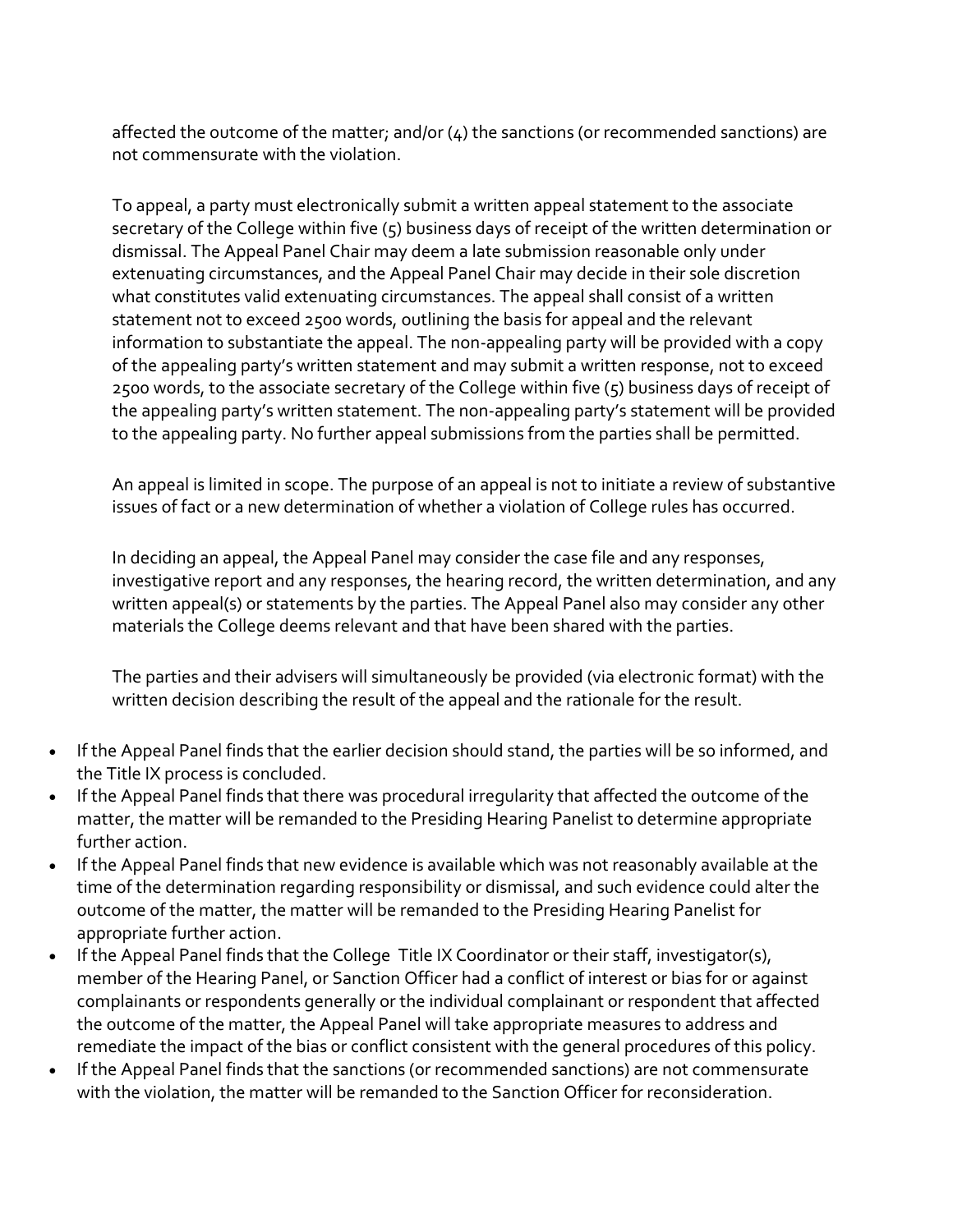The Appeal Panel will seek to complete the appeal review within twenty (20) business days of receipt of the appealing party's written statement.

Unless further proceedings are necessary (as set forth in the [Rules and Procedures of the](https://dof.princeton.edu/rules-and-procedures)  [Faculty,](https://dof.princeton.edu/rules-and-procedures) the determination regarding responsibility becomes final either on the date that the parties are provided with the written determination of the result of an appeal if an appeal is filed (at which point the Title IX Sexual Harassment grievance process is concluded), or if an appeal is not filed, the date on which an appeal would no longer be considered timely (at which point the Title IX Sexual Harassment grievance process is concluded).

# **XIII. Training**

The College will provide appropriate training to College officials with responsibilities under this policy, including the Title IX Coordinator, investigators, Hearing Panel members, Sanction Officers, Appeal Panel members, and any individual who facilitates the informal resolution process. Such training will cover the definition of Title IX Sexual Harassment, the scope of the College 's education program or activity, how to conduct an investigation and grievance process including hearings, appeals, and informal resolution processes under this policy, as applicable, and how to serve impartially, including by avoiding prejudgment of the facts at issue, conflicts of interest, and bias. The College will ensure that Hearing Panel members receive training on any technology to be used at a hearing and on issues of relevance of questions and evidence, including questions and evidence about the irrelevancy of complainant's sexual predisposition or prior sexual behavior. The College will ensure that investigators receive training on issues of relevance in order to create an investigative report that fairly summarizes relevant evidence. These training materials are publicly available on the College 's Sexual Misconduct & Title IX website and will be made available for in-person review upon request. In addition, College officials with responsibilities under this policy will receive training related to intersectionality.

# **XIV. Record Retention**

The College will maintain records of the following indefinitely:

- Each Title IX Sexual Harassment grievance process conducted under this policy, including any determination regarding responsibility and any audio or audiovisual recording or transcript from a hearing, any disciplinary sanction imposed on the respondent, and remedies provided to the complainant designed to restore or preserve access to the College 's education program or activity;
- Any appeal and the result therefrom;
- Any informal resolution and the result therefrom; and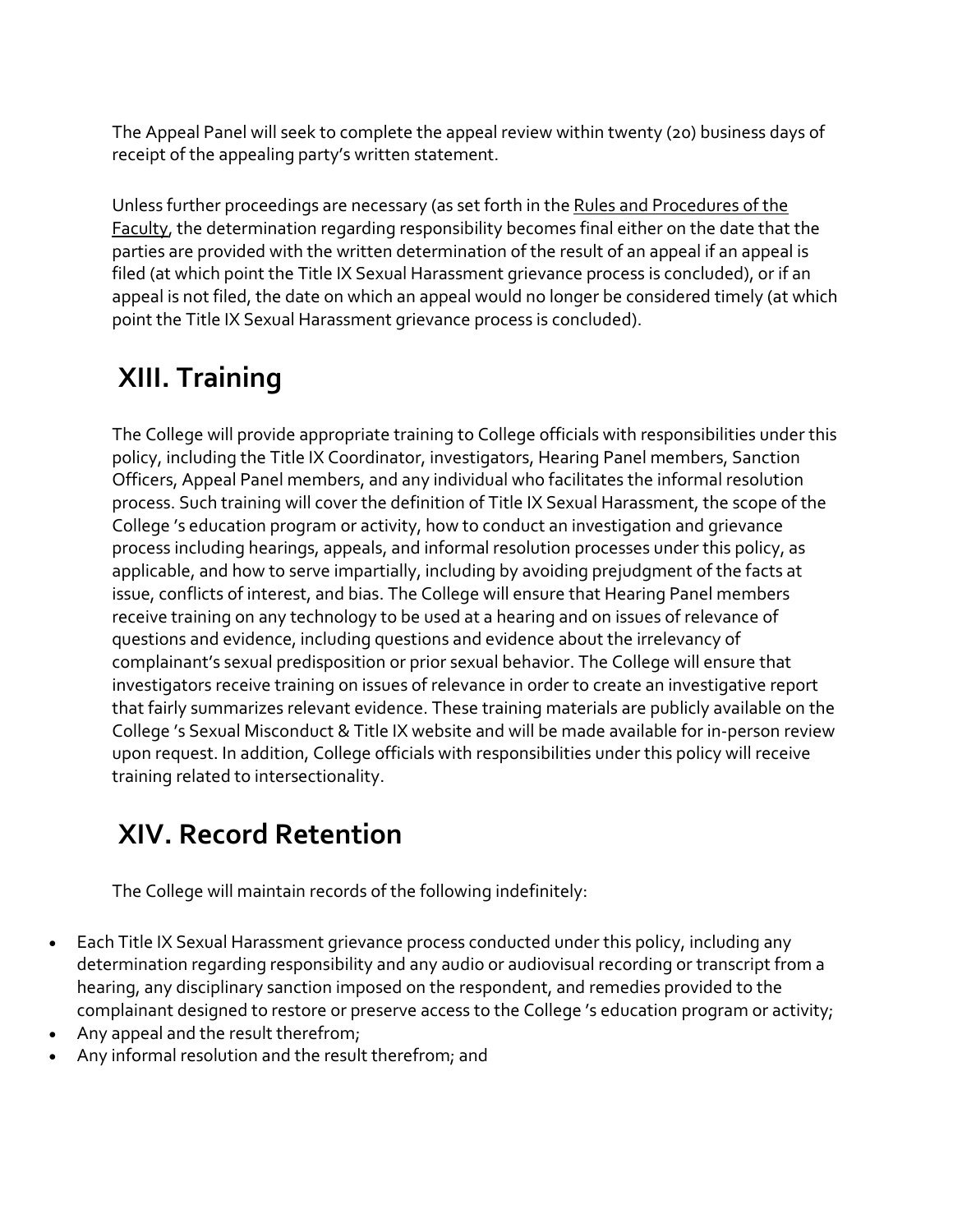- All materials used to train College Title IX Coordinators, deputies, investigators, Hearing Panel members, Sanction Officers, Appeal Panel members, and any individual who facilitates the informal resolution process with regard to Title IX Sexual Harassment;
- Records of any actions, including any supportive measures, taken in response to a report or formal complaint of Title IX Sexual Harassment. In each instance, the College will document the basis for its conclusion that its response was not deliberately indifferent, and document that it has taken measures designed to restore or preserve equal access to the College 's educational and working program or activity. If the College does not provide a complainant with supportive measures, then the College will document the reasons why such a response was not clearly unreasonable in light of the known circumstances.

# **XV. Modification and Review of Policy**

Nichols College reserves the right to modify this policy to take into account applicable legal requirements or extraordinary circumstances.

At regular intervals, the College will review this policy to determine whether modifications should be made.

# **Appendix A: Law Enforcement and Confidential Resources**

### **1. Emergency Resources and Law Enforcement**

Emergency medical assistance and public safety/law enforcement assistance are available on campus. Individuals are encouraged (but not required) to contact law enforcement and seek medical treatment as soon as possible following an incident that poses a threat to safety or physical well-being or following a potential criminal offense. For more information about filing a criminal complaint with law enforcement, please contact:

#### **Nichols College Department of Public Safety**

508-213-2298

## **2. Confidential Resources**

Information shared with Confidential Resources (including information about whether an individual has received services) will be disclosed to the Title IX Coordinator or any other individual only with the individual's express written permission, unless there is an imminent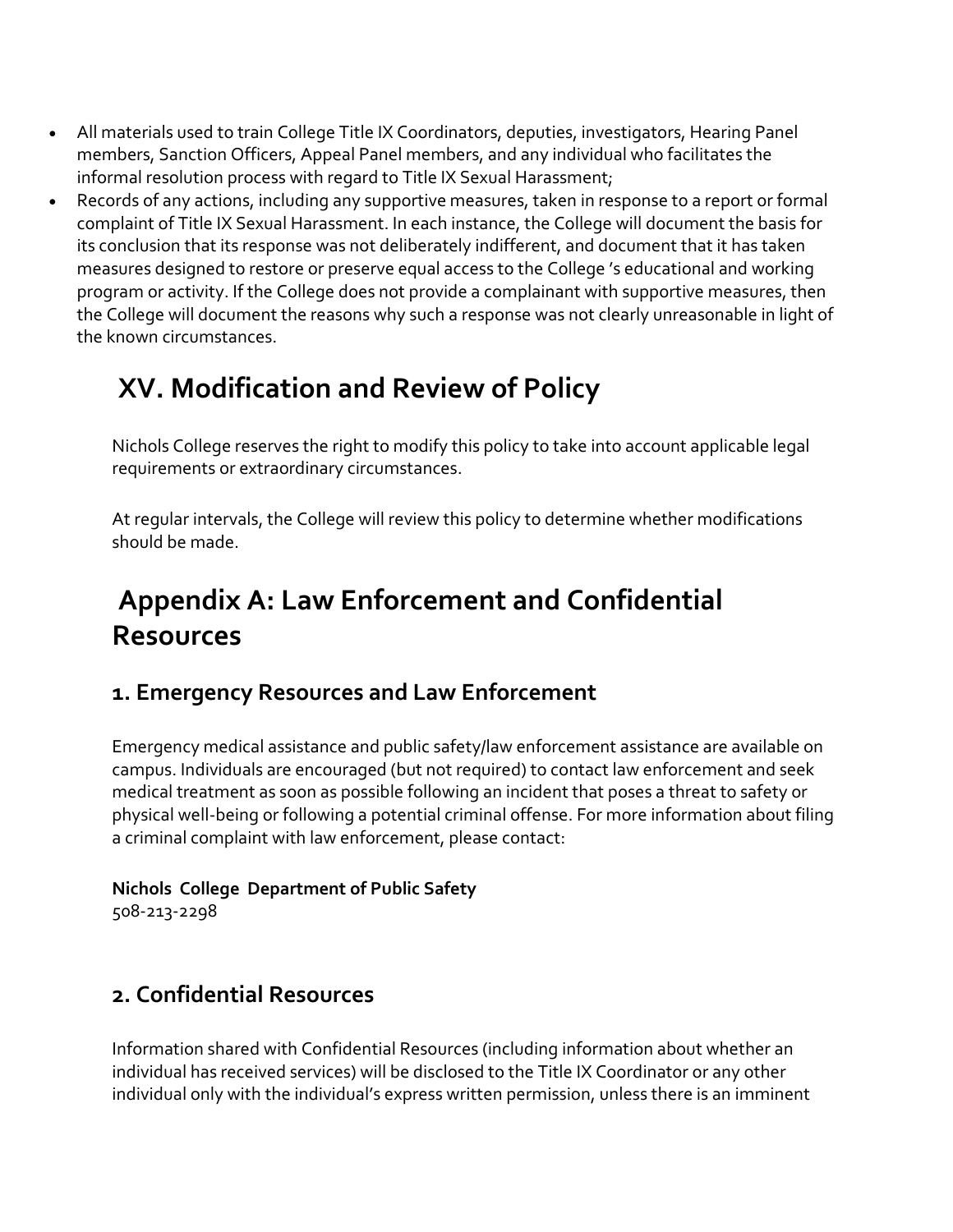threat of serious harm to the individual or to others, or a legal obligation to reveal such information (e.g., if there is suspected abuse or neglect of a minor). For more information about confidentiality and Confidential Resources, see [section V.](https://inclusive.princeton.edu/addressing-concerns/policies/title-ix-sexual-harassment-policy#TIXPSection5)

# **Appendix B: Informal Resolution Process**

The informal resolution process is a voluntary, remedies-based process designed to provide members of the Nichols College community with an option to resolve certain disputes with other members of the Nichols College community in a forum that is separate and distinct from the College 's formal grievance processes under the Title IX Sexual Harassment Policy or the College Sexual Misconduct Policy. Subject to approval by the Title IX Coordinator (see below), the informal resolution process is available in matters involving a student complainant and a student respondent as well as in matters involving a faculty/staff complainant and a faculty/staff respondent; the informal resolution process is not available in matters involving a student and an employee. The purpose of the informal resolution process is to eliminate the conduct which has been reported by the complainant (and prevent its recurrence), and place both individuals in a position to pursue their academic, working, and non-academic interests in a safe, respectful, and productive educational and working environment. Under this process, there will be no disciplinary action taken against a respondent, and the resolution will not appear on the respondent's disciplinary record.

Prior to participating in the informal resolution process, parties will be notified in writing of the information contained in this Appendix B.

The following are features of the informal resolution process:

- Participation in the informal resolution process is completely voluntary.
- o No party will be required to participate in the informal resolution process and the College will not require, encourage, or discourage the parties from participating in the informal resolution process.
- o All parties must consent in writing to participation in the informal resolution process.
- The College may offer the informal resolution process only under the following circumstances:
- $\circ$  A formal complaint (as defined in [section II\)](https://inclusive.princeton.edu/addressing-concerns/policies/title-ix-sexual-harassment-policy#TIXPSection2) has been filed by the complainant;
- o The College Title IX Coordinator has determined, through an initial assessment (see [section IV\)](https://inclusive.princeton.edu/addressing-concerns/policies/title-ix-sexual-harassment-policy#TIXPSection4), that the alleged conduct, if substantiated, would constitute Title IX Sexual Harassment or College Sexual Misconduct;
- $\circ$  The College Title IX Coordinator has determined that the informal resolution process is appropriate for this matter.
- All parties will be provided with a written notice disclosing the allegations, the requirements of the informal resolution process, and any outcomes resulting from participating in the informal resolution process.
- At any time prior to signing an informal resolution agreement, any party has the right to withdraw from the informal resolution process and resume the formal grievance process.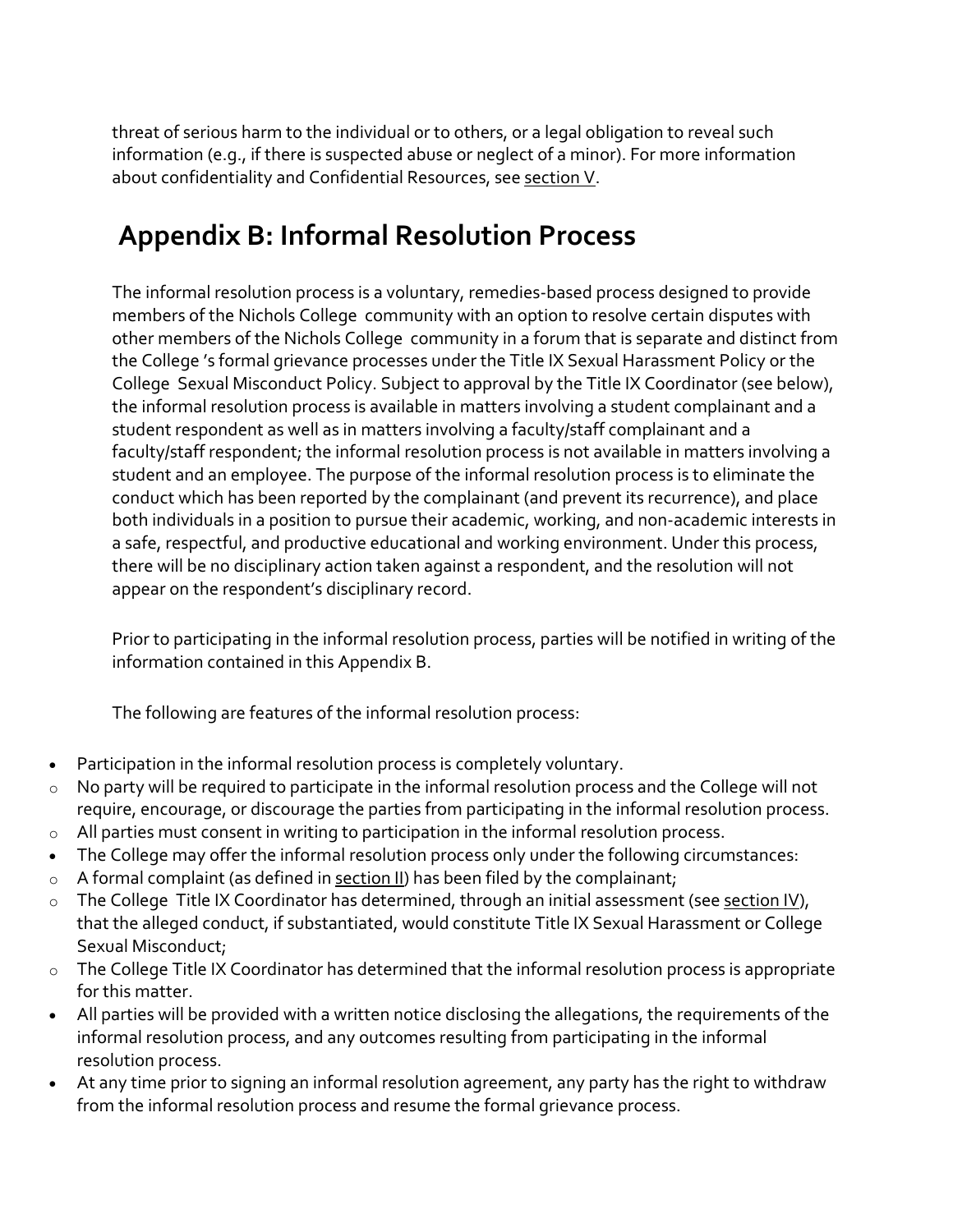- Under the informal resolution process, there will be no disciplinary action taken against a respondent, and the resolution will not appear on the respondent's disciplinary record. If a formal complaint is filed against the respondent in as subsequent matter under the Title IX Sexual Harassment policy or the College Sexual Misconduct policy, the respondent's participation in a prior informal resolution process will not be considered relevant and will not be taken into account in the resolution of the subsequent complaint.
- Parties may be accompanied by a member of the College community who will serve as a support person to any meeting related to the informal resolution process. However, the College support person may not actively participate in meetings and may not serve as a proxy for the party. Any individual who serves as a College support person is expected to make themselves available for meetings as scheduled by the College. The College (including any official acting on behalf of the College) has the right at all times to determine what constitutes appropriate behavior on the part of a College support person and to take appropriate steps to ensure compliance with this policy.
- Any agreements reached as part of the informal resolution process must be approved by the College Title IX Coordinator in order to ensure consistency with the College 's federal obligations. If the College Title IX Coordinator determines at any time prior to the signing of the informal resolution agreement that the informal resolution process is no longer appropriate, the College Title IX Coordinator may terminate the process.
- Upon signing the informal resolution agreement, the parties are bound by its terms and cannot opt for a formal grievance process based on the conduct alleged in the formal complaint.
- Failure to comply with the signed agreement may result in disciplinary action for either party.
- If the parties' circumstances change significantly, they may request a supplemental agreement; the College Title IX Coordinator will determine whether it is appropriate to proceed. For example, if both parties joined the same eating club subsequent to signing the agreement or participated in the same study abroad program, either party could request a supplemental agreement to address the changed circumstances, provided that both parties agreed to any such revisions. Under such circumstances, the above conditions would apply.

## **Initiation of the Informal Resolution Process**

If the complainant files a formal complaint and requests to engage in the informal resolution process, the College Title IX Coordinator will consider whether the informal resolution process is appropriate in the particular matter. In making this determination, the College Title IX Coordinator will consider the following factors:

- The disciplinary record (or past conduct) of the respondent relating to sexual misconduct, physical violence, failure to comply with a No Contact Order, and/or other relevant conduct;
- The nature of the alleged conduct, whether allegations involve multiple victims and/or a pattern of conduct, or other evidence-informed factors indicative of increased risk to campus safety;
- Whether the circumstances warrant the College Title IX Coordinator filing a formal complaint (e.g., if there is sufficient evidence to proceed with an investigation/adjudication even absent participation by the complainant);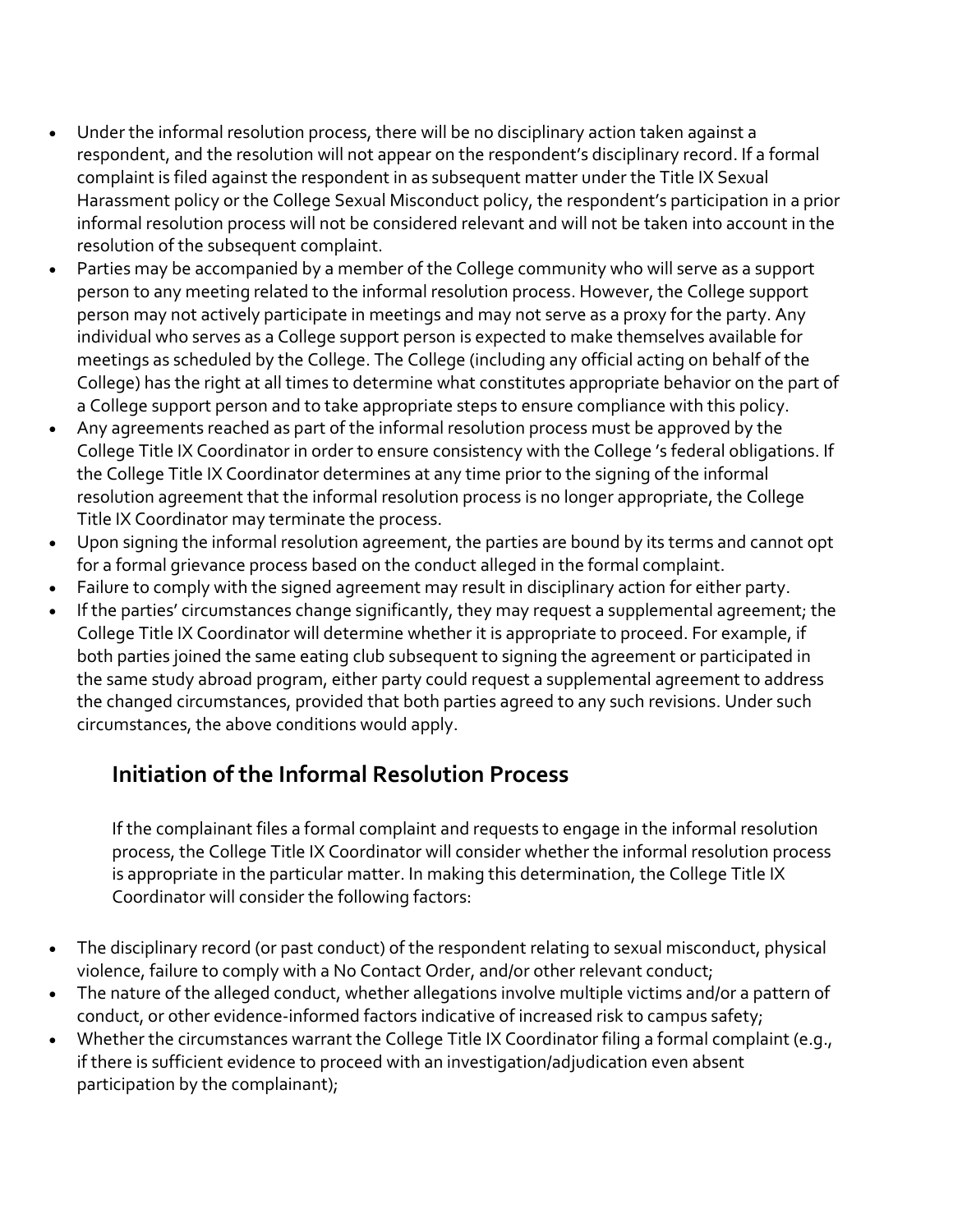- Whether proceeding with the informal resolution process is in accordance with the principles and objectives of the College 's Title IX Sexual Harassment policy/College Sexual Misconduct policy, as determined by the College Title IX Coordinator; and/or
- Whether proceeding with the informal resolution process in matters involving faculty and staff members is in accordance with College employment practices.

If the College Title IX Coordinator determines that a case is not appropriate for the informal resolution process, the College Title IX Coordinator will inform the complainant that the informal resolution process is unavailable.

If the formal grievance process has already begun, either party may seek to initiate the informal resolution process up until five business days prior to the hearing. If both parties agree to participate in the informal resolution process and the College Title IX Coordinator approves of the informal resolution process, the formal grievance process will be adjourned while the informal resolution process is pending; if an agreement is not reached, the formal grievance process will be resumed.

Upon initiation of the informal resolution process, the College Title IX Coordinator will refer the matter to a trained informal resolution facilitator ("facilitator"). The facilitator will consult (separately) with each party in an effort to reach a resolution that best meets the interests and needs of the parties. Unless they mutually choose to do so as part of an agreement, the parties will not meet together in person as part of the process.

### **Potential Outcomes of the Informal Resolution Process**

Depending on the nature and circumstances of the particular situation, parties may agree to outcomes such as:

- Long-term extension of a mutual No Contact Order or No Communication Order;
- Imposition of a "skewed" No Contact Order, placing the burden on the respondent to limit the respondent's physical proximity to the complainant;
- Restrictions on the respondent from participation in particular organizations or events;
- Changes to on-campus housing, subject to availability;
- Provision to the respondent of an "impact statement" written by the complainant (describing the impact(s) that the respondent's conduct had on the complainant);
- Conversation between the parties facilitated by a trained individual appointed by the College Title IX Coordinator;
- Other measures deemed appropriate by the College Title IX Coordinator.

## **Failure to Comply with the Informal Resolution Agreement**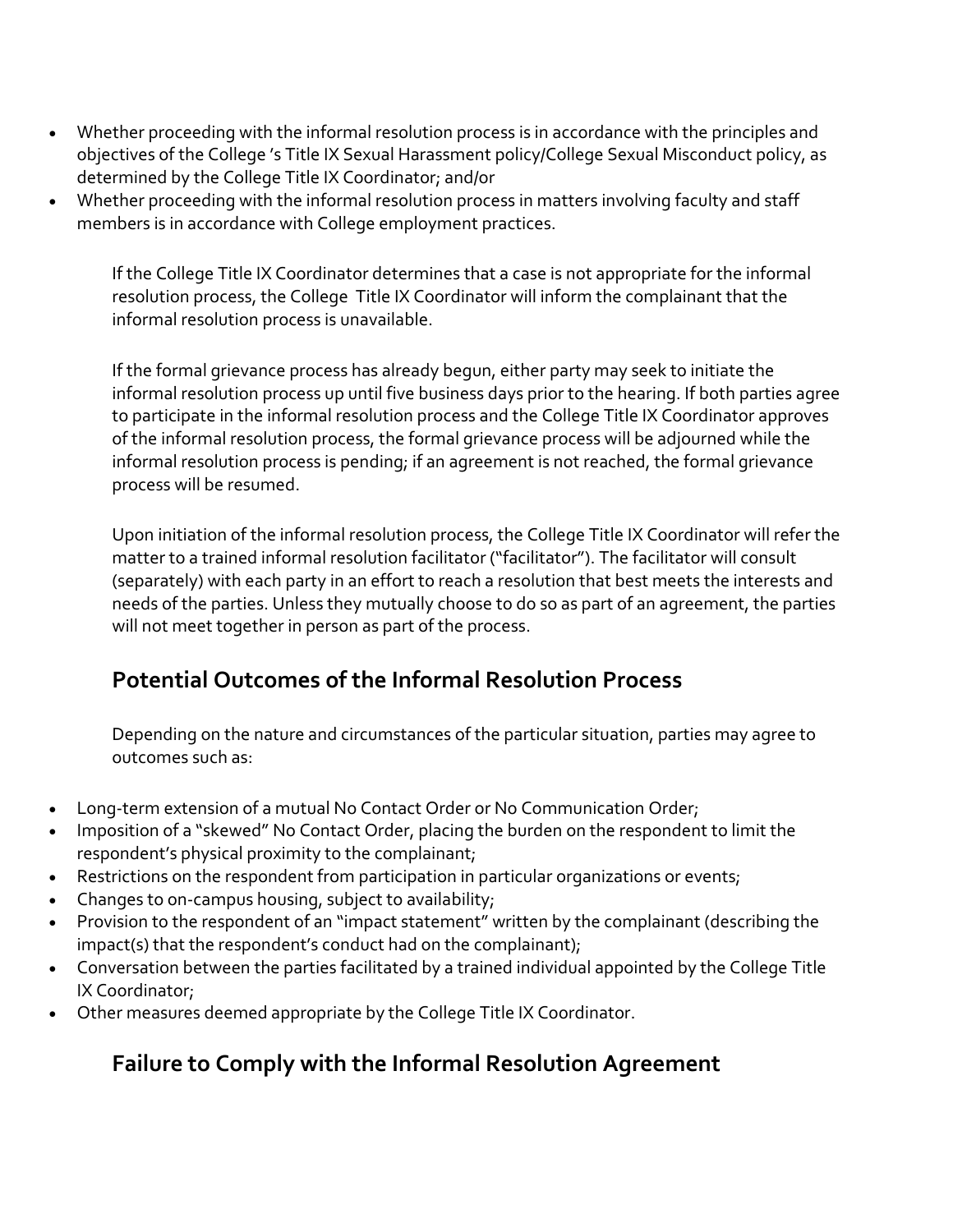Failure to comply with the signed agreement may result in disciplinary action for either party, consistent with the disciplinary procedures in applicable policy manuals.

#### **Records Relating to the Informal Resolution Process**

The records relating to the informal resolution process will be maintained in accordance with [section XIII.](https://inclusive.princeton.edu/addressing-concerns/policies/title-ix-sexual-harassment-policy#TIXPSection13)

Prior to participating in the informal resolution process, parties will be notified in writing that any information gathered in the informal resolution process may be used in the Title IX Sexual Harassment or College Sexual Misconduct formal grievance processes described in [section](https://inclusive.princeton.edu/addressing-concerns/policies/title-ix-sexual-harassment-policy#TIXPSection9)  [IX](https://inclusive.princeton.edu/addressing-concerns/policies/title-ix-sexual-harassment-policy#TIXPSection9) if the informal resolution process ends prior to a written agreement being signed by the parties. However, the College will not draw any adverse inference based on a respondent's participation in the informal resolution process, nor will such participation be considered an admission by the respondent.

Even if the parties enter into a written informal resolution agreement, if information related to the violation of other College policies (i.e., policies other than the Title IX Sexual Harassment policy or the College Sexual Misconduct policy) comes to light through the informal resolution process, such information may be used in other College disciplinary processes, subject to the Amnesty policy described in [section VI\(](https://inclusive.princeton.edu/addressing-concerns/policies/title-ix-sexual-harassment-policy#TIXPSection6)4).

### **Retaliation**

The protections against Retaliation described in [section III](https://inclusive.princeton.edu/addressing-concerns/policies/title-ix-sexual-harassment-policy#TIXPSection3) apply to individuals participating in the informal resolution process. Disciplinary consequences may result for those found responsible for Retaliation.

## **Time Frame for the Informal Resolution Process**

The time frame for completion of the informal resolution process may vary, but the College will seek to complete the informal resolution process within thirty (30) business days of completion of the initial assessment. Should the time period extend beyond this time frame, the parties will be notified.

# **Appendix C: Range of Sanctions under this Policy**

Members of the College community may be subject to disciplinary sanctions for violating this policy.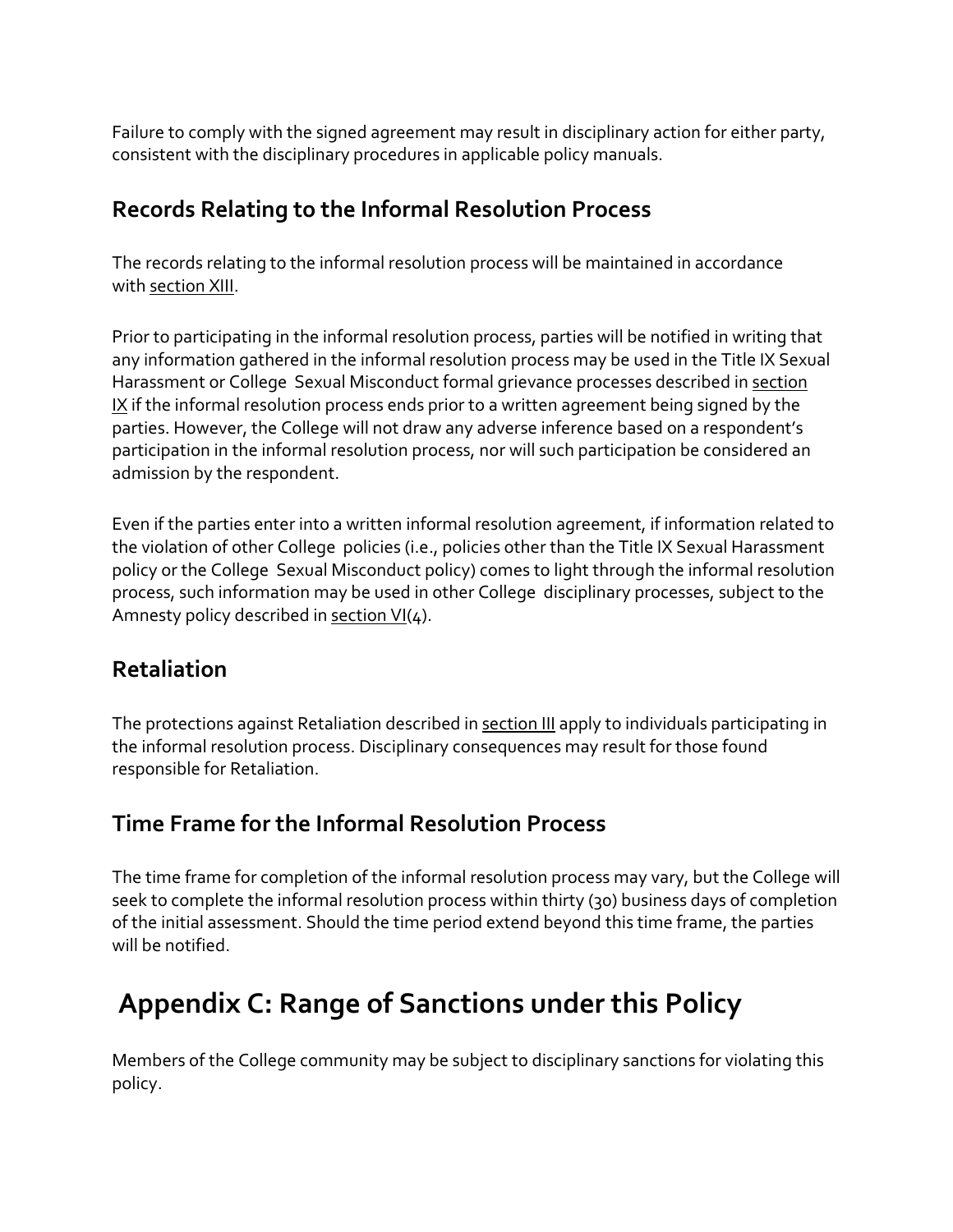## **Sanctions Applicable to Students**

The sanctions for students are listed below.

1. **Written Warning**. An admonition that may be taken into account in judging the seriousness of any future violation.

**2. Probation.** A more serious admonition assigned for a definite amount of time. It implies that any future violation, of whatever kind, during that time, may be grounds for suspension, suspension with conditions, or in especially serious cases, expulsion from the College. Disciplinary probation will be taken into account in judging the seriousness of any subsequent infraction even if the probationary period has expired.

Probation appears on a student's permanent record at the College (but not on the transcript) and may be disclosed by the Office of the Dean of Undergraduate Students or the Office of the Dean of the Graduate School in response to requests for which the student has given permission or as otherwise legally required.

**3. Suspension.** Removal from membership in the College for a specified period of time. A suspension is recorded on a student's transcript. Relevant information remains on the student's permanent record at the College and may be disclosed by the Office of Community Standards in response to requests for which the student has given permission or as otherwise legally required.

**4. Expulsion.** Permanent removal from membership in the College, without any opportunity for readmission to the community. Expulsion is recorded on a student's transcript. Relevant information remains on the student's permanent record at the College and may be disclosed by the Office of the Dean of Undergraduate Students or the Office of the Dean of the Graduate School in response to requests for which the student has given permission or as otherwise legally required.

The following may accompany the preceding sanctions, as appropriate:

**Housing Restrictions.** When appropriate to the infraction, particularly in instances involving antisocial behavior having a serious impact on the residential community, removal from Housing or Relocation within College housing may be added to any of the other sanctions listed above.

**Restriction of Access to Space, Resources, and Activities.** When appropriate in cases involving behavioral misconduct between members of the community, restrictions may be placed on access to space and/or resources or on participation in activities so as to limit opportunities for contact among the parties.